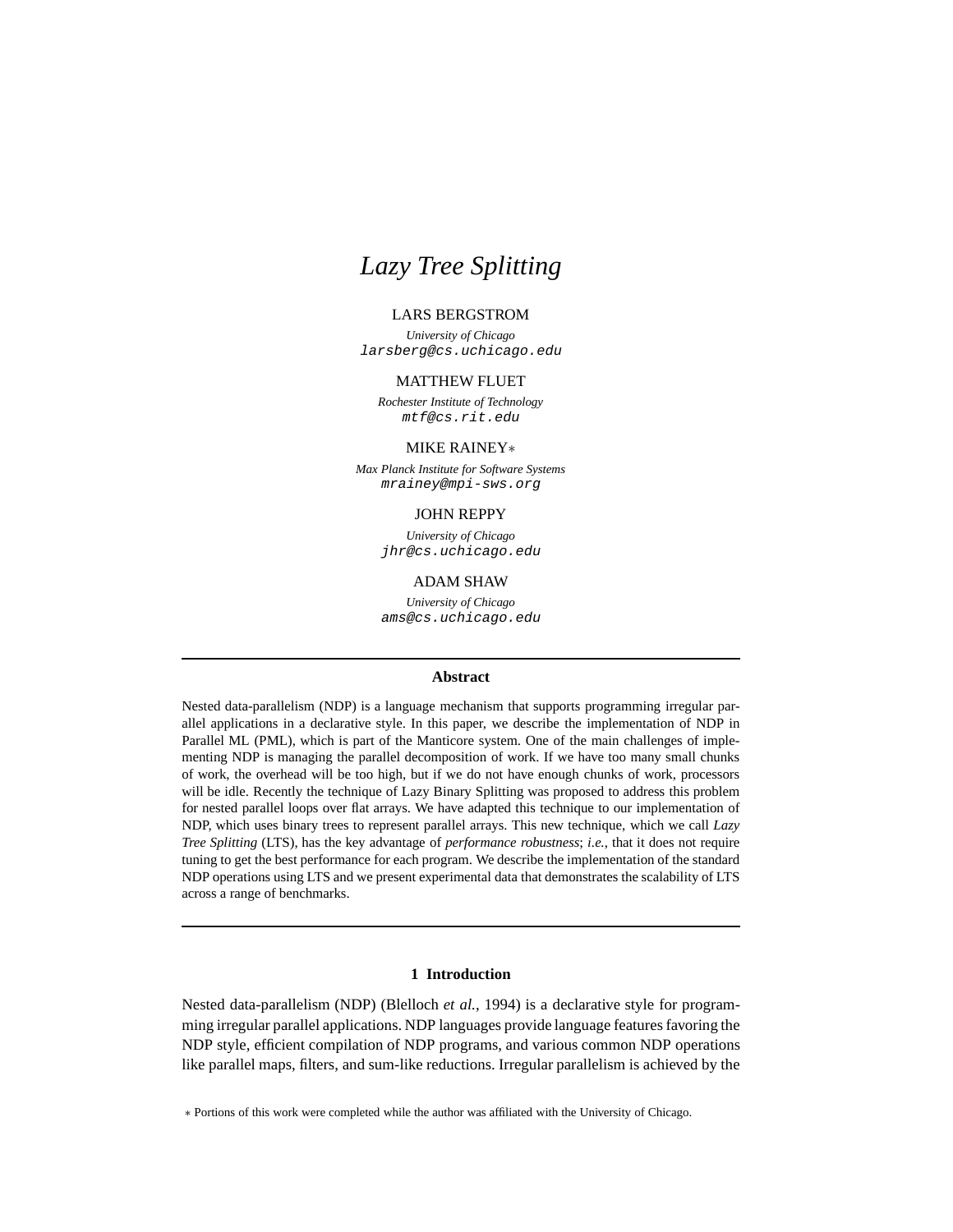fact that nested arrays need not have *regular*, or rectangular, structure; *i.e.*, subarrays may have different lengths. NDP programming is supported by a number of different parallel programming languages (Chakravarty *et al.*, 2007; Ghuloum *et al.*, 2007), including our own *Parallel ML* (PML) (Fluet *et al.*, 2008a).

On its face, implementing NDP operations seems straightforward because individual array elements are natural units for creating *tasks*, which are small, independent threads of control.<sup>1</sup> Correspondingly, a simple strategy is to spawn off one task for each array element. This strategy is unacceptable in practice, as there is a scheduling cost associated with each task  $(e.g., the cost of placing the task on a scheduling queue)$  and individual tasks often perform only small amounts of work. As such, the scheduling cost of a given task might exceed the amount of computation it performs. If scheduling costs are too large, parallelism is not worthwhile.

One common way to avoid this pitfall is to group array elements into fixed-size chunks of elements and spawn a task for each chunk. *Eager Binary Splitting* (EBS), a variant of this strategy, is used by Intel's Thread Building Blocks (TBB) (Intel, 2008; Robison *et al.*, 2008) and Cilk++ (Leiserson, 2009). Choosing the right chunk size is inherently difficult, as one must find the middle ground between undesirable positions on either side. If the chunks are too small, performance is degraded by the high costs of the associated scheduling and communicating. By contrast, if the chunks are too big, some processors go unutilized because there are too few tasks to keep them all busy.

One approach to picking the right chunk size is to use static analysis to predict task execution times and pick chunk sizes accordingly (Tick  $&$  Zhong, 1993). But this approach is limited by the fact that tasks can run for arbitrarily different amounts of time, and these times are difficult to predict in specific cases and impossible to predict in general. Dynamic techniques for picking the chunk size have the advantage that they can base chunk sizes on runtime estimates of system load. *Lazy Binary Splitting* (LBS) is one such chunking strategy for handling parallel do-all loops (Tzannes *et al.*, 2010). Unlike the two aforementioned strategies, LBS determines chunks automatically and without programmer (or compiler) assistance and imposes only minor scheduling costs.

This paper presents an implementation of NDP that is based on our extension of LBS to binary trees, which we call *Lazy Tree Splitting* (LTS). LTS supports operations that produce and consume trees where tree nodes are represented as records allocated in the heap. We are interested in operations on trees because Manticore, the system that supports PML, uses *ropes* (Boehm *et al.*, 1995), a balanced binary-tree representation of sequences, as the underlying representation of parallel arrays. Our implementation is purely functional in that it works with immutable structures, although some imperative techniques are used under the hood for scheduling.

LTS exhibits *performance robustness*; *i.e.*, it provides scalable parallel performance across a range of different applications and platforms without requiring any per-application tuning. Performance robustness is a highly desirable characteristic for a parallel programming language, for obvious reasons. Prior to our adoption of LTS, we used *Eager Tree Splitting* (ETS), a variation of EBS. Our experiments demonstrate that ETS lacks perfor-

<sup>&</sup>lt;sup>1</sup> We do not address *flattening* (or *vectorizing*) (Keller, 1999; Leshchinskiy, 2005) transformations here, since the techniques of this paper apply equally well to flattened or non-flattened programs.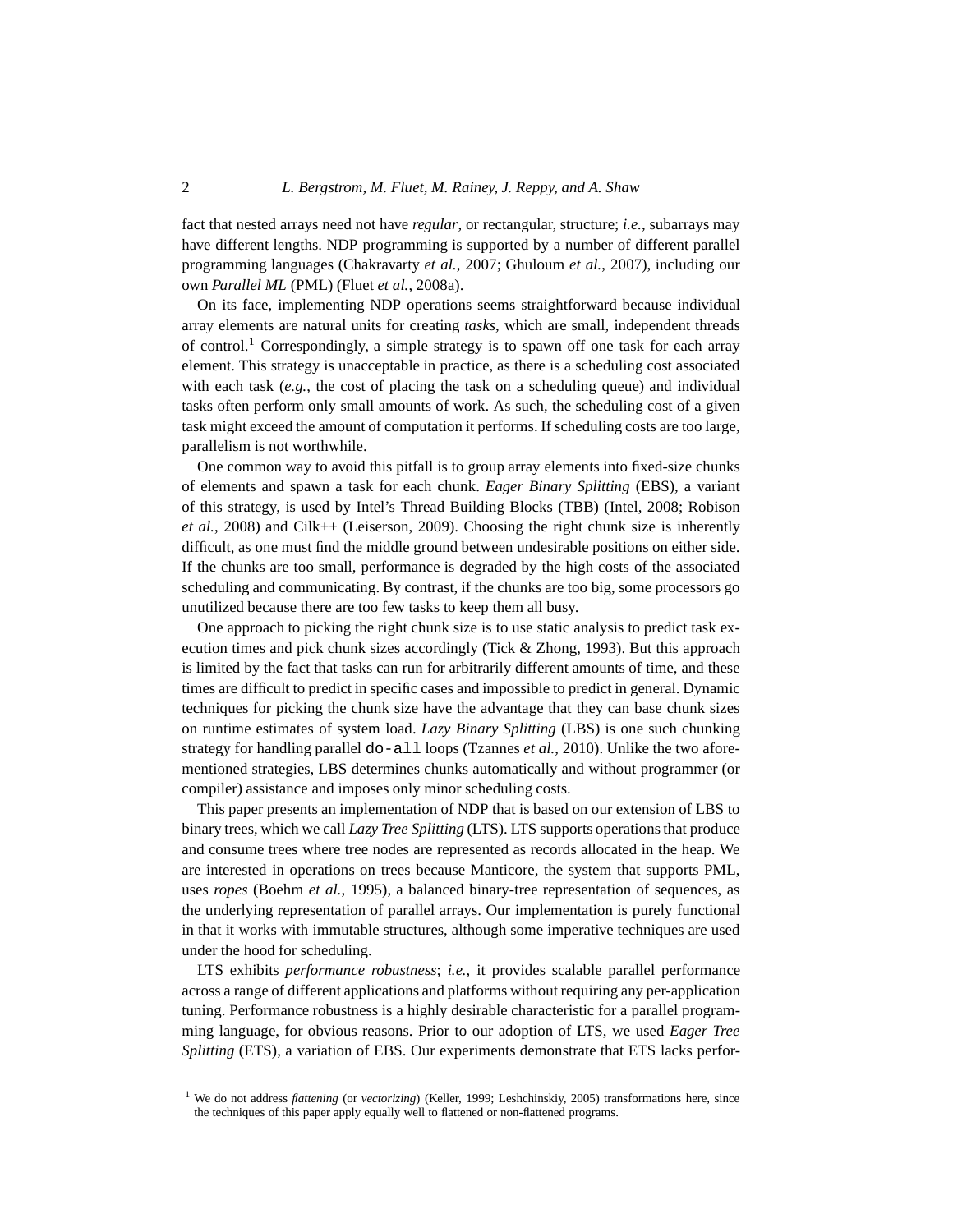mance robustness: the tuning parameters that control the decomposition of work are very sensitive to the given application and platform. Furthermore, we demonstrate that the performance of LTS compares favorably to that of (ideally-tuned) ETS across our benchmark suite.

This manuscript incorporates three substantial improvements to the material presented in the ICFP'10 paper of the same name. First, we identify a potential issue in our old approach where certain patterns of tree splitting can produce trees with arbitrary imbalance. We address this issue in Section 4 by presenting a new cursor-splitting technique and proving that the corresponding rope-processing codes are balance preserving. Second, we present new benchmarking results from a larger, 48-core machine and demonstrate good scalability. Third, we present new experiments and examine the performance results in more depth.

#### **2 Nested data-parallelism**

In this section we give a high-level description of PML and discuss the runtime mechanisms we use to support NDP. More detail can be found in our previous papers (Fluet *et al.*, 2007a; Fluet *et al.*, 2007b; Fluet *et al.*, 2008a).

### *2.1 Programming model*

PML is the programming language supported by the Manticore system.<sup>2</sup> Our programming model is based on a strict and mutation-free functional language (a subset of Standard ML (Milner *et al.*, 1997)), which is extended with support for multiple forms of parallelism. We provide fine-grain parallelism through several lightweight syntactic constructs that serve as hints to the compiler and runtime that the program may benefit from executing the computation in parallel. For this paper, we are primarily concerned with the NDP constructs, which are based on those found in NESL (Blelloch, 1990b; Blelloch, 1996).

PML provides a *parallel array* type constructor (parray) and operations to map, filter, reduce, and scan these arrays in parallel. Like most languages that support NDP, PML includes comprehension syntax for maps and filters, but for this paper we omit the syntactic sugar and restrict ourselves the following interface:

```
type 'a parray
val range : int * int -> int parray
val mapP : ('a -> 'b) -> 'a parray -> 'b parray
val filterP : ('a -> bool) -> 'a parray -> 'a parray
val reduceP : ('a * 'a -> 'a) -> 'a -> 'a parray -> 'a
val scanP : ('a * 'a -> 'a) -> 'a -> 'a parray -> 'a parray
            val map2P : ('a * 'b -> 'c)
              -> ('a parray * 'b parray)
              -> 'c parray
```
The function range generates an array of the integers between its two arguments. The function mapP applies a function to all the elements of a parray in parallel. filterP

<sup>2</sup> Manticore may support other parallel languages in the future.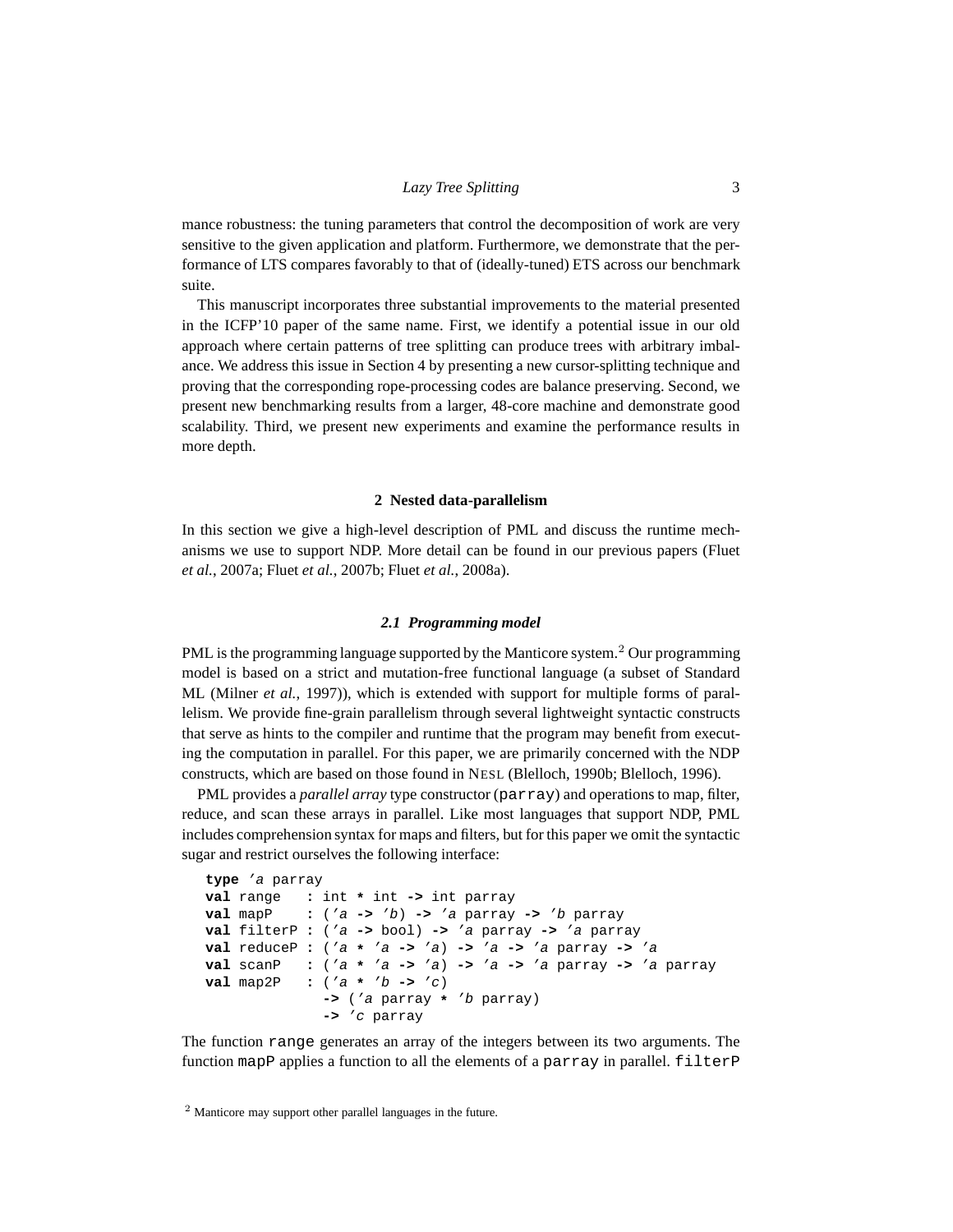applies a predicate in parallel over the input parray to produce a new parray containing only those elements corresponding to a true result from the predicate. The function reduceP takes a binary operator along with an identity value and applies the operator in parallel to the values in the parray until reaching a final result value. The function scanP produces a parallel prefix scan of the array. Both reduceP and scanP assume that the binary operation is associative. Finally, the function map2P applies a function to pairs of elements of two parrays in parallel; the output array has the length of the shorter input array. These parallel-array operations have been used to specify both SIMD parallelism that is mapped onto vector hardware (*e.g.*, Intel's SSE instructions) and SPMD parallelism where parallelism is mapped onto multiple cores; this paper focuses on exploiting the latter.

As a simple example, the main loop of a ray tracer generating an image of width w and height h can be written

```
fun raytrace (w, h) =
  mapP (\mathbf{fn} y \Rightarrow mapP (\mathbf{fn} x \Rightarrow trace (x, y))
                             (range (0,w-1)))
          (range (0,h-1))
```
This parallel map within a parallel map is an example of *nested data-parallelism*. Note that the time to compute one pixel depends on the layout of the scene, because the ray cast from position  $(x, y)$  might pass through a subspace that is crowded with reflective objects or it might pass through relatively empty space. Thus, the amount of computation performed by the trace(x,y) expression (and, therefore, performed by the inner mapP expression) might differ significantly depending on the layout of the scene. The main contribution of this paper is a technique for balancing the parallel execution of such irregular parallel programs in functional programming languages with ropes.

#### *2.2 Runtime model*

The Manticore runtime system consists of a small core written in C, which implements a processor abstraction layer, garbage collection, and a few basic scheduling primitives. The rest of our runtime system is written in BOM, a PML-like language. BOM supports several mechanisms, such as first-class continuations and mutable data structures, that are useful for programming schedulers but are not in PML. Further details on our system may be found elsewhere (Fluet *et al.*, 2008b; Rainey, 2009; Rainey, 2007).

A task scheduling policy determines the order in which tasks execute and the mappings from tasks to processors. Our LTS is built on top of a particular task scheduling policy called *work stealing* (Burton & Sleep, 1981; Halstead Jr., 1984). In work stealing, we employ a group of workers, one per processor, that collaborate on a given computation. The idea is that idle workers which have no useful work to do bear most of the scheduling costs and busy workers which have useful work to do focus on finishing that work.

We use the following well-known implementation of work stealing (Blumofe & Leiserson, 1999; Frigo *et al.*, 1998). Each worker maintains a deque (double-ended queue) of tasks, represented as thunks. When a worker reaches a point of potential parallelism in the computation, it pushes a task for one independent branch onto the bottom of the deque and continues executing the other independent branch. Upon completion of the executed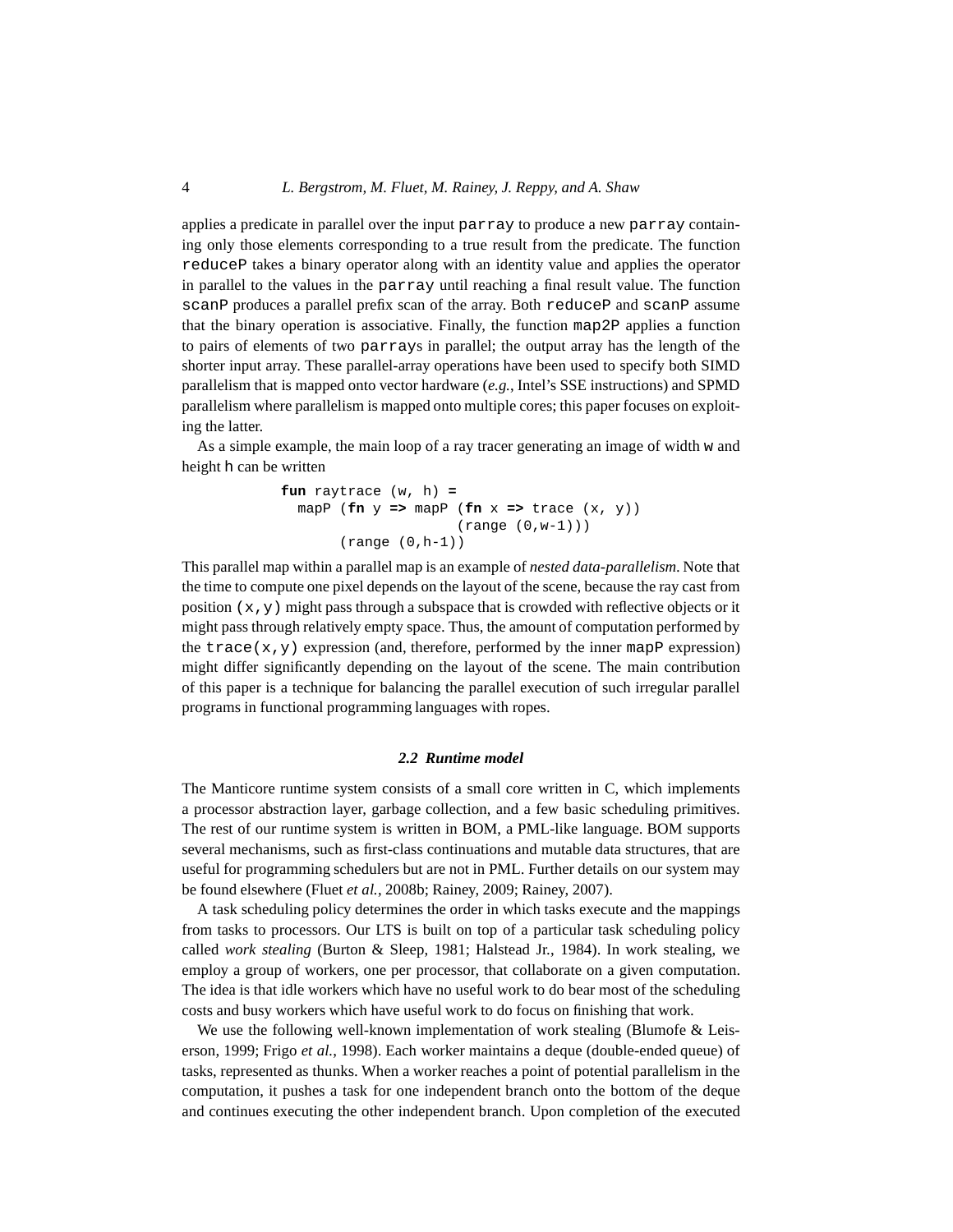branch, it pops a task off the bottom of the deque and executes it. If the deque is not empty, then the task is necessarily the most recently pushed task; otherwise all of the local tasks have been stolen by other workers and the worker must steal a task from the top of some other worker's deque. Potential victims are chosen at random from a uniform distribution.

This work-stealing scheduler can be encapsulated in the following function, which is part of the runtime system core:

**val** par **:** (unit **->** 'a) **\*** (unit **->** 'b) **->** 'a **\*** 'b

When a worker P executes par  $(f, g)$ , it pushes the task g onto the bottom of its deque<sup>3</sup> and then executes f(). When the computation of f() completes with result  $r_f$ , P attempts to pop g from its deque. If successful, then P will evaluate  $g(\cdot)$  to a result  $r_g$  and return the pair  $(r_f, r_q)$ . Otherwise, some other worker Q has stolen g, so P writes  $r_f$  into a shared variable and looks for other work to do. When Q finishes the evaluation of  $q()$ , then it will pass the pair of results to the return continuation of the par call. The scheduler also provides a generalization of par to a list of thunks.

**val** parN **:** (unit **->** 'a) list **->** 'a list

This function can be defined in terms of par, but we use a more efficient implementation that pushes all of the tasks in its tail onto the deque at once.

# *2.3 Ropes*

In the Manticore system, we use ropes as the underlying representation of parallel arrays. Ropes, originally proposed as an alternative to strings, are persistent balanced binary trees with seqs, contiguous arrays of data, at their leaves (Boehm *et al.*, 1995). For the purposes of this paper, we define the rope type as follows.

**datatype** 'a rope **=** Leaf **of** 'a seq **|** Cat **of** 'a rope **\*** 'a rope

However, in our actual implementation there is extra information in the Cat nodes to support balancing. Read from left to right, the data elements at the leaves of a rope constitute the data of the parallel array it represents.

Since ropes can be physically dispersed in memory, they are well-suited to being built in parallel, with different processors simultaneously working on different parts of the whole. Furthermore, the rope data structure is persistent, which provides, in addition to the usual advantages of persistence, two special advantages related to memory management. First, we can avoid the cost of store-list operations (Appel, 1989), which are sometimes necessary for maintaining an ephemeral data structure. Second, a parallel memory manager, such as the one used by Manticore (Fluet *et al.*, 2008b), can avoid making memory management a sequential bottleneck by letting processors allocate and reclaim subropes independently.

As a parallel-array representation, ropes have several weaknesses when compared to contiguous arrays of, say, unboxed doubles. First, rope random access requires logarithmic time. Second, keeping ropes balanced requires extra computation. Third, mapping over

<sup>&</sup>lt;sup>3</sup> Strictly speaking, it pushes a continuation that will evaluate  $g( )$ .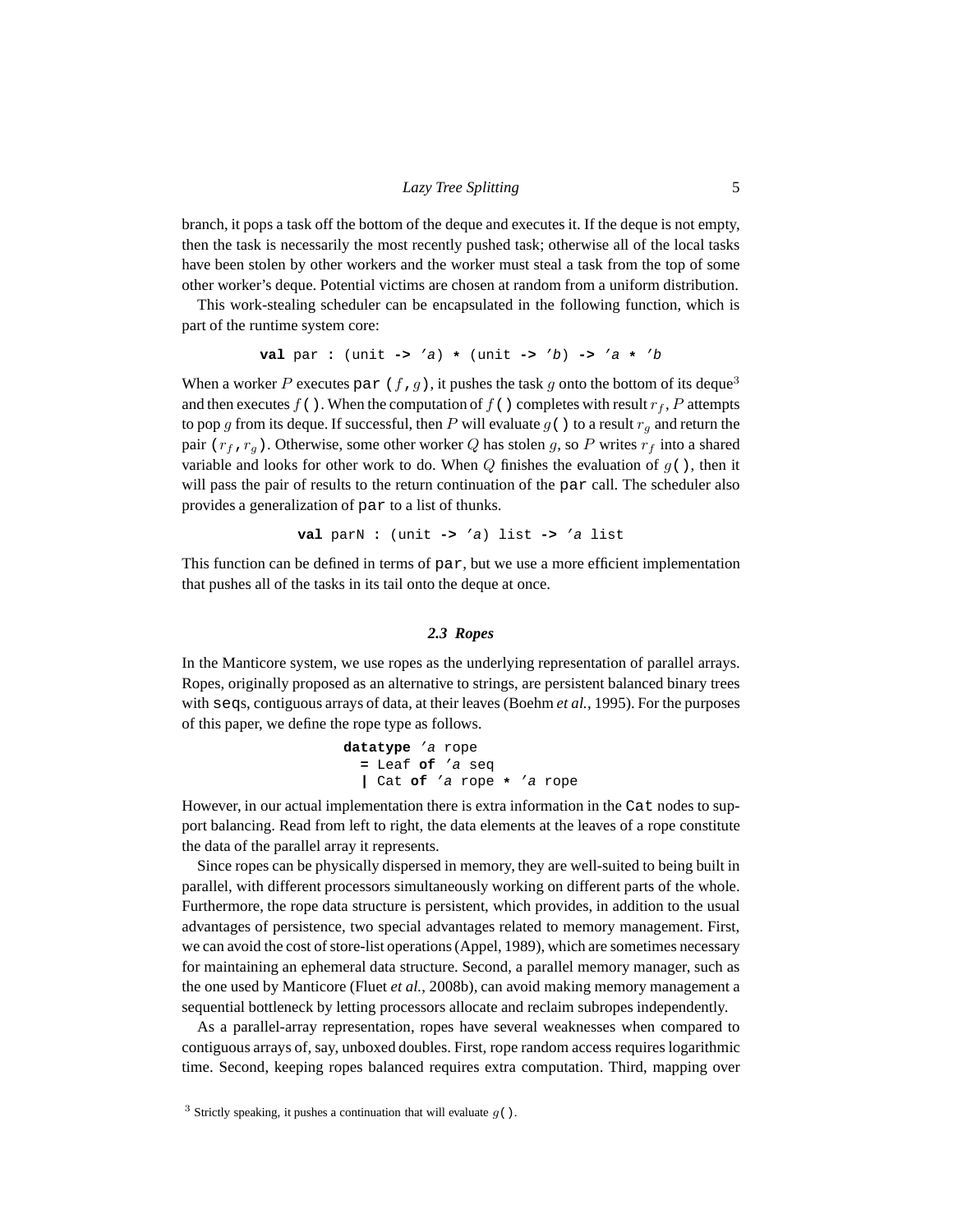multiple ropes is more complicated than mapping over multiple arrays, since the ropes can have different shapes. In our performance study in Section 5, we find that these weaknesses are not a limitation in practice and we know of no study in which NDP implementations based on ropes are compared side by side with implementations based on alternative representations, such as contiguous arrays.

The maximum length of the linear sequence at each leaf of a rope is controlled by a compile-time constant M. At run-time, a leaf contains a number of elements  $n$  such that  $0 \le n \le M$ . In general, rope operations try to keep the size of each leaf as close to M as possible, although some leaves will necessarily be smaller. We do not demand that a rope maximize the size of its leaves.

Requiring perfect balance of all ropes can lead to excessive rebalancing, because even a small change to a given rope can make the rope unbalanced. Thus, we use a different balancing policy that still maintains the asymptotic behavior of rope operations but where ropes are allowed to become slightly unbalanced. For a given rope  $r$  of depth  $d$  and length n, our relaxed balancing goal is  $d \leq \lceil \log_2 n \rceil + 2$ . This property is guaranteed by the function

**val** balance **:** 'a rope **->** 'a rope

which takes a rope r and returns a balanced rope equivalent to r (returning r itself if it is already balanced). This function uses a simple parallel balancing algorithm that executes in time  $O(n)$  on a single processor and  $O(d^2)$  time on an unbounded number of processors. The idea is to repeatedly split the given rope into two halves of equal size, recursively balance each half in parallel, and to concatenate the two balanced subropes. The base case occurs when the length of the given rope falls below  $M$ , in which case the algorithm serially flattens the rope to create a single leaf node.

As noted above, rope operations try to keep the size of each leaf as close to  $M$  as possible. To build ropes, rather than using the Cat constructor directly, we define a specialized constructor:

**val** cat **:** 'a rope **\*** 'a rope **->** 'a rope

If cat is applied to two small leaves, it can coalesce them into a single larger leaf. Note that cat does not guarantee balance, although it will maintain balance if applied to two balanced ropes of equal size. We also define a similar function

**val** catN **:** 'a rope list **->** 'a rope

which returns the smart concatenation of its argument ropes.

We sometimes need a fast, cheap operation for splitting a rope into multiple subropes. For this reason, we provide

$$
val split : 'a rope -> 'a rope * 'a rope
$$

which splits its rope argument into two subropes such that the sizes of these ropes differ by at most one. We also define

**val** splitN **:** 'a rope **\*** int **->** 'a rope list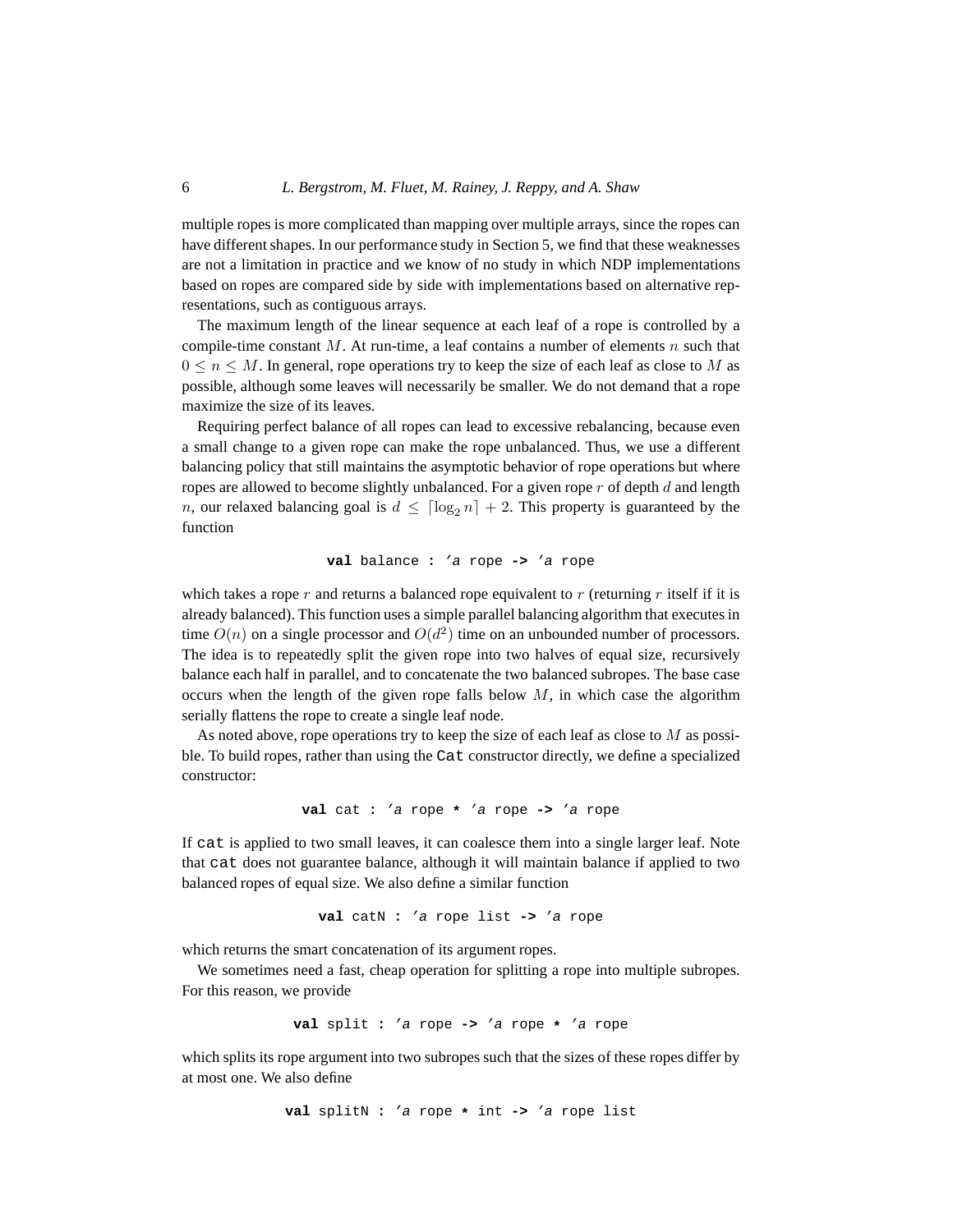which splits its parameter into n subropes, where each subrope has the *same* size, except for one subrope that might be smaller than the others.

We sometimes use

**val** length **:** 'a rope **->** int

which returns the number of elements stored in the leaves of a rope and

**val** size **:** 'a rope **->** int

which returns the number of leaves of a rope.<sup>4</sup>

The various parallel-array operations described in Section 2.1 are implemented by analogous operations on ropes. Sections 3 and 4 describes the implementation of these ropeprocessing operations in detail.

#### **3 The Goldilocks problem**

In NDP programs, computations are divided into chunks, and chunks of work are spawned in parallel. Those chunks might be defined by subsequences (of arrays, for example, or, in our case, ropes) or iteration spaces (say, k to some  $k + n$ ). The choice of chunk size influences performance crucially. If the chunks are too small, there will be too much overhead in managing them; in extreme cases, the benefits of parallelism will be obliterated. On the other hand, if they are too large, there will not be enough parallelism, and some processors may run out of work. An ideal chunking policy apportions chunks that are neither too large nor too small, but are, like Goldilocks's third bowl of porridge, "just right." Some different chunking policies are considered in the sequel.

#### *3.1 Fragile chunking policies*

A fragile chunking policy is prone either to creating an excessive number of tasks or to missing significant opportunities for parallelism. Let us consider two simple policies, T ary decomposition and structural decomposition, and the reasons that they are fragile. In T-ary decomposition, we split the input rope into  $T = \min(n, J \times P)$  chunks, where n is the size of the input rope,  $J$  is a fixed compile-time constant, and  $P$  is the number of processors, and spawn a task for each chunk. For example, in Figure 1(a), we show the  $T$ ary decomposition version of the map operation.<sup>5</sup> In computations where all rope elements take the same time to process, such as those performed by regular affine (dense-matrix) scientific codes, the T-ary decomposition will balance the work load evenly across all processors because all chunks will take about the same amount of time. On the other hand, when rope elements correspond to varying amounts of work, performance will be fragile because some processors will get overloaded and others underutilized. Excessive splitting is also a problem. Observe that if a program creates  $i$  levels of mapTary applications and

<sup>4</sup> In our actual implementation, these operations are constant time, as we cache lengths and sizes in Cat nodes.

<sup>5</sup> In this and subsequent examples, we use

**val** mapSequential **:** ('a **->** 'b) **->** 'a rope **->** 'b rope

which is the obvious sequential implementation of the map operation.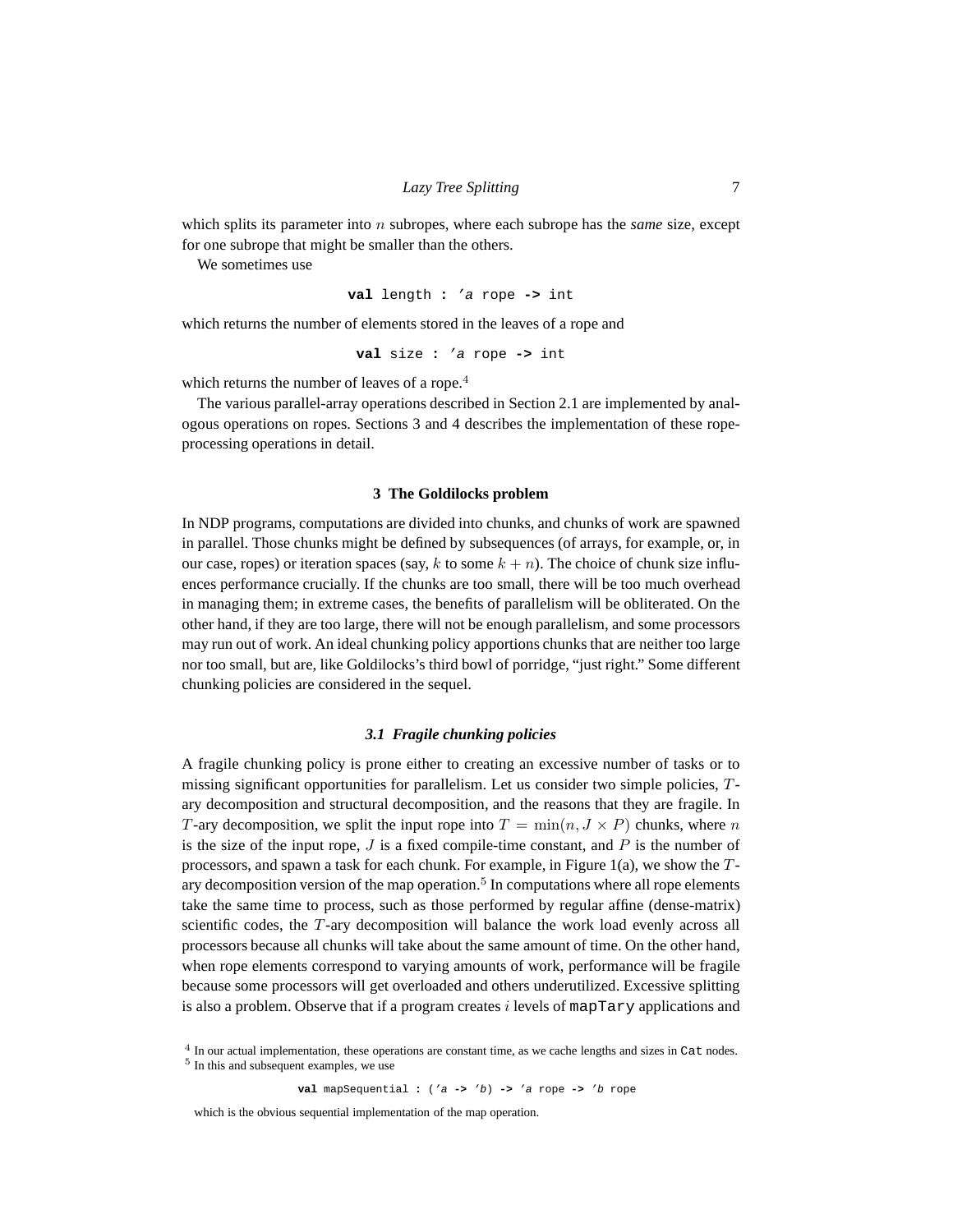```
fun mapTary J f rp = let
  fun g chunk = fn () => mapSequential f chunk
  val n = length rp
  val chunks = splitN (rp, min (n, J * numProcs ()))
  in
    catN (parN (List.map g chunks))
  end
                  (a) T -ary decomposition
   fun mapStructural f rp = (case rp
     of Leaf s => Leaf (mapSeq f s)
      | Cat (l, r) =>
          Cat (par (fn () => mapStructural f l,
                     fn () => mapStructural f(r))
                 (b) structural decomposition
```
Fig. 1. Two fragile implementations of the map operation.

if each rope has length  $n \geq J \times P$ , then the T-ary decomposition creates  $(J \times P)^i$  tasks at the leaves alone, which can be excessive when either  $i$  or  $P$  get large.

To remedy the imbalance problem, we might try structural decomposition, in which both children of a Cat node are processed in parallel and the elements of a Leaf node are processed sequentially. We show the structural version of the map operation in Figure 1(b). Recall that the maximum size of a leaf is determined by a fixed, compile-time constant called  $M$  and that rope-producing operations tend to keep the size of each leaf close to  $M$ . But by choosing an  $M > 1$ , some opportunities for parallelism will always be lost and by choosing  $M = 1$ , an excessive number of threads may be created, particularly in the case of nested loops.

#### *3.2 Eager binary splitting*

EBS is a well-known approach that is used by many parallel libraries and languages, including Threading Building Blocks (Intel, 2008; Robison *et al.*, 2008)<sup>6</sup> and Cilk++ (Leiserson, 2009). In EBS (and, by extension, eager tree splitting (ETS)), we group elements into fixed-size chunks and spawn a task for each chunk. This grouping is determined by the following recursive process. Initially, we group all elements into a single chunk. If the chunk size is less than the stop-splitting threshold  $(SST)$ , evaluate the elements sequentially.<sup>7</sup> Otherwise, we create two chunks by dividing the elements in half and recursively apply the same process to the two new chunks. In Figure 2, we show the ETS version of the map operation.

EBS has greater flexibility than the  $T$ -ary or structural decompositions because EBS enables chunk sizes to be picked manually. But this flexibility is not much of an improvement, because, as is well known (Intel, 2008; Robison *et al.*, 2008; Tzannes *et al.*, 2010), finding a satisfactory SST can be difficult. This difficulty is due, in part, to the fact that

<sup>6</sup> In the TBB manual, the option "simple partitioner" refers to EBS.

<sup>&</sup>lt;sup>7</sup> In TBB, if *SST* is unspecified, the default is *SST* = 1, whereas Cilk++ only uses *SST* = 1.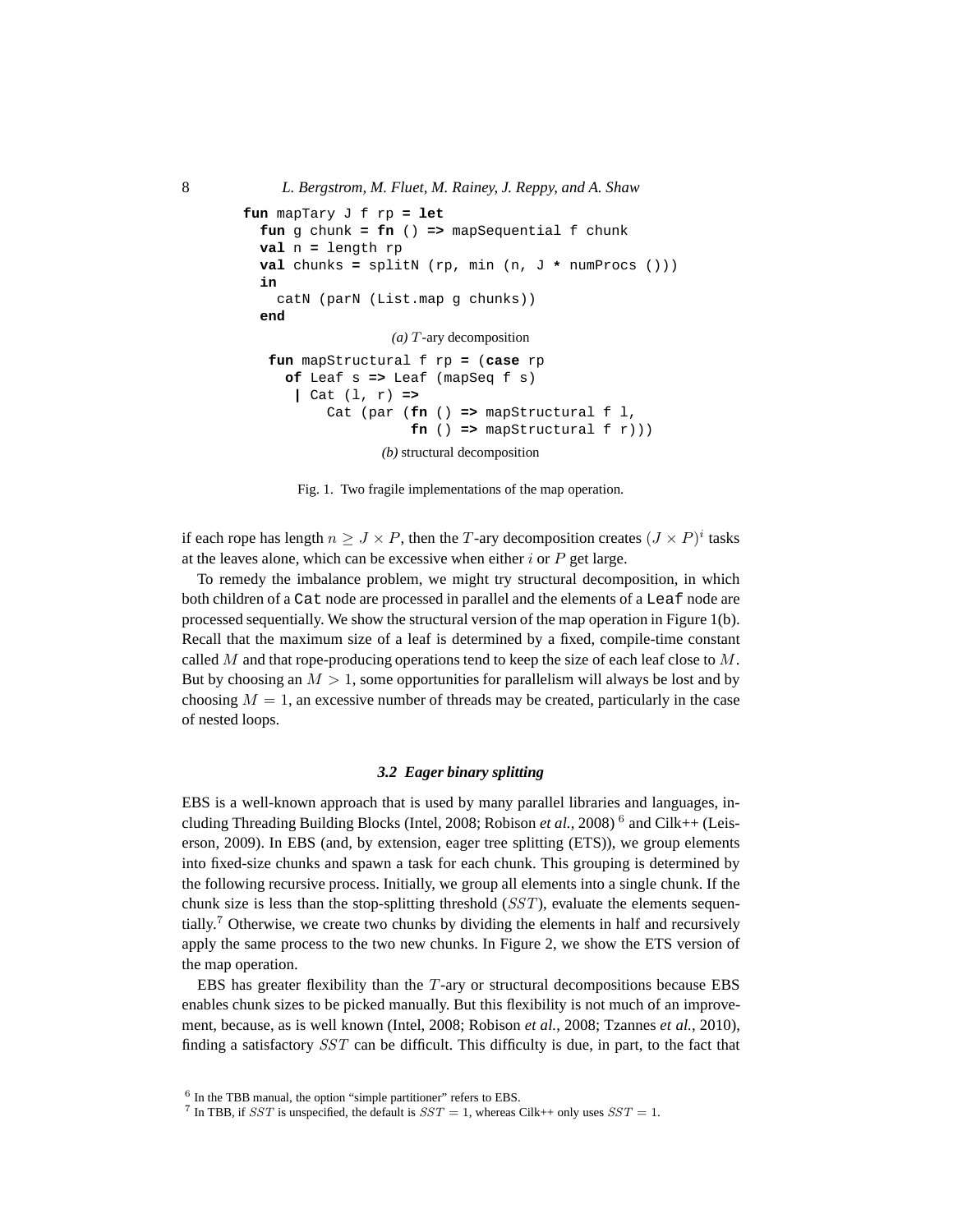```
Lazy Tree Splitting 9
fun mapETS SST f rp =
 if length rp <= SST then mapSequential f rp
 else let
   val (1, r) = split rpin
     cat (par (fn () => mapETS SST f l,
              fn () => mapETS SST f(r))
   end
```
Fig. 2. The ETS implementation of the map operation.

parallel speedup is very sensitive to SST. We ran an experiment that demonstrates some of the extent of this sensitivity. Figure 3 shows, for seven PML benchmarks (see Section 5 for benchmark descriptions), parallel speedup as a function of SST. The results demonstrate that there is no SST that is optimal for every program and furthermore that a poor SST is far from optimal.

The Raytracer benchmark demonstrates, in particular, how fragile ETS can be with respect to nesting and to relatively small ropes. Raytracer loses all of its speedup as SST is changed from  $2^6$  to  $2^9$ . To understand why, first note that the two-dimensional output of the program is a  $2^9 \times 2^9$  rope of ropes, representing the pixels of a square image. When, for instance,  $SST = 2^7$ , Raytracer has just sixteen chunks that it can process in parallel: four for each row and four for each column, and when  $SST \geq 2^9$ , Raytracer has just one chunk it can process at a time (no parallelism). We could address this problem by transforming the two-dimensional representation into a single flat rope, but then the clarity of the code would be compromised, as we would have to use index arithmetic to extract any pixel. As a rule, our compiler should not encourage programmers to break with NDP style to achieve best performance.

Recall that task execution times can vary unpredictably. Chunking policies that are based solely on fixed thresholds, such as EBS and ETS, are bound to be fragile because they rely on accurately predicting execution times. A superior chunking policy would be able to adapt dynamically to the current load across processors.

# *3.3 Lazy binary splitting*

The LBS policy of Tzannes, *et al.* (Tzannes *et al.*, 2010) is a promising alternative to the other policies because it dynamically balances load. Tzannes, *et al.* show that LBS is capable of performing as well or better than each configuration of eager binary splitting, and does so without tuning.

LBS is similar to eager binary splitting but with one key difference. In LBS, we base each splitting decision entirely on a dynamic estimation of load balance. Let us consider the main insight behind LBS. We call a processor hungry if it is idle and ready to take on new work, and busy otherwise. It is better for a given processor to delay splitting a chunk and to continue processing local iterations while remote processors remain busy. Splitting can only be profitable when a remote processor is hungry.

Although this insight is sound, it is still unclear whether it is useful. A naïve hungryprocessor check would require inter-processor communication, and the cost of such a check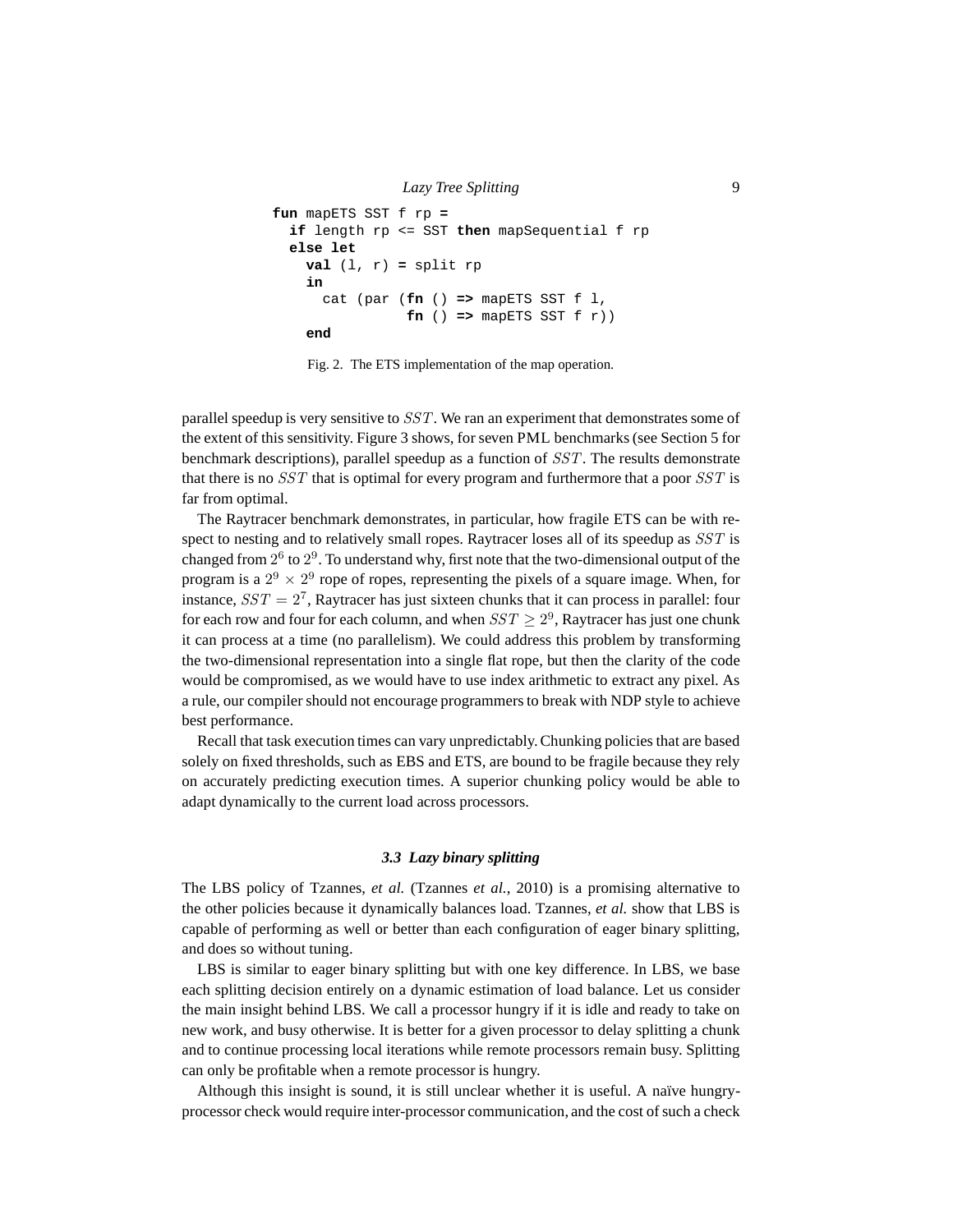

Fig. 3. Parallel speedup as a function of the Stop-Splitting Threshold (SST) (48 processors).

would hardly be an improvement over the cost of spawning a thread. For now, let us assume that we have a good approximate hungry-processor check

**val** hungryProcs **:** unit **->** bool

which returns true if there is probably a remote hungry processor and false otherwise. Later we explain how to implement such a check.

LBS works as follows. The scheduler maintains a current chunk  $c$  and a pointer  $i$  that points at the next iteration in the chunk to process. Initially, the chunk contains all itera-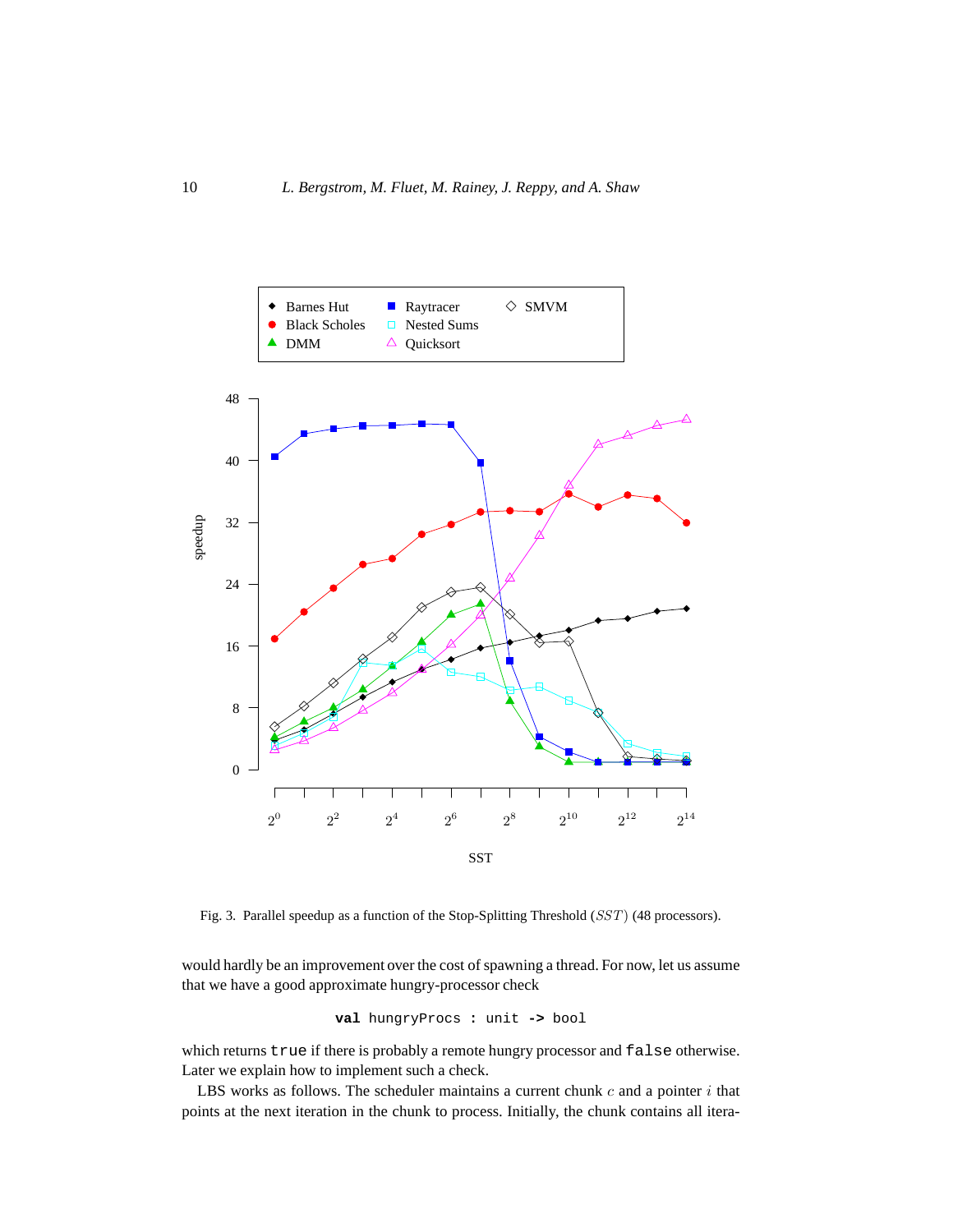tions and  $i = 0$ . To process an iteration i, the scheduler first checks for a remote hungry processor. If the check returns false, then all of the other processors are likely to be busy, and the scheduler greedily executes the body of iteration i. If the check returns true, then some of the other processors are likely to be hungry, and the scheduler splits the chunk in half and spawns a recursive instance to process the second half.

Tzannes, *et al.* (Tzannes *et al.*, 2010) show how to implement an efficient and accurate hungry-processor check. Their idea is to derive such a check from the work stealing policy. Recall that, in work stealing, each processor has a deque, which records the set of tasks created by that processor. The hungry-processor check bases its approximation on the size of the local deque. If the deque of a given processor contains some existing tasks, then these tasks have not yet been stolen, and therefore it is unlikely to be profitable to add to these tasks by splitting the current chunk. On the other hand, if the deque is empty, then it is a strong indication that there is a remote hungry processor, and it is probably worth splitting the current chunk. This heuristic works surprisingly well considering its simplicity. It is cheap because the check itself requires two local memory accesses and a compare instruction, and it provides an estimate that our experiments have shown to be accurate in practice.

Let us consider how LBS behaves with respect to loop nesting. Suppose our computation has the form of a doubly-nested loop, one processor is executing an iteration of the inner loop, and all other processors are hungry. Consequently, the remainder of the inner loop will be split (possibly multiple times, as work is stolen from the busy processor and further split), generating relatively small chunks of work for the other processors. Because the parallelism is fork-join, the only way for the computation to proceed to the next iteration of the outer loop is for all of the work from the inner loop to be completed. At this point, all processors are hungry, except for the one processor that completed the last bit of innerloop work. This processor has an empty deque; hence, when it starts to execute the next iteration of the outer loop, it will split the remainder of the outer loop.

Because there is one hungry-processor check per loop iteration, and because loops are nested, most hungry-processor checks occur during the processing of the innermost loops. Thus, the general pattern is clear: splits tend to start during inner loops and then move outward quickly.

# **4 Lazy tree splitting**

LTS operations are not as easy to implement as ETS operations, because, during the execution of any given LTS operation, a split can occur while processing *any* rope element. This section presents implementations of five important LTS operations. The implementations we use are based on Huet's zipper technique (Huet, 1997) and a new technique we call *cursor splitting*. We first look in detail at the LTS version of map (mapLTS), because its implementation provides a simple survey of our techniques. We then summarize implementations of the additional operations.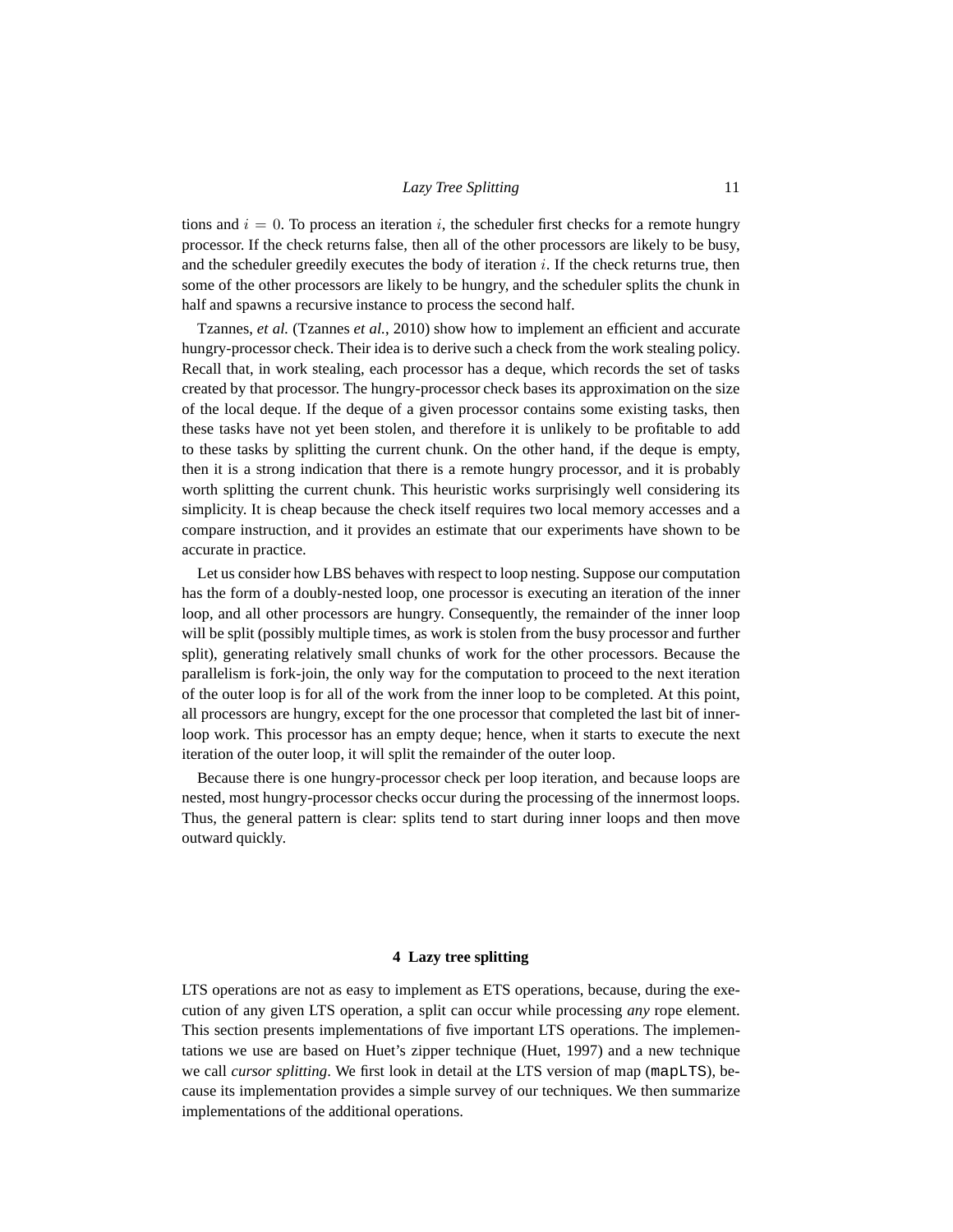# 12 *L. Bergstrom, M. Fluet, M. Rainey, J. Reppy, and A. Shaw*

#### *4.1 Implementing* **mapLTS**

Structural recursion, on its own, gives no straightforward way to implement mapLTS. Consider the case in which mapLTS detects that another processor is hungry. How can mapLTS be ready to halve the as-yet-unprocessed part of the rope, keeping in mind that, at the halving moment, the focus might be on a mid-leaf element deeply nested within a number of Cat nodes? In a typical structurally-recursive traversal (*e.g.*, Figure 1(b)), the code has no explicit handle on either the processed portion of the rope or the unprocessed remainder of the rope; it can only see the current substructure. An implementation needs to be able to step through a traversal in such a way that it can, at any moment, pause the traversal, reconstruct both the processed results and the unprocessed remainder, divide the unprocessed remainder in half, and resume processing at the pause point.

An implementation of mapLTS should also be *balance preserving*, meaning that a balanced input rope is mapped to a balanced output rope. Without balance preservation, chains of mapLTS applications can, under the right circumstances, yield ropes that are arbitrarily unbalanced. While it may at first appear that balanced ropes are unnecessary, since the structure of the rope is not used to guide the creation of parallel computations, balance is nonetheless important to guarantee an efficient algorithm for dividing the unprocessed remainder of a paused traversal. In fact, we will demonstrate a stronger property: that our implementation of mapLTS is *shape preserving*, meaning that an input rope is mapped to an output rope with exactly the same shape. Hence, throughout the following and in Appendix A, equalities in properties, lemmas, theorems, and proofs denote structural equality of objects. Note that shape preservation implies balance preservation.

# *4.1.1 Cursor interface*

A key component of our approach is a data structure called a *cursor* which represents an intermediate step of a map computation.<sup>8</sup>

# **type** ('b, 'a) map\_cur

The cursor records the subropes that have been processed so far, the subropes that remain to be processed, and enough information so that the exact tree structure of the corresponding rope can always be recovered. In the cursor,  $\prime$  b is the type of the elements of the elements of the processed subropes and 'a is the type of the elements of the unprocessed subropes. Conceptually, a cursor describes a point in the rope with processed elements to the left and unprocessed elements to the right. In Section 4.1.3, we will see that cursors are implemented using techniques similar to Huet's zippers (Huet, 1997) and McBride's contexts (McBride, 2008).

Let us introduce a few simple operations over cursors so that we can describe the sequential part of mapLTS. The root operation returns the rope corresponding to the given cursor for the special case that the types of the unprocessed and processed elements are the same.

<sup>8</sup> We name the type constructor map\_cur because other rope operations require a different type of cursor; see Section 4.2.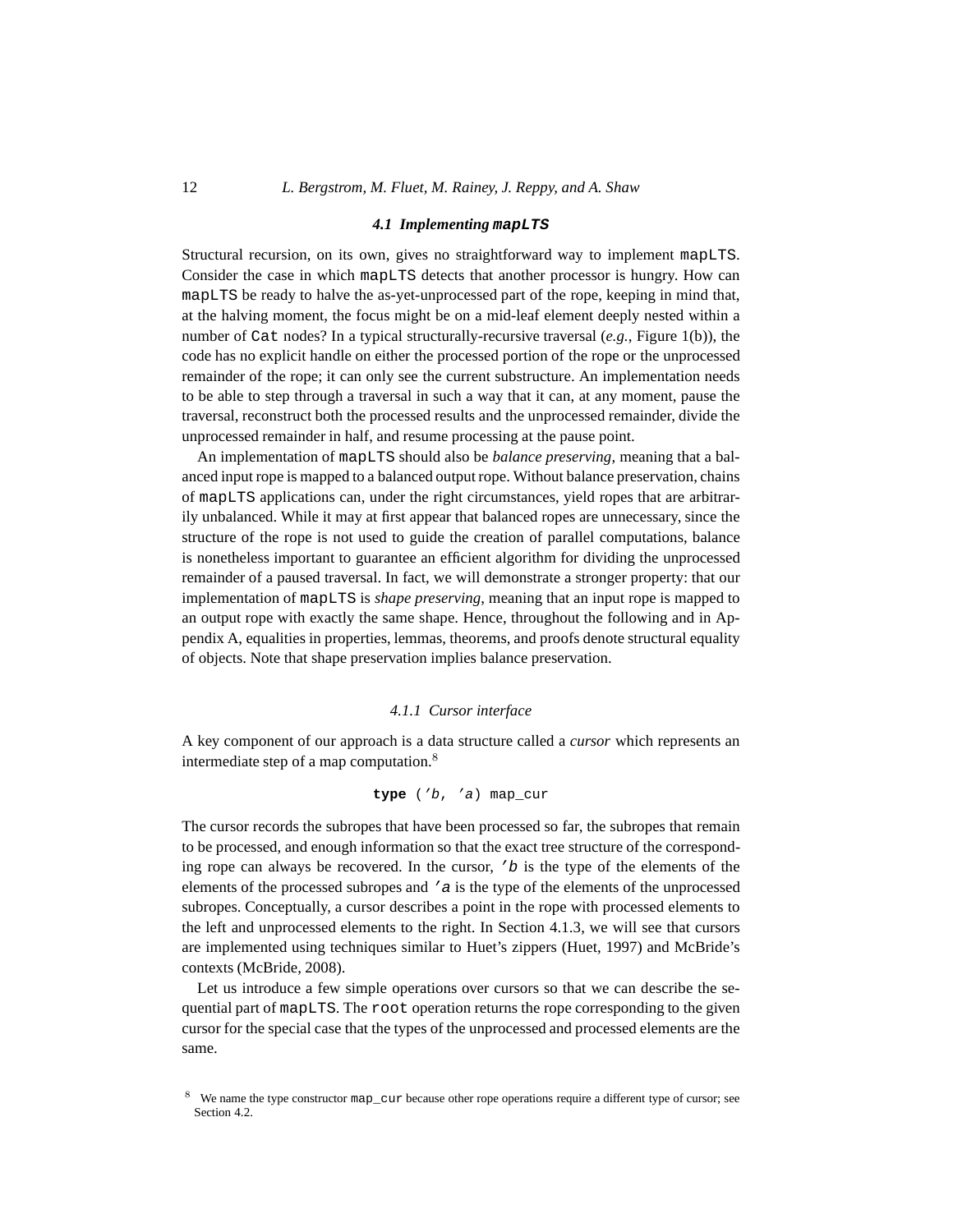**val** root **:** ('b, 'b) map\_cur **->** 'b rope

Because ropes are homogenous with respect to their element type, it is not possible to obtain a rope from a cursor when the types of the unprocessed and processed elements are different.

The lengthRight operation returns the number of unprocessed data elements of the given cursor, which we consider to be to the right of the cursor's focus.

**val** lengthRight **:** ('b, 'a) map\_cur **->** int

Since a cursor represents an intermediate step of map computation with both processed and unprocessed elements, it must be possible to split a cursor into the processed elements and two ropes of unprocessed elements and to later join two ropes together with the processed elements. The split and join operations provide this behavior.

```
val split : ('b, 'a) map_cur
            -> ('a rope * 'a rope * 'b map_cur_reb)
val join : ('a rope * 'a rope * 'b map_cur_reb)
            -> ('b, 'a) map_cur
```
The call split cur returns (rp1, rp2, reb) where rp1 and rp2 are ropes, such that the rope rp1 contains the first half of the unprocessed data elements of cur, the rope rp2 contains the remaining unprocessed data elements of cur, and reb is a special *rebuilder* value. For the time being, we use map\_cur\_reb as an abstract type constructor without a specific implementation.

**type** 'b map\_cur\_reb

This rebuilder value records sufficient information so that the original cursor cur can be reconstructed by the join operation. The call join (rp1, rp2, reb) rebuilds the cursor cur that is uniquely determined by its three arguments.

To prove that our mapLTS implementation is shape preserving, we will rely on the implementations of split and join to be well-behaved, as expressed by the following property:

```
Property 1 (split and join are well-behaved)
For any cursor cur, if split cur returns (rp1, rp2, reb), then
```
join  $(rp1, rp2, reb) = cur$ 

and

```
length rp1 = (lengthRight cur) div 2
```
and

```
length rp2
  = (lengthRight cur) - ((lengthRight cur) div 2)
```
# *4.1.2* mapLTS *implementation*

We factor the implementation of mapLTS into a coordination portion, which is responsible for introducing parallelism by splitting and joining cursors, and a computation portion,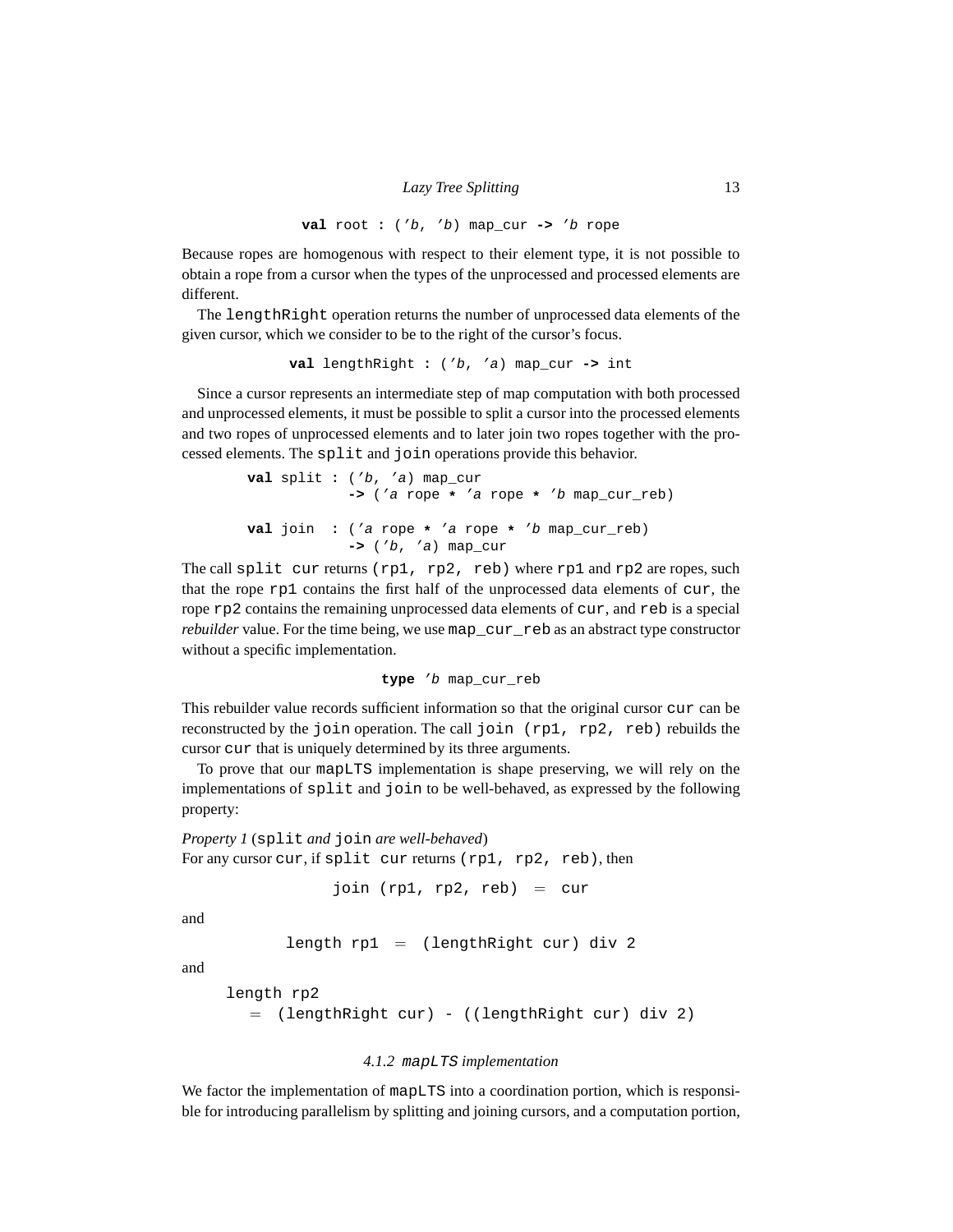which is responsible for performing the mapping computation and stepping through intermediate cursors. This computational portion of mapLTS is provided by an auxiliary operation named mapLTSUntil, which is additionally capable of pausing its traversal based on the results of a runtime predicate.

```
val mapLTSUntil : (unit -> bool)
                  -> ('a -> 'b)
                  -> 'a rope
                  -> (('b, 'a) map_cur, 'b rope) progress
```
The first argument to mapLTSUntil is a polling function (*e.g.*, hungryProcs); the second argument is a function to be applied to the individual data elements; and the third argument is a rope. The result of mapLTSUntil is a value of type (('a, 'b) map\_cur, 'b rope) progress, where the progress type constructor<sup>9</sup> is defined as

```
datatype ('m, 'd) progress
  = More of 'm
  | Done of 'd
```
When mapLTSUntil returns a value More cur', it represents the intermediate cursor when mapLTSUntil was paused, and when it returns a Done  $rp'$ , it represents the fully processed rope. The evaluation of mapLTSUntil cond f rp proceeds by applying f to the elements of  $rp$  from left to right until either cond () returns true or the whole rope is processed.

To prove that our mapLTS implementation is shape preserving, we will rely on the implementation of mapLTSUntil to be well-behaved. Primarily, we require that mapLTS-Until preserves the shape of the input rope. We also require that mapLTSUntil only pauses and returns a new cursor when the number of unprocessed elements of the result cursor is less than or equal to that of the input rope and is greater than or equal to two. We require this behavior for two reasons. First, for termination, we require the number of unprocessed elements of the result cursor to be less than or equal to that of the input rope and to be greater than or equal to two so that splitting this cursor yields non-empty ropes that are strictly smaller than the input rope; this avoids the need for extraneous base cases. Second, for performance, we note that it is not worthwhile to pause execution if there are fewer than two unprocessed elements. In that case there is no opportunity for parallelism, and, as such, it is better to simply finish the map computation with a sequential execution. Although this second requirement seems unrelated to shape preservation, it is necessary to require this behavior to prove that the implementation that we give for mapLTS is shape preserving. These requirements are expressed by the following property:

# *Property 2* (mapLTSUntil *is well-behaved*)

For any rope rp and any predicate cond, if mapLTSUntil cond  $(\textbf{fn} \times \textbf{=} > x)$  rp returns Done rp', then

$$
rp' = rp
$$

<sup>&</sup>lt;sup>9</sup> The progress type constructor is used elsewhere in the implementation at different types, which motivates its polymorphic definition.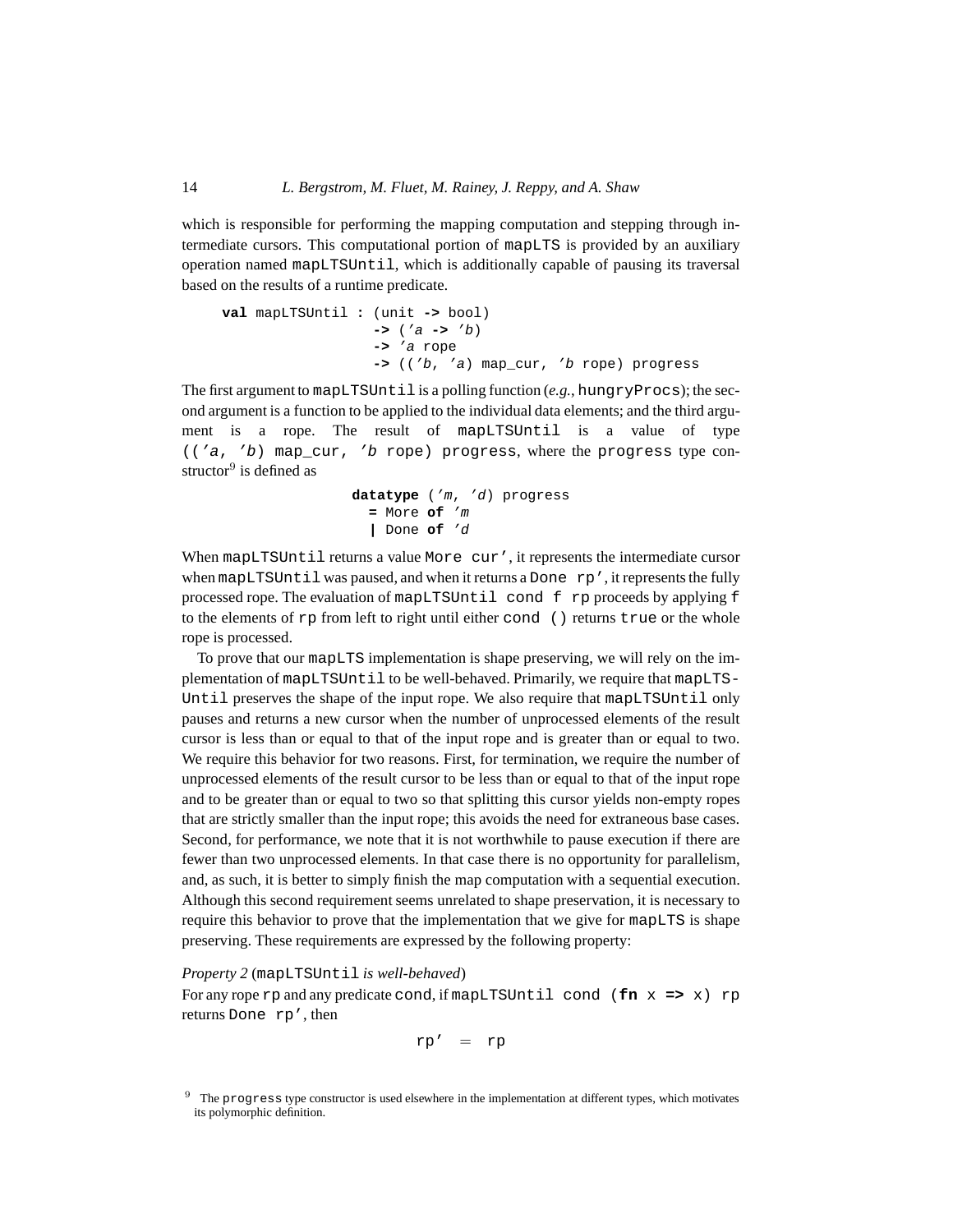```
fun mapLTS f rp =
  (case mapLTSUntil hungryProcs f rp
    of Done rp' => rp'
     | More cur' => let
         val (rp1, rp2, reb) = split cur'
         val (rp1', rp2') =
               par (fn () => mapLTS f rp1,
                    fn () => mapLTS f rp2)
         in
           root (join (rp1', rp2', reb))
         end)
```
Fig. 4. The LTS implementation of the map operation.

and if it returns More cur', then

root cur' =  $rp$ 

and

length  $rp \geq$  lengthRight cur'

and

```
lengthRight cur' > 2
```
Figure 4 gives our implementation of mapLTS. The mapLTS function attempts to complete its given map computation sequentially by calling mapLTSUntil on the rope rp. If the call to mapLTSUntil returns Done rp', then the rmap computation is complete and mapLTS returns the result rope rp'. Otherwise, if mapLTSUntil returns More cur', then mapLTS splits the remaining map computation in half (using split), recursively processes the two halves in parallel (using par), and joins the recursive results together (using join). The result of mapLTS is the rope obtained by applying root to the result cursor from the join operation.

Using our previously stated properties, we can prove that this implementation of mapLTS is *shape preserving*.

*Theorem 1* (mapLTS *is shape preserving*) For any rope rp,

 $mapLTS$  ( $fn$  x => x)  $rp = rp$ 

*Proof*

The proof is by strong induction on length rp, using Properties 2 and 2. See Appendix A.4 for a detailed proof.  $\Box$ 

It remains to implement the cursor type, the mapLTSUntil operation, and the split and join operations.

# *4.1.3 Cursor implementation*

The crucial property of mapLTSUntil is that during the traversal of the input rope, it must maintain sufficient information to pause the traversal at any moment and reconstruct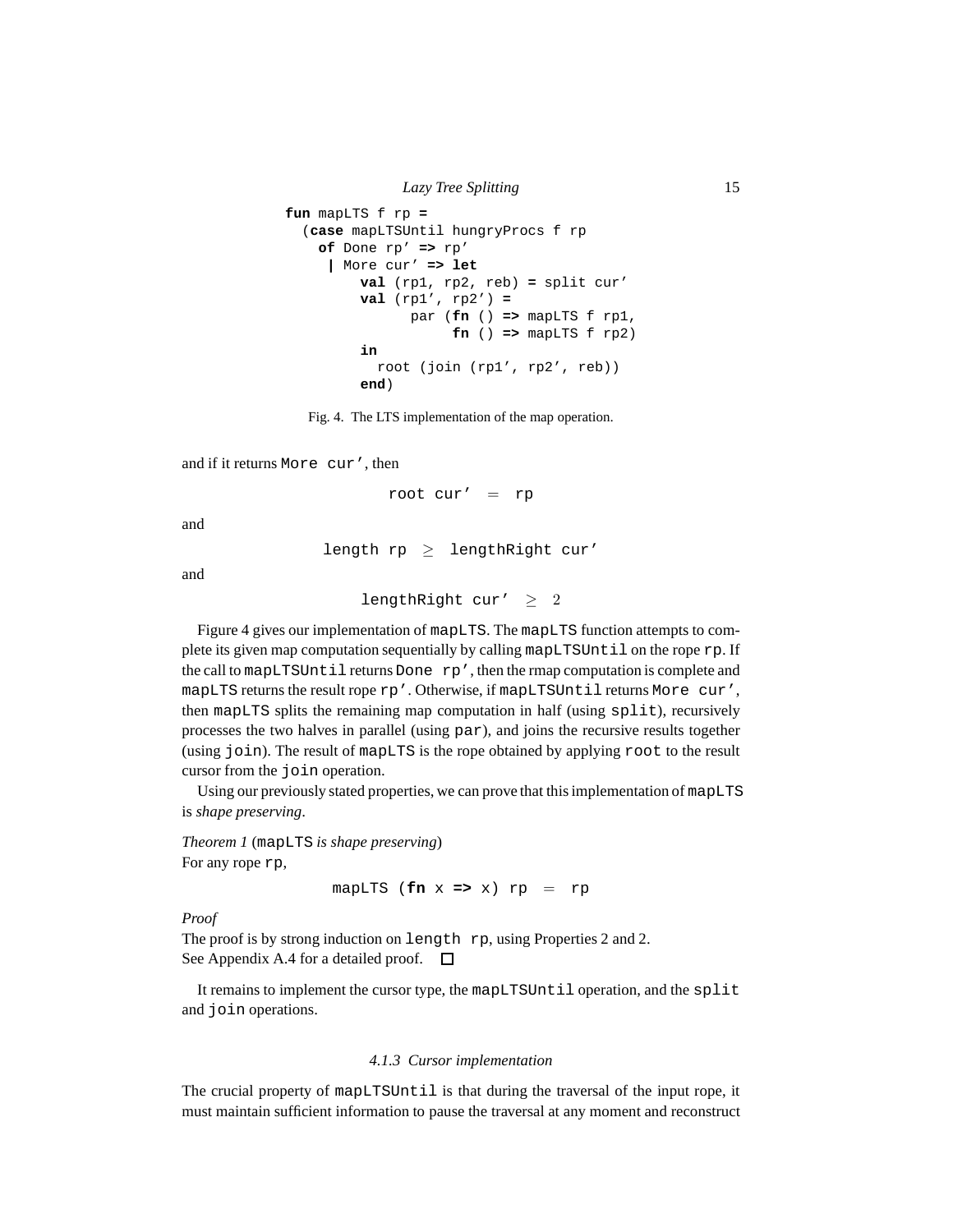both the processed portion of the rope and the unprocessed remainder of the rope. Huet's zipper technique (Huet, 1997) provides the insight necessary to derive a persistent cursor data structure and functional operations over it, which enable this "pausable" traversal. A zipper is a representation of an aggregate data structure that factors the data structure into a distinguished substructure under focus and a one-hole context; plugging the substructure into the context yields the original structure. Zippers enable efficient navigation through and modification of a data structure. With a customized zipper representation and some basic navigation operations we arrive at an elegant implementation of mapLTSUntil.

To represent the cursor, we use a context representation similar to Huet's single-hole contexts (Huet, 1997), but with different types of elements on either side of the hole, as in McBride's contexts (McBride, 2008). Essentially, a context describes a path through a rope from the root to a particular sub-rope, while also recording the sub-ropes that branch off of this path; sub-ropes branching off to the left are processed, while sub-ropes branching off to the right are unprocessed. Thus, our context representation is defined as

```
datatype ('b, 'a) map_ctx
 = MCTop
  | MCLeft of ('b, 'a) map_ctx * 'a rope
  | MCRight of 'b rope * ('b, 'a) map_ctx
```
where MCTop represents an empty context, MCLeft(ctx, rrp) represents the context surrounding the left branch of a Cat node where  $rrp$  is the right branch and  $ctx$  is the context surrounding the Cat node, and MCRight(lrp, ctx) represents the context surrounding the right branch of a Cat node where lrp is the left branch and ctx is the context surrounding the Cat node. For a map computation, all subropes to the left of the context's hole are processed ( $b$  rope) and all subropes to the right of the context's hole are unprocessed ( $'a$  rope). Given this context type, we define the cursor type as

**type** ('b, 'a) map\_cur **=** ('b seq **\*** 'a seq) **\*** ('b, 'a) map\_ctx

where the first element of the pair is the leaf located at the cursor, itself split into a sequence of processed elements and a sequence of unprocessed elements, and the second element is the context surrounding the leaf.

The implementations of mapLTS and mapLTSUntil require a number of operations to manipulate cursors and contexts. The plug (rp,  $ctx$ ) operation plugs the rope rp into the context ctx for the special case that the types of the unprocessed and processed elements of the context are the same:

```
val plug : 'b rope * ('b, 'b) map_ctx -> 'b rope
fun plug (rp, ctx) = (case ctx
  of MCTop => rp
   | MCLeft (ctx', rrp) => plug (Cat (rp, rrp), ctx')
   | MCRight (lrp, ctx') => plug (Cat (lrp, rp), ctx'))
```
The root  $((pseq,useq), ctx)$  operation, which returns the rope corresponding to a given cursor, simply reconstructs a leaf rope from the sequences pseq and useq and plugs the rope into the context ctx:

```
val root : ('b, 'b) map_cur -> 'b rope
fun root ((pseq, useq), ctx) =
 plug (Leaf (joinSeq (pseq, useq)), ctx)
```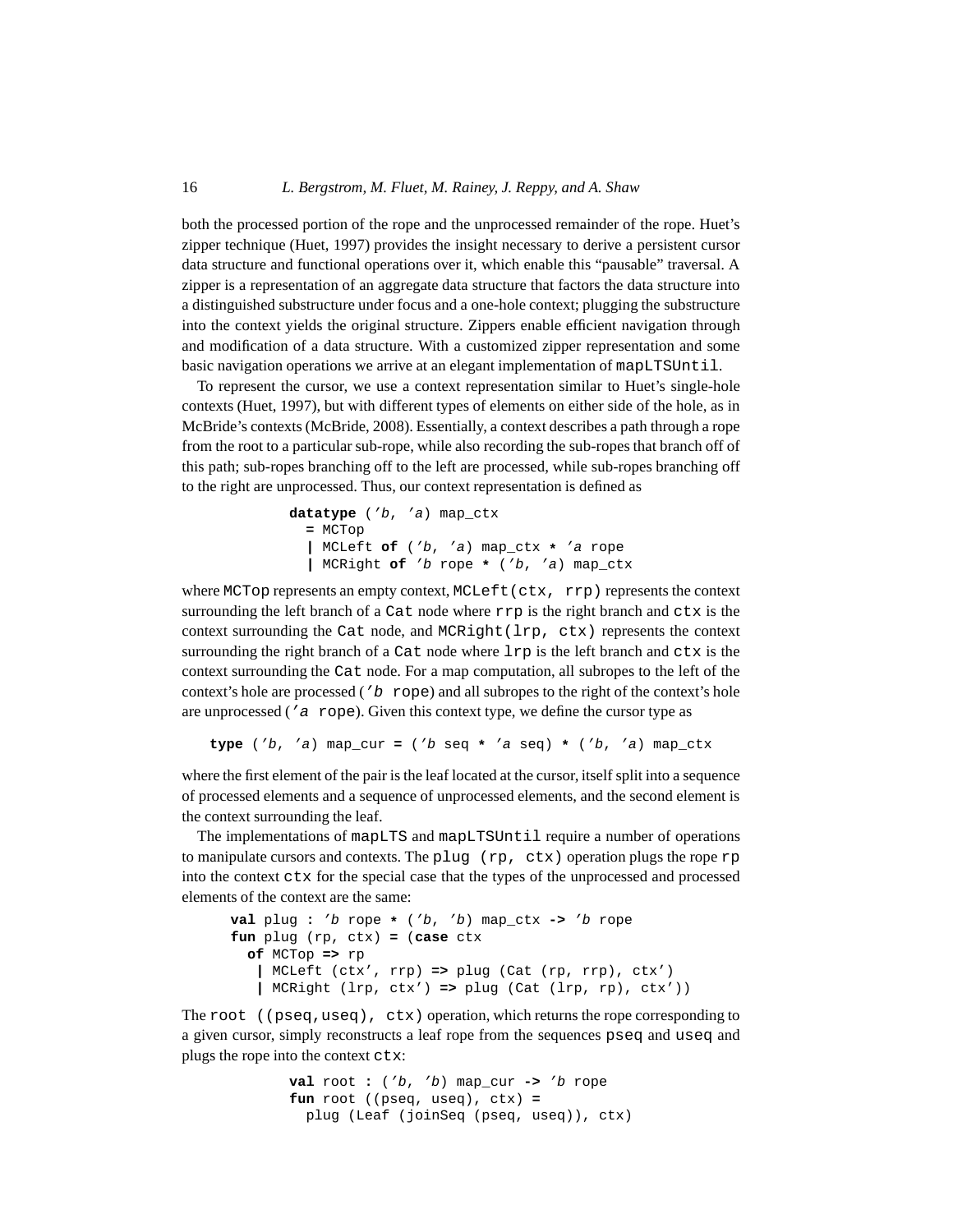The leftmost (rp, ctx) operation navigates to the leftmost leaf of rp and returns (seq',  $ctx'$ ), the sequence seq' at that leaf and the context  $ctx'$  surrounding that leaf, as composed with the context ctx:

```
val leftmost : 'a rope * ('b, 'a) map_ctx
               -> 'a seq * ('b, 'a) map_ctx
fun leftmost (rp, ctx) = (case rp
 of Leaf seq => (seq, ctx)
   | Cat (lrp, rrp) => leftmost (lrp, MCLeft (ctx, rrp)))
```
We measure the length of a context and of a cursor as the pair of the number of processed elements and the number of unprocessed elements:

```
infix 6 ++
fun (a1, b1) ++ (a2, b2) = (a1 + a2, b1 + b2)
val ctxLength : ('b, 'a) map_ctx -> int * int
fun ctxLength ctx = (case ctx
  of MCTop => (0, 0)
   | MCLeft (ctx', rrp) => (ctxLength ctx') ++ (0, length rrp)
   | MCRight (lrp, ctx') => (ctxLength ctx') ++ (length lrp, 0))
val curLength : ('b, 'a) map_cur -> int * int
fun curLength ((pseq,useq), ctx) =
  (ctxLength ctx) ++ (lengthSeq pseq, lengthSeq useq)
```
The lengthRight operation simply extracts the number of unprocessed elements from the length of the given cursor:

**fun** lengthRight cur **=** snd (curLength cur)

Similarly, we measure the size of a context and of a cursor as the pair of the number of processed leaves and the number of unprocessed leaves:

```
val ctxSize : ('b, 'a) map_ctx -> int * int
fun ctxSize ctx = (case ctx
  of MCTop => (0, 0)
   | MCLeft (ctx', rrp) => (ctxSize ctx') ++ (0, size rrp)
   | MCRight (lrp, ctx') => (ctxSize ctx') ++ (size lrp, 0))
val curSize : ('b, 'a) map_cur -> int * int
fun curSize ((pseq,useq), ctx) =
  (\texttt{ctxSize ctx}) ++ (1, 1)
```
The next  $(rp, ctx)$  operation plugs the (processed) rope  $rp$  into the context  $ctx$ , then attempts to navigate to the next unprocessed leaf.

```
val next : 'b rope * ('b, 'a) map_ctx
           -> ('a seq * ('b, 'a) map_ctx, 'b rope) progress
fun next (rp, ctx) =
  (case ctx
    of MCTop => Done rp
     | MCLeft (ctx', rrp) => let
         val (seq'', ctx'') = leftmost (rrp, MCRight (rp, ctx'))
         in
           More (seq'', ctx'')
         end
     | MCRight (lrp, ctx') =>
         next (Cat (lrp, rp), ctx'))
```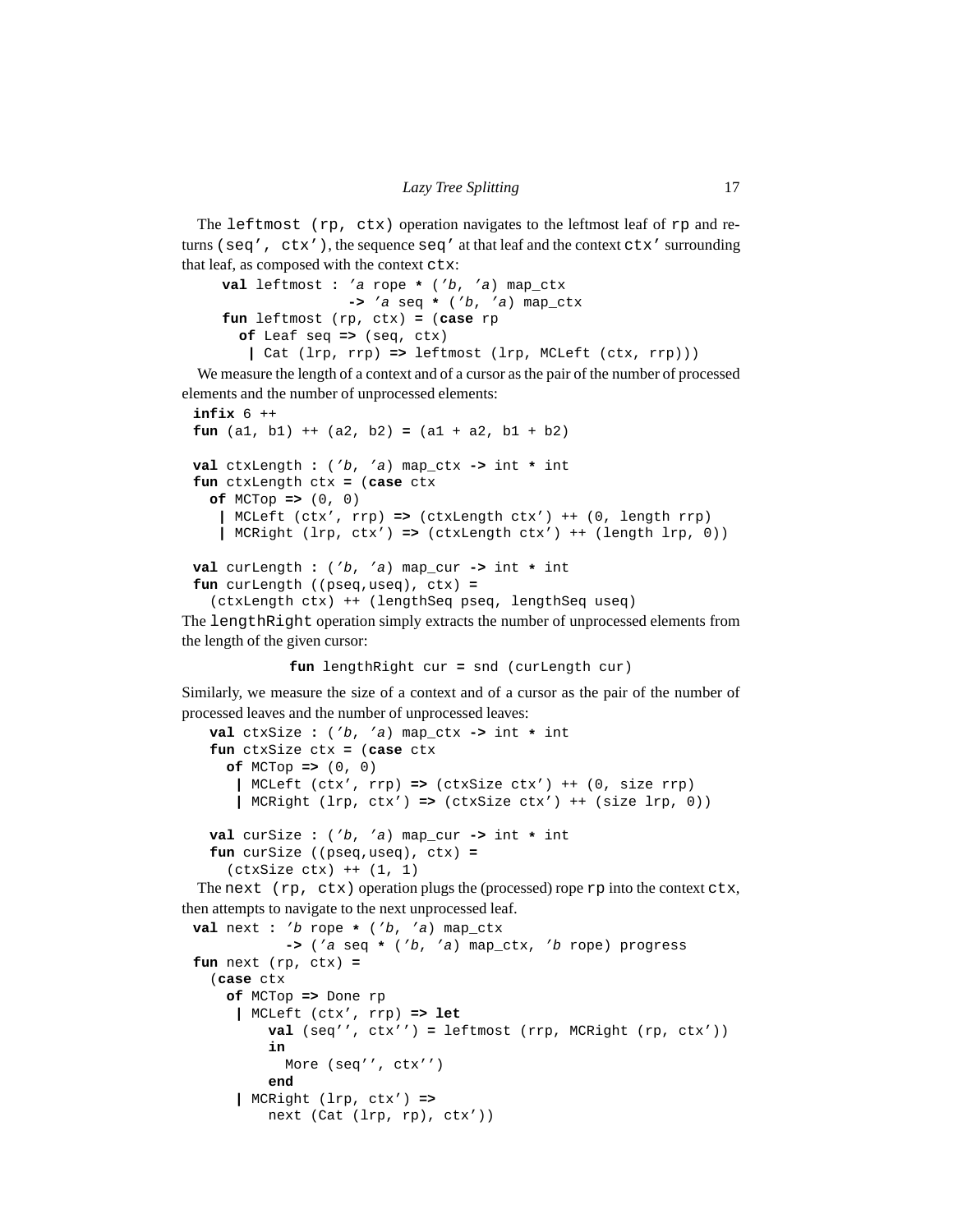

Fig. 5. Operations on contexts.

This navigation can either succeed, in which case next returns More (seq', ctx') (see Figure 5(a)), where  $\text{seq}'$  is the sequence at the next leaf and  $\text{ctx}'$  is the context surrounding that leaf, or fail, in which case next returns Done rp' (see Figure 5(b)), where  $rp'$  is the whole processed rope.

# *4.1.4* mapLTSUntil *implementation*

With these context operations, we give the implementation of mapLTSUntil in Figure 6. The traversal of mapLTSUntil is performed by the auxiliary function m. The argument seq represents the sequence of the leftmost unprocessed leaf of the rope and the argument ctx represents the context surrounding that leaf.

The processing of the sequence is performed by mapUntilSeq, a function with similar behavior to mapLTSUntil, but implemented over linear sequences.

```
val mapUntilSeq : (unit -> bool)
                  -> ('a -> 'b)
                  -> 'a seq
                  -> ('a seq * 'b seq, 'b seq) progress
```
It is mapUntilSeq that actually calls the predicate cond and applies the function f.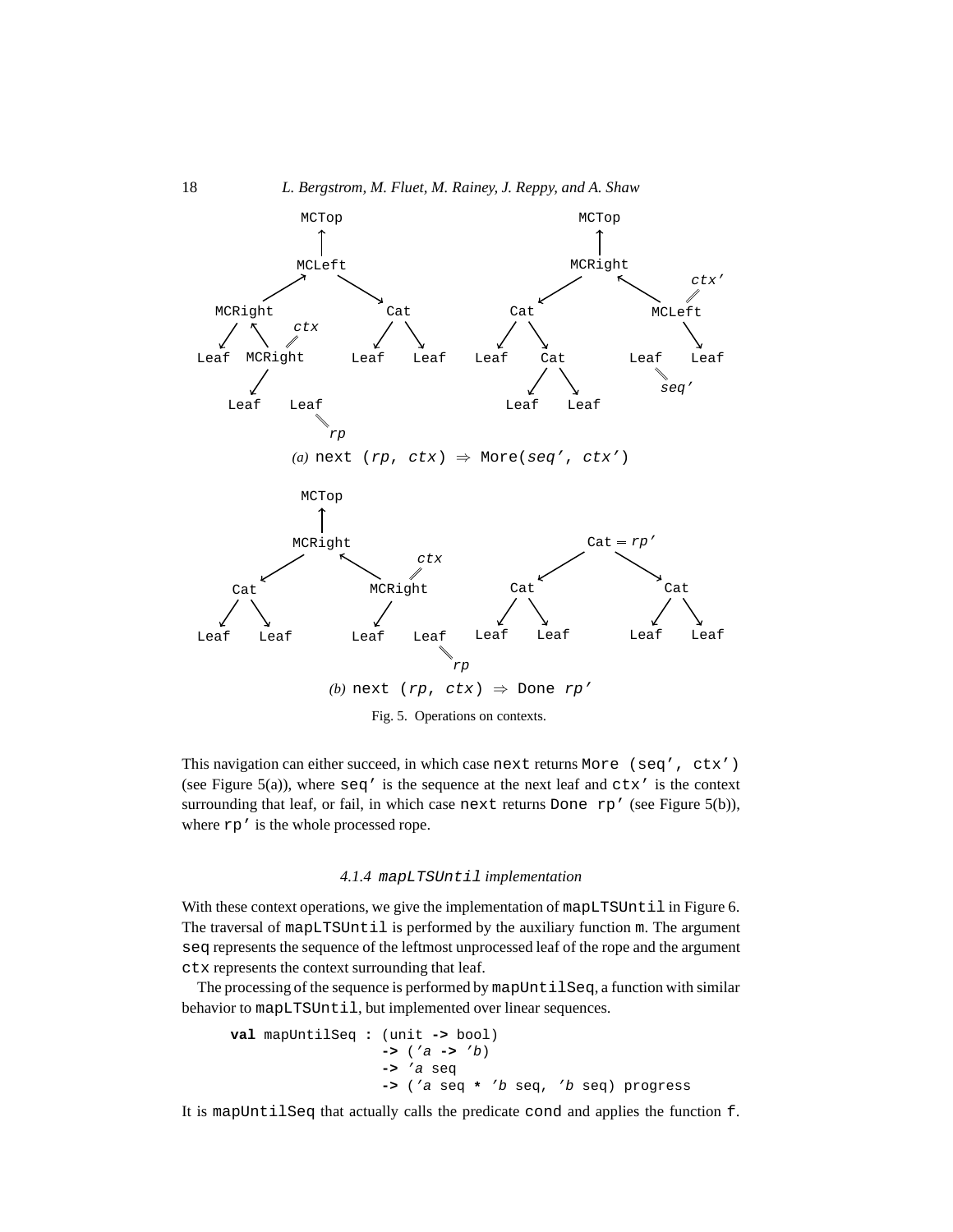Note that mapUntilSeq must also maintain a context with processed elements to the left and unprocessed elements to the right, but doing so is trivial for a linear sequence. (Recall the standard accumulate-with-reverse implementation of map for lists.) Not surprisingly, we require that mapUntilSeq preserves the shape of the sequence, as expressed by the following property:

*Property 3* (mapUntilSeq *is shape preserving*) For any sequence seq and any predicate cond, if

mapUntilSeq cond (**fn** x **=>** x) seq

returns Done seq', then

 $seq' = seq$ 

and if it returns More (useq',pseq'), then

joinSeq (pseq', useq') = seq

Unlike mapLTSUntil, we do not require that mapUntilSeq only pauses and returns a pair of unprocessed and processed sequences when the number of unprocessed elements is greater than or equal to two. This difference exists because mapUntilSeq is called on behalf of mapLTSUntil; although a call to mapUntilSeq may return with one unprocessed element, the context maintained by mapLTSUntil may have additional unprocessed elements. Theorem 2 in Appendix A.1 proves that an implementation of mapUntilSeq satisfies Property 3, and therefore, may be used in our shape-preserving implementation of mapLTS.

If mapUntilSeq returns a complete result (Done pseq'), then the traversal plugs the context with this completed leaf sequence and attempts to navigate to the next unprocessed leaf by calling next (Leaf pseq', ctx). If next returns Done rp', then the rope traversal is complete and the whole processed rope is returned. Otherwise, next returns More (seq', ctx') and the traversal loops to process the next leaf sequence (seq') with the new context (ctx').

If mapUntilSeq returns a partial result (More (useq',pseq')), then the traversal determines the number of unprocessed elements contained in both the unprocessed sequence useq' and the context ctx. If there are at least two unprocessed elements, then the traversal pauses and returns an intermediate cursor. (This pause and return gives mapLTS the opportunity to split the unprocessed elements and push the parallel mapping of these halves of the unprocessed elements onto the work-stealing deque.) If there are less than two elements, then the traversal sequentially processes the remaining unprocessed element to complete the rope traversal and return the whole processed rope. Theorem 3 in Appendix A.2 proves that this implementation of mapLTSUntil satisfies Property 2, and therefore, may be used in our shape-preserving implementation of mapLTS.

#### *4.1.5* split *and* join *implementation*

Finally, let us consider the implementation of split and join. The key idea behind the implementations of these operations is to introduce data structures that we call the *unzipped context* and the *unzipped cursor*, which enables us to temporarily break apart a (zipped) context or cursor and to later put the context or cursor back together.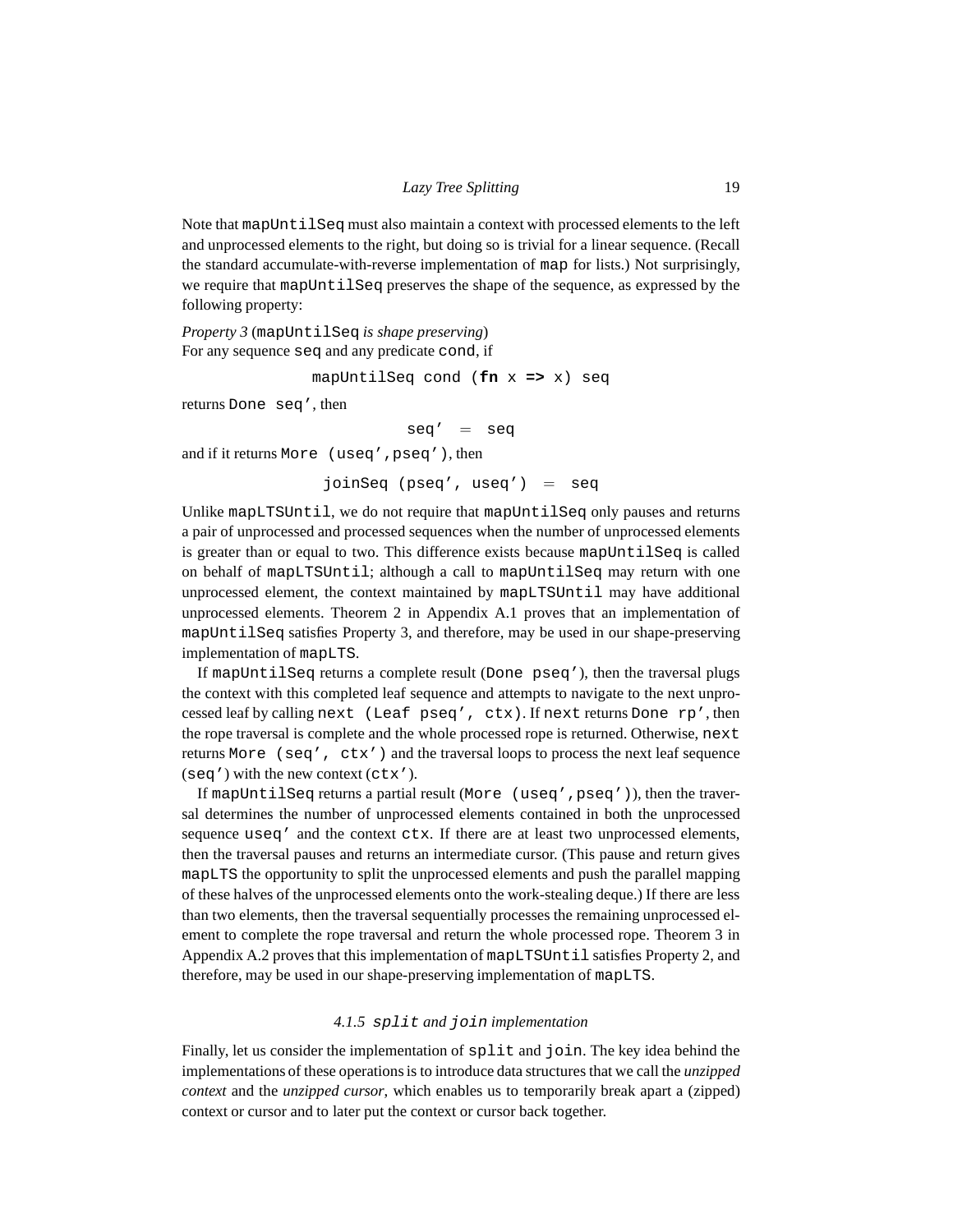```
fun mapLTSUntil cond f rp = let
 fun mSeq (seq, ctx) = case next (Leaf seq, ctx)
   of Done rp' => rp'
     | More (seq', ctx') => mSeq (mapSeq f seq', ctx')
 fun m (seq, ctx) = (case mapUntilSeq cond f seq
   of Done pseq' => (case next (Leaf pseq', ctx)
        of Done rp' => Done rp'
          | More (seq', ctx') => m (seq', ctx'))
     | More (useq', pseq') =>
         if snd (curLength ((pseq', useq'), ctx)) >= 2 then
            More ((pseq', useq'), ctx)
         else
            Done (mSeq (joinSeq (pseq', mapSeq f useq'), ctx)))
 val (seq, ctx) = leftmost (rp, MCTop)
 in
   m (seq, ctx)
 end
```
Fig. 6. The mapLTSUntil operation.

```
datatype dir = Left | Right
type ('b, 'a) unzip_map_ctx =
   'b rope list * 'a rope list * dir list
type ('b, 'a) unzip_map_cur = ('b, 'a) unzip_map_ctx
```
This representation divides a context into three lists: (1) a list of processed subropes located above and left of the hole, (2) a list of unprocessed subropes located above and to the right of the hole, and (3) a list of branch directions. An unzipped cursor has the same type as an unzipped context, but has an additional invariant: the first elements of the 'b rope list and the 'a rope list components are Leaf ropes, corresponding to the 'b seq and 'a seq components of a (zipped) cursor. The zipped and unzipped contexts and cursors are just two different ways of representing the same context or cursor. For example, the zipped context

MCRight (rp1, MCRight (rp2, MCLeft (MCRight (rp4, MCTop), rp3)))

and the unzipped context

```
([rp1, rp2, rp4],
[rp3],
[Right, Right, Left, Right])
```
both represent a context of two right branches rp1 and rp2, a left branch rp3, and a right branch rp4. It is easy to define operations to unzip a cursor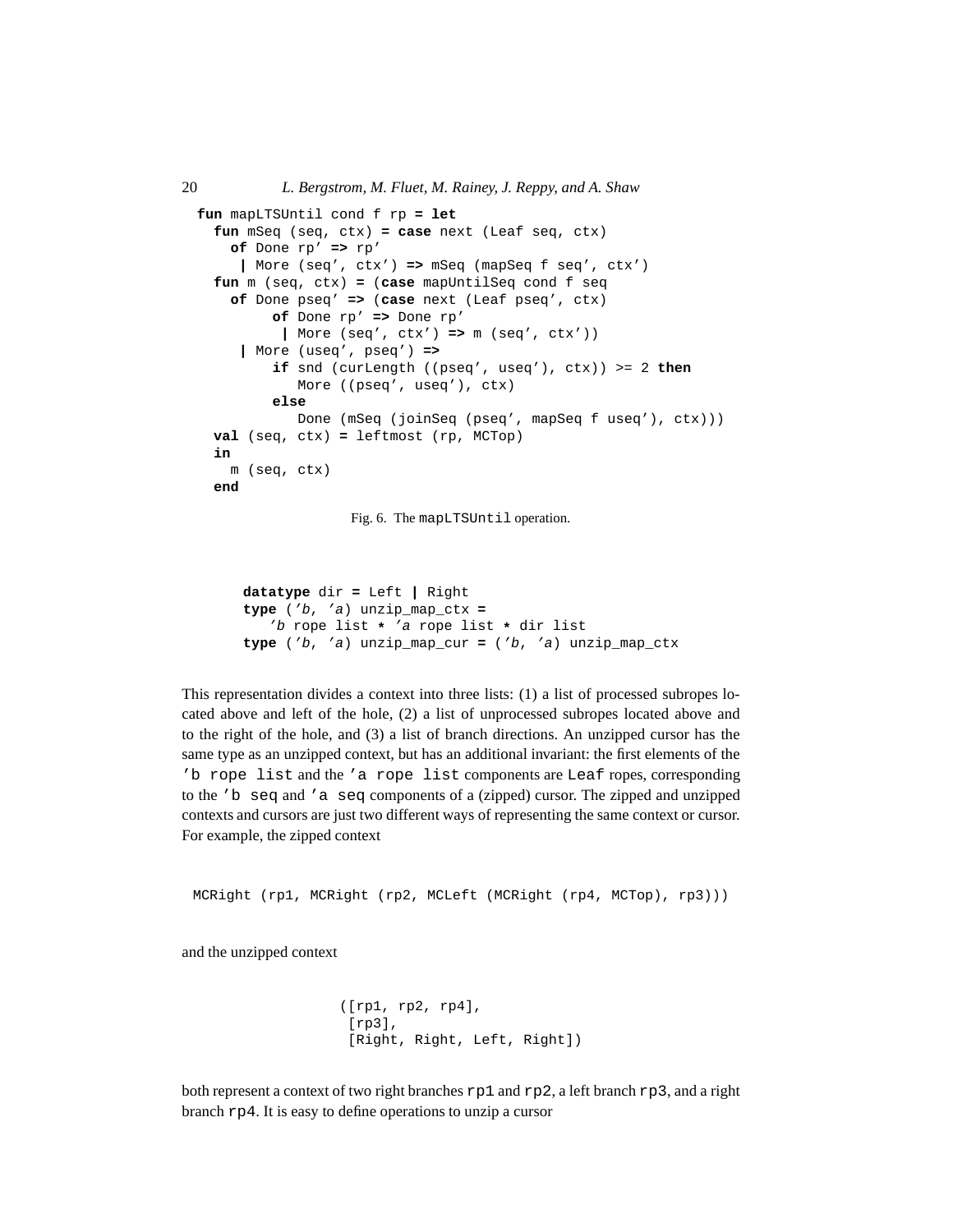```
Lazy Tree Splitting 21
    val ctxUnzip : ('b, 'a) map_ctx -> ('b, 'a) unzip_map_ctx
    fun ctxUnzip c = (case c
      of MCTop =>
           (nil, nil, nil)
       | MCLeft (c, r) => let
           val (ls, rs, ds) = ctxUnzip c
           in
              (ls, r :: rs, Left :: ds)end
       | MCRight (l, c) => let
           val (ls, rs, ds) = ctxUnzip c
           in
              (l :: ls, rs, Right :: ds)
           end)
    val curUnzip : ('b, 'a) map_cur -> ('b, 'a) unzip_map_cur
    fun curUnzip ((pseq,useq), ctx) = let
      val (ls, rs, ds) = ctxUnzip ctx
      in
        ((Leaf pseq)::ls, (Leaf useq)::rs, ds)
      end
and vice versa
     val ctxZip : ('b, 'a) unzip_map_ctx -> ('b, 'a) map_ctx
     fun ctxZip (ls, rs, ds) = (case (ls, rs, ds)
       of (nil, nil, nil) =>
            MCTop
        | (ls, r :: rs, Left :: ds) =>
            MCLeft (ctxZip (ls, rs, ds), r)
         | (l :: ls, rs, Right :: ds) =>
            MCRight (l, ctxZip (ls, rs, ds)))
     val curZip : ('b, 'a) unzip_map_cur -> ('b, 'a) map_cur
     fun curZip ((Leaf pseq)::ls, (Leaf useq)::rs, ds) =
       ((pseq, useq), ctxZip (ls, rs, ds))
```
Although the zipped and unzipped contexts and cursors are different ways of representing the same context or cursor, they are each suited for different tasks. The zipped contexts and cursors are better suited (being both easier to code and faster to execute) for the stepby-step traversal of a rope used in the implementation of mapLTSUntil. On the other hand, the unzipped contexts and cursors are better suited for the splitting of a rope used in the implementation of mapLTS.

From the description of an unzipped context, it should be clear that our initial handle on the unprocessed elements of a context is through a list of ropes (of unprocessed elements). To split this list of ropes at the  $n<sup>th</sup>$  unprocessed element, we first divide this list of ropes into three parts based on n, using the divideRopes helper function.

```
fun divideRopes (rp :: rps, n) =
  if n <= length rp then
    (nil, rp, n, rps)
  else let
   val (rps1, rp', n', rps2) = divideRopes (rps, n - length rp)
    in
      (rp :: rps1, rp', n', rps2)end
```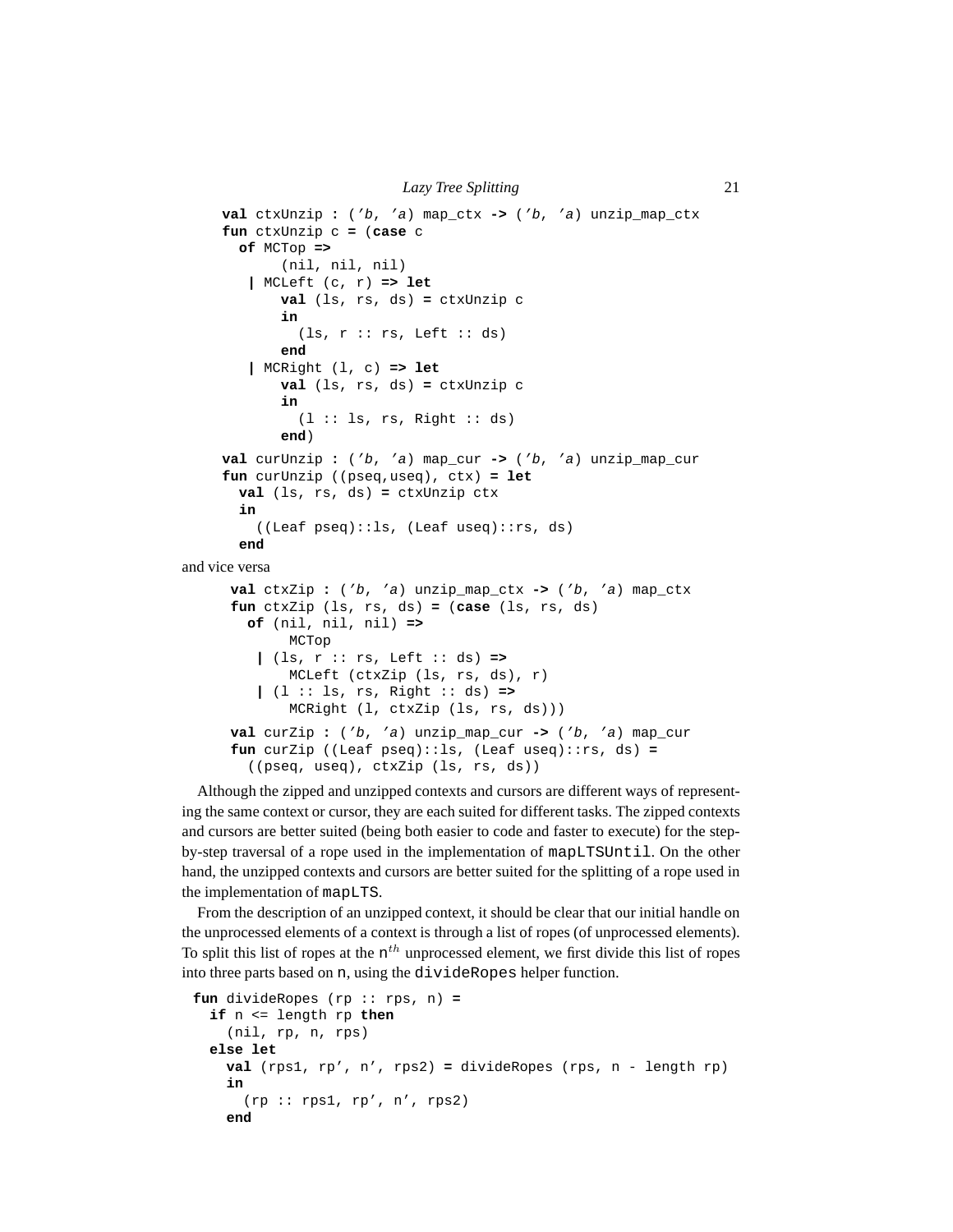The application divideRopes (rps, n) returns (rps1, rp, k, rps2), such that rps1 @ [rp] @ rps2 is equal to rps and rps1 and rp contain at least the first n elements of the ropes of rps. The integer k is the index in rp at which the  $n^{th}$  element of rps is found. As noted above, the inverse operation of divideRopes is simply the concatenation of rps1, [rp], and rps2.

While divideRopes has roughly divided the unprocessed elements into those ropes that occur strictly before the split, the rope in which the split occurs, and those ropes that occur strictly after the split, our next task is to split the rope in which the split occurs. The application splitAtAsCur  $(rp, n)$  returns a cursor in which the "hole" occurs between the  $n^{th}$  and  $n+1^{st}$  elements of the rope  $rp$ .

```
val splitAtAsCur : 'a rope * int -> ('a, 'a) map_cur
fun splitAtAsCur (rp, n) = let
  fun s (rp, ctx, n) = (case rp
    of Leaf seq => let
         val (lseq, rseq) = splitAtSeq (seq, n)
         in
           ((lseq, rseq), ctx)
         end
     | Cat (lrp, rrp) =>
         if n < length lrp then
           s (lrp, MCLeft (ctx, rrp), n)
         else
           s (rrp, MCRight (lrp, ctx), n - length lrp))
   in
     s (rp, MCTop, n)
   end
```
To recover the original rope, it suffices to use the root operation. We may also unzip the context returned by splitAtAsCur to obtain additional lists of ropes that occur before the split and that occur after split.

Our final pair of helper functions encode a list of ropes as a single rope and decode a single rope as a list of ropes. Encoding a list of ropes as a single rope will be the last step of split, whereby the lists of unprocessed ropes returned by divideRopes and splitAtAsCur are turned into two single ropes for parallel processing in mapLTS. The application encodeRopes rps returns a rope rp and an integer l, where l is the length of the list rps. The length is used by decodeRope to reconstruct rps.

```
val encodeRopes : 'a rope list -> 'a rope * int
fun encodeRopes rps = let
  fun e rs = (case rs
    of [rp] =>
         rp
     | rp :: rps =>
         Cat (rp, e rps))
  in
    (e rps, List.length rps)
  end
```
The application decodeRope (rp, 1) returns a list of ropes rps.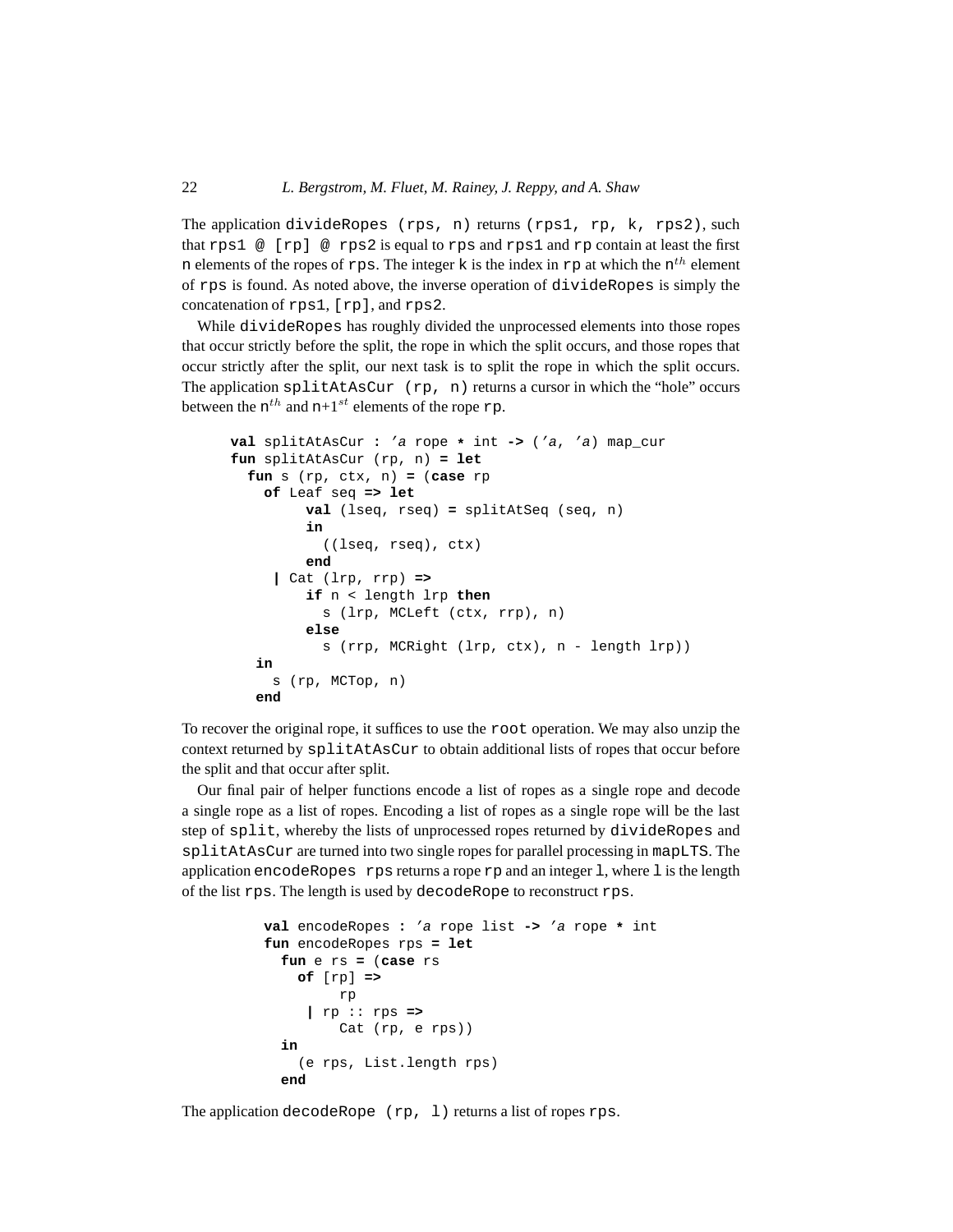```
Lazy Tree Splitting 23
```

```
val decodeRope : 'a rope * int -> 'a rope list
fun decodeRope (rp, n) =
  if n = 1 then
    [rp]
  else (case rp
    of Cat (l, r) =>
       l :: decoderlope (r, n - 1))
```
We can now present the implementation of  $\text{split}$ , which, as specified above, takes a cursor cur and returns two ropes rp1 and rp2 and a rebuilder data structure, reb. The rope rp1 contains the first half of the unprocessed elements of cur and rp2 contains the remaining unprocessed elements. The rebuilder data structure reb provides sufficient information to reconstruct cur from rp1 and rp2. The complete code is shown in Figure 7. Let  $(\text{ls}, \text{rs}, \text{ds})$  be the result of curving cur. We divide the list of unprocessed subropes  $rs$  into three parts: the subropes  $rps1$  that occur before position n, the subrope mrp containing the data element at position n, and the subropes rps2 that occur after position n. Next, we let (mls, mrs, mds) be the unzipped cursor that splits the subrope mrp. We let n1 and n2 be the lengths of rps1 and mrs, respectively. These values enable us to later separate the rps1 subropes from the mls subropes and the mrs subropes from the rps2 subropes. We let  $(rp1, 11)$  and  $(rp2, 12)$  be the rope encodings of rs1 @ mls and mrs @ rs2, respectively. The result of split is then

(rp1, rp2, (ls, ds, mds, n1, n2, l1, l2))

where the third component is the rebuilder, which therefore has the type

**type** 'b map\_cur\_reb **=** ('b rope list **\*** dir list **\*** dir list **\*** int **\*** int **\*** int **\*** int)

Recall that join takes encoded ropes rp1 and rp2 and rebuilder

(ls, ds, mds, n1, n2, l1, l2)

and returns the cursor that was originally split. The implementation of join follows straightforwardly by successively inverting each of the operations performed by split. Let rps1 and rps2 be the decodings of  $(rp1, 11)$  and  $(rp2, 12)$ , respectively, that are obtained by two calls to decodeRope. From rps1 and n1, we reconstruct the lists of subropes rs1 and mls, and, from rps2 and n2, we reconstruct the lists of subropes mrs and rs2. We then let mrp be

```
root (curZip (mls, mrs, mds))
```
Next, we let  $rsbers1 \text{ } \textcircled{ }$  [m]  $\textcircled{ }$  rs2. The original cursor is thus

```
curZip (ls, rs, ds)
```
which is the result returned by join. Theorem 4 in Appendix A.3 proves that these implementations of split and join satisfy Property 1, and therefore, may be used in our shape-preserving implementation of mapLTS.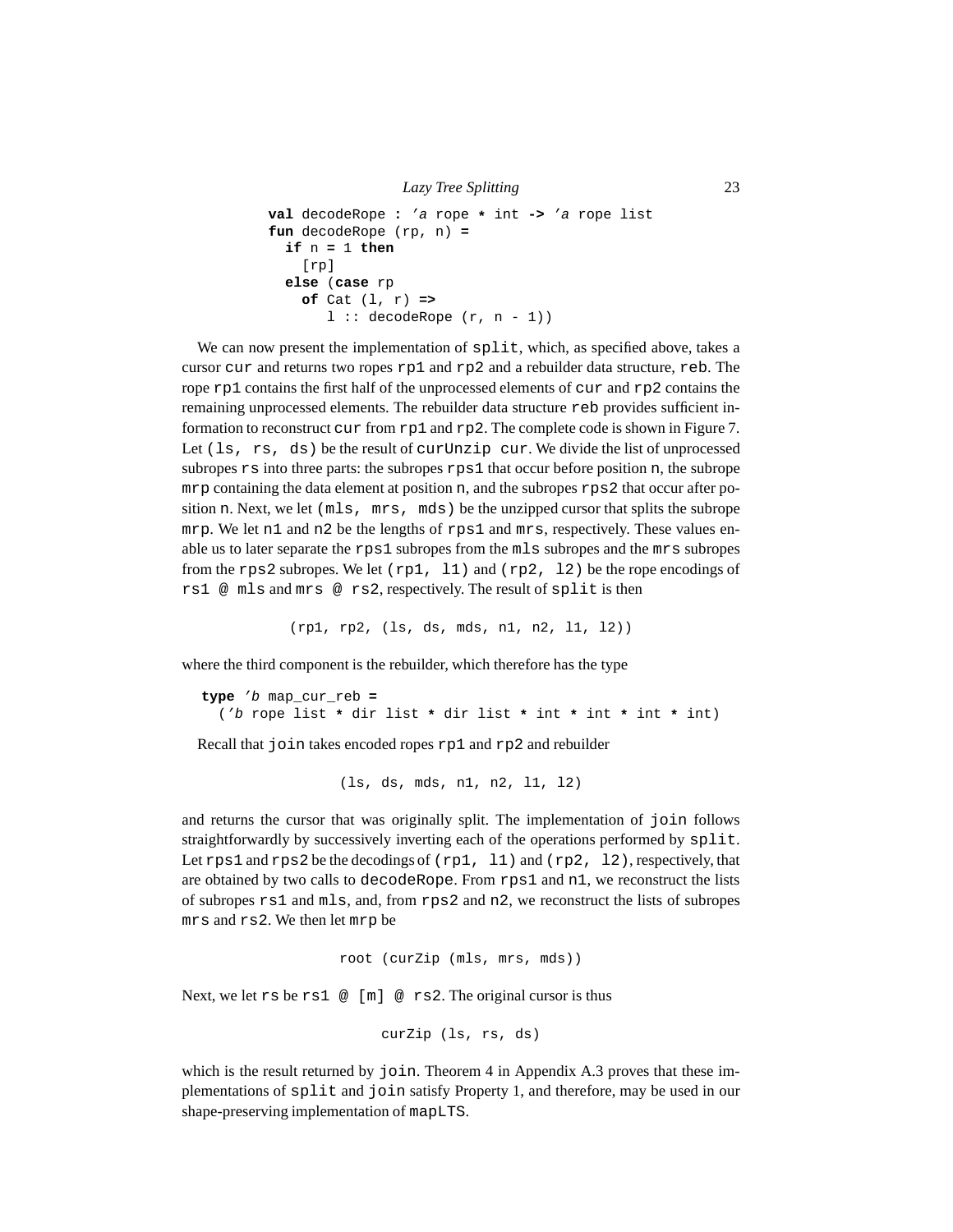```
fun split cur = let
 val n = snd (curLength cur) div 2
 val (ls, rs, ds) = curUnzip cur
 val (rps1, mrp, k, rps2) = divideRopes (rs, n)
 val (mls, mrs, mds) = curUnzip (splitAtAsCur (mrp, k))
 val (n1, n2) = (List.length rps1, List.length mrs)
 val (rp1, l1) = encodeRopes (rps1 @ mls)
 val (rp2, l2) = encodeRopes (mrs @ rps2)
 in
    (rp1, rp2, (ls, ds, mds, n1, n2, l1, l2))
  end
fun join (rp1, rp2, (ls, ds, mds, n1, n2, l1, l2)) = let
 val xs1 = decodeRope (rp1, l1)
 val (rps1, mls) = (List.take (xs1, n1), List.drop (xs1, n1))
 val xs2 = decodeRope (rp2, l2)
 val (mrs, rps2) = (List.take (xs2, n2), List.drop (xs2, n2))
 val mrp = root (curZip (mls, mrs, mds))
 val rs = rps1 @ [mrp] @ rps2
 in
   curZip (ls, rs, ds)
 end
```
Fig. 7. The implementation of split and join.

#### *4.2 Implementing other operations*

The implementation of filterLTS is very similar to that of mapLTS. Indeed, filter-LTS uses the same context representation and operations as mapLTS, simply instantiated with unprocessed and processed elements having the same type:

```
val filterLTS : ('a -> bool) -> 'a rope -> 'a rope
type 'a filter_ctx = ('a, 'a) map_ctx
```
As with mapLTS, where the mapping operation was applied by the mapUntilSeq operation, the actual filtering of elements is performed by the filterUntilSeq operation. One complication of all rope-filter operations, including filterLTS, is that filter operations are not balance preserving, because data elements are removed from the filter result rope based on the filter predicate. We make filterLTS balance preserving by applying our parallel balancing function balance to the result rope.

The reduceLTS operation takes an associative operator, its zero, and a rope and returns the rope's reduction under the operator.

**val** reduceLTS **:** ('a **\*** 'a **->** 'a) **->** 'a **->** 'a rope **->** 'a

Thus, the reduceLTS operation may be seen as a generalized sum operation. The implementation of reduceLTS is again similar to that of mapLTS, but uses a simpler context:

```
datatype 'a reduce_ctx
 = RCTop
  | RCLeft of 'a rope * 'a reduce_ctx
  | RCRight of 'a * 'a reduce_ctx
```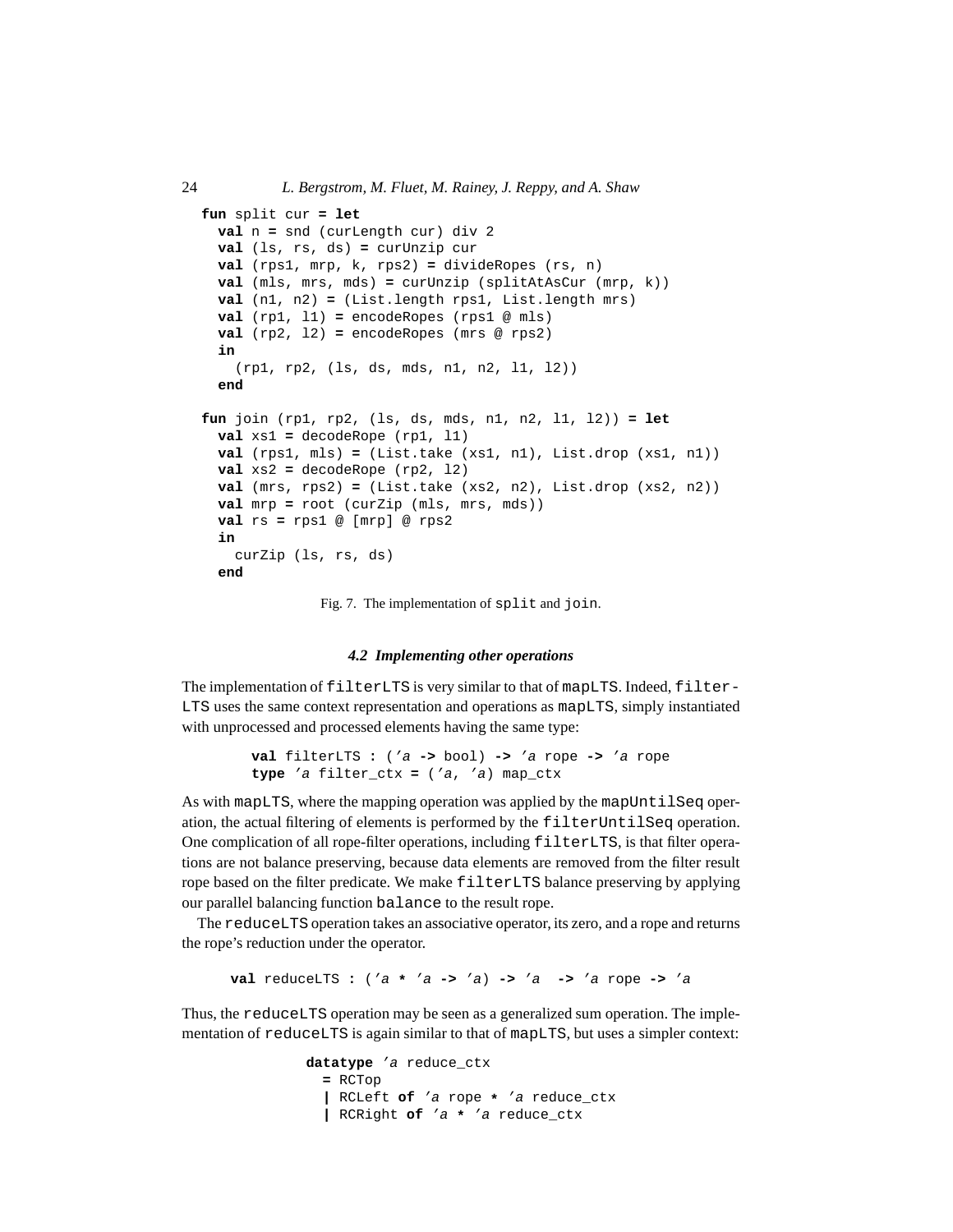where RCRight (z, c) represents the context surrounding the right branch of a Cat node in which z is the *reduction* of the left branch and c is the context surrounding the reduction of the Cat node.

The scanLTS operation, also known as *prefix sums*, is used by many data-parallel algorithms. Like reduceLTS, the scanLTS operation takes an associative operator, its zero, and a rope and returns a rope of the reductions of the prefixes of the input rope.

**val** scanLTS **:** ('a **\*** 'a **->** 'a) **->** 'a **->** 'a rope **->** 'a rope

For example,

```
scanLTS (op +) 0 (Cat (Leaf [1, 2], Leaf [3, 4]))
  \Rightarrow Cat (Leaf [1, 3], Leaf [6, 10])
```
In a survey on prefix sums, Blelloch describes classes of important parallel algorithms that use this operation and gives an efficient parallel implementation of prefix sums (Blelloch, 1990a), on which our implementation of scanLTS is based. The algorithm takes two passes over the rope. The first performs a parallel reduction over the input rope, constructing an intermediate rope in which partial reduction results are recorded at each internal node. The second pass builds the result rope in parallel by processing the intermediate rope. The efficiency of this second pass is derived from having constant-time access to the cached sums while it builds the result.

The result of this first pass is called a *monoid-cached tree* (Hinze & Paterson, 2006), specialized in the current case to *monoid-cached rope*. In a monoid-cached rope,

```
datatype 'a crope
  = CLeaf of 'a * 'a seq
  | CCat of 'a * 'a crope * 'a crope
```
each internal node caches the reduction of its children nodes. For example, supposing the scanning operator is integer addition, one such monoid-cached rope is

CCat (10, CLeaf (3, [1, 2]), CLeaf (7, [3, 4]))

Our implementation of Blelloch's algorithm is again similar to that of mapLTS, except that we use a context in which there are ropes to the right of the hole and cached\_ropes to the left of the hole. Aside from some minor complexity involving the propagation of partial sums, the operations on this context are similar to those on the context used by mapLTS.

The map2LTS operation maps a binary function over a pair of ropes (of the same length).

**val** map2LTS **:** ('a **\*** 'b **->** 'c) **->** 'a rope **\*** 'b rope **->** 'c rope

For example, the pointwise addition of the ropes  $r$ p1 and  $r$ p2 can be implemented as

map2LTS (**op** +) (rp1, rp2)

Note that rp1 and rp2 may have completely different branching structures, which would complicate any structural-recursive implementation. The zipper technique provides a clean alternative: we maintain a pair of contexts and advance them together in lock step during execution. The result rope is accumulated in one of these contexts.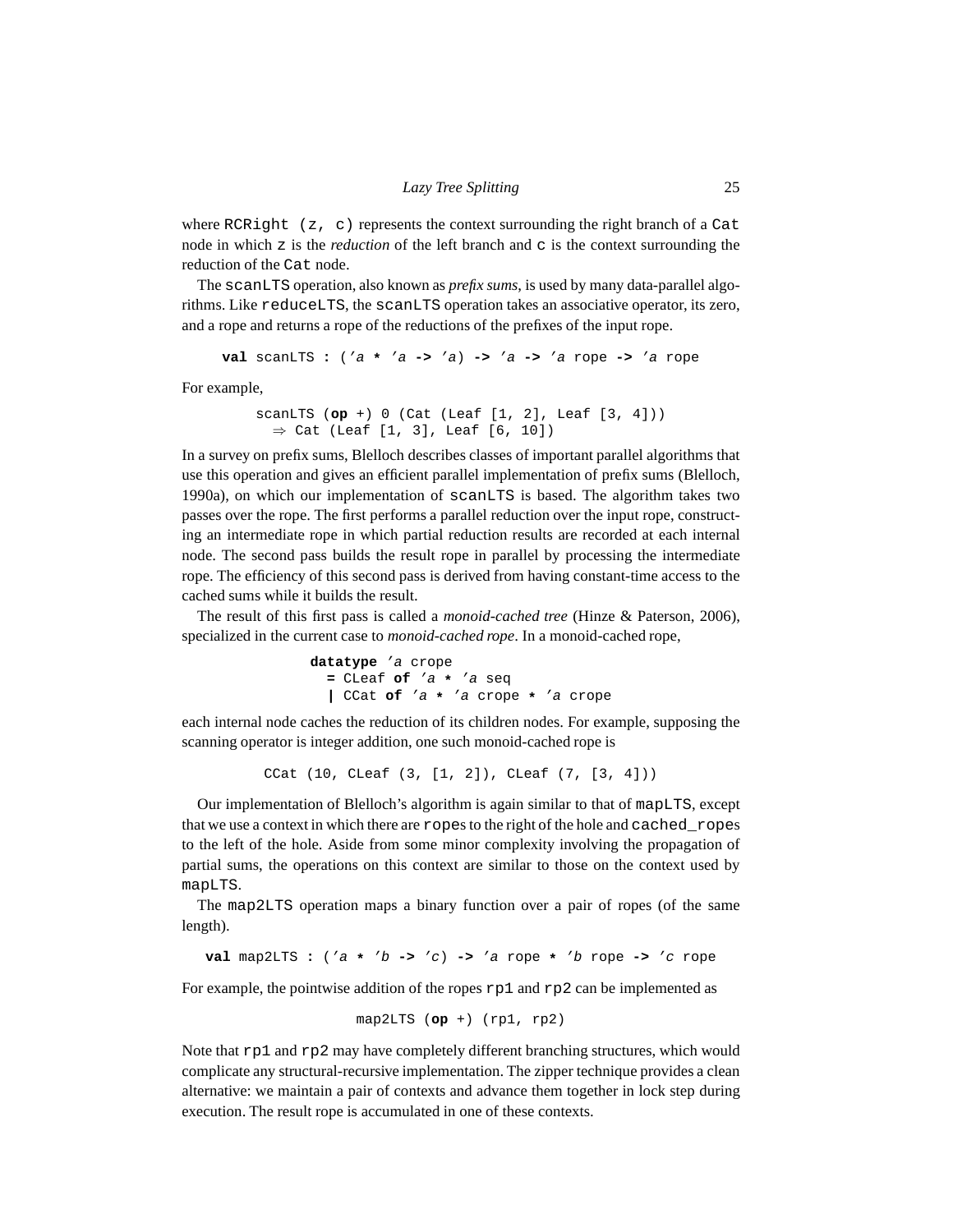#### 26 *L. Bergstrom, M. Fluet, M. Rainey, J. Reppy, and A. Shaw*

Contexts and partial results nicely handle the processing of leaves of unequal length. When the map2SeqUntil function is applied to two leaves of unequal length, it simply returns a partial result that includes the remaining elements from the longer sequence. The map2Until function need only step the context of the shorter linear sequence to find the next leaf with which to resume the map2SeqUntil processing. We do need to distinguish map2SeqUntil returning with a partial result due to the polling function, in which case map2Until should also return a partial result (signaling that a task should be pushed to the work-stealing deque), from map2SeqUntil returning with a partial result do to exhausting one of the leaves, in which case map2Until should not return a partial result. The implementation straightforwardly extends to maps of arbitrary arity.

#### **5 Evaluation**

We have already demonstrated in Section 3 that, with ETS, manual tuning of the chunk size is essential to obtain acceptable parallel performance across all of our benchmarks. In this section, we present the results of additional experiments that demonstrate that LTS performance is always close to the best, hand-tuned ETS. Furthermore, these additional experiments demonstrate that no hand tuning was necessary to achieve good performance with LTS.

#### *5.1 Experimental method*

Our benchmark machine is a Dell PowerEdge R815 server, outfitted with 48 cores and 128 GB physical memory. This machine runs x86 64 Ubuntu Linux 10.04.2 LTS, kernel version 2.6.32-27. The 48 cores are provided by four 12 core AMD Opteron 6172 "Magny Cours" processors (Carver, 2010; Conway *et al.*, 2010), Each core operates at 2.1 GHz and has 64 KB each of instruction and data L1 cache and 512 KB of L2 cache. There are two 6 MB L3 caches per processor, each of which is shared by six cores, for a total of 48 MB of L3 cache.

We ran each experiment 10 times, and we report the average performance results in our graphs and tables. For most of these experiments the standard deviation was below 2%, thus we omit the error bars from our plots.

# *5.2 Benchmarks*

For our empirical evaluation, we ran one synthetic benchmark and seven benchmark programs picked from our benchmark suite. Our maximum leaf size is 1024, which is one setting that provided good performance on our test machine across all seven benchmarks.

The Barnes-Hut benchmark is an  $n$ -body simulation that calculates the gravitational forces between  $n$  particles as they move through two-dimensional space (Barnes & Hut, 1986). The Barnes-Hut computation consists of two phases. In the first, the simulation volume is divided into square cells via a quadtree, so that only particles from nearby cells need to be handled individually and particles from distant cells can be grouped together and treated as large particles. The second phase calculates gravitational forces using the quadtree to accelerate the computation. We represent the sequence of particles by a rope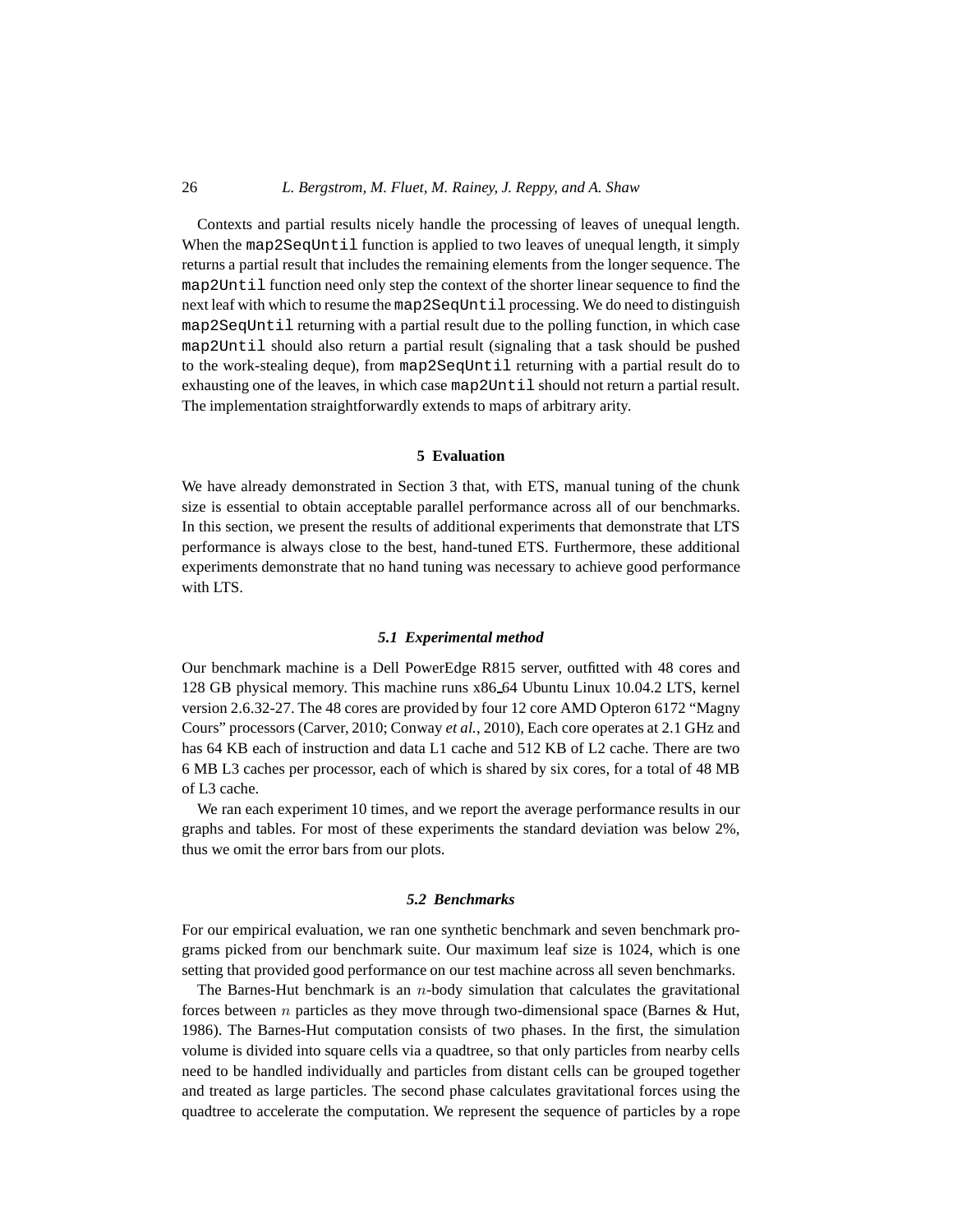



*(b)* Raytracer

Fig. 8. Performance of LTS and ETS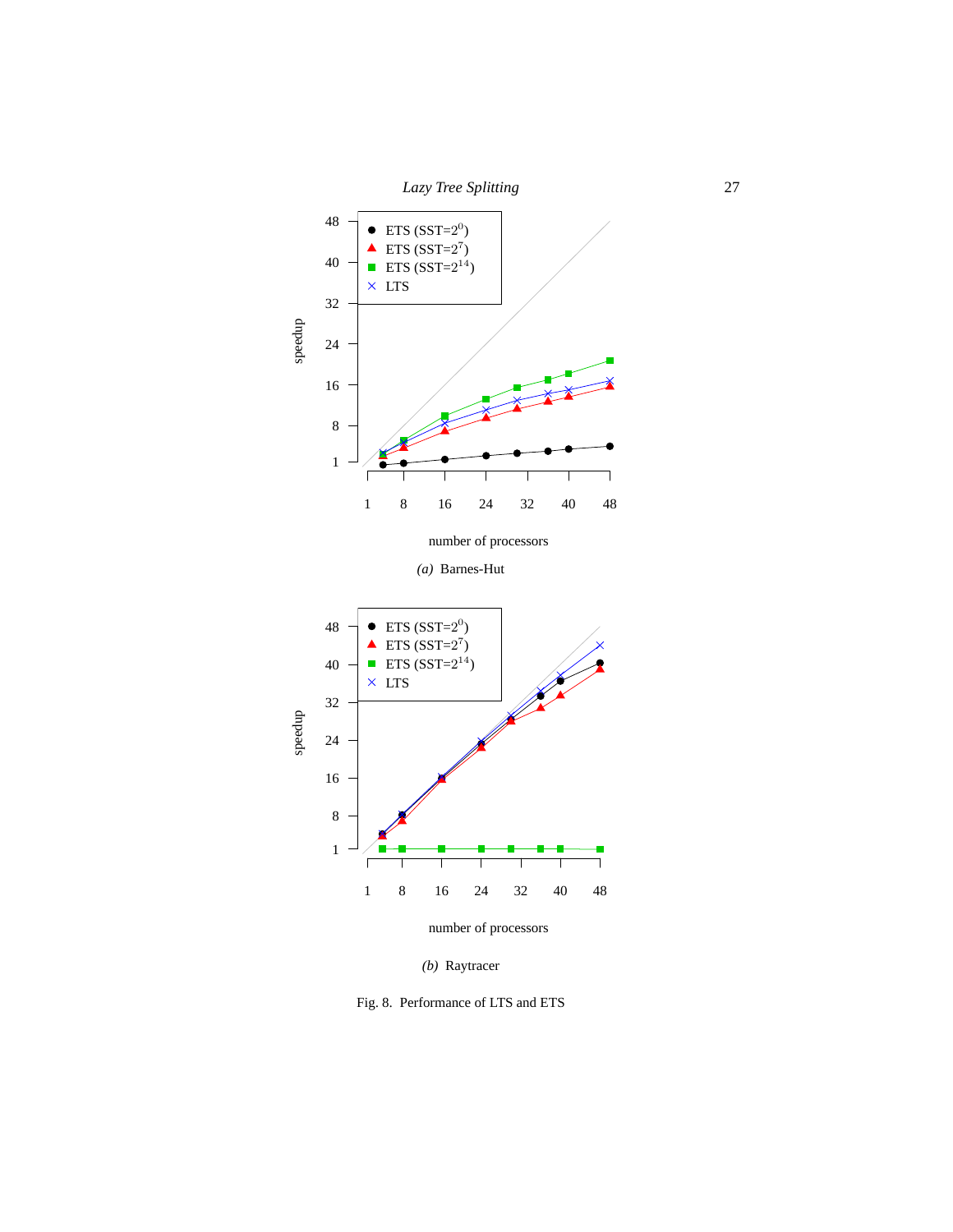

Fig. 9. Performance of LTS and ETS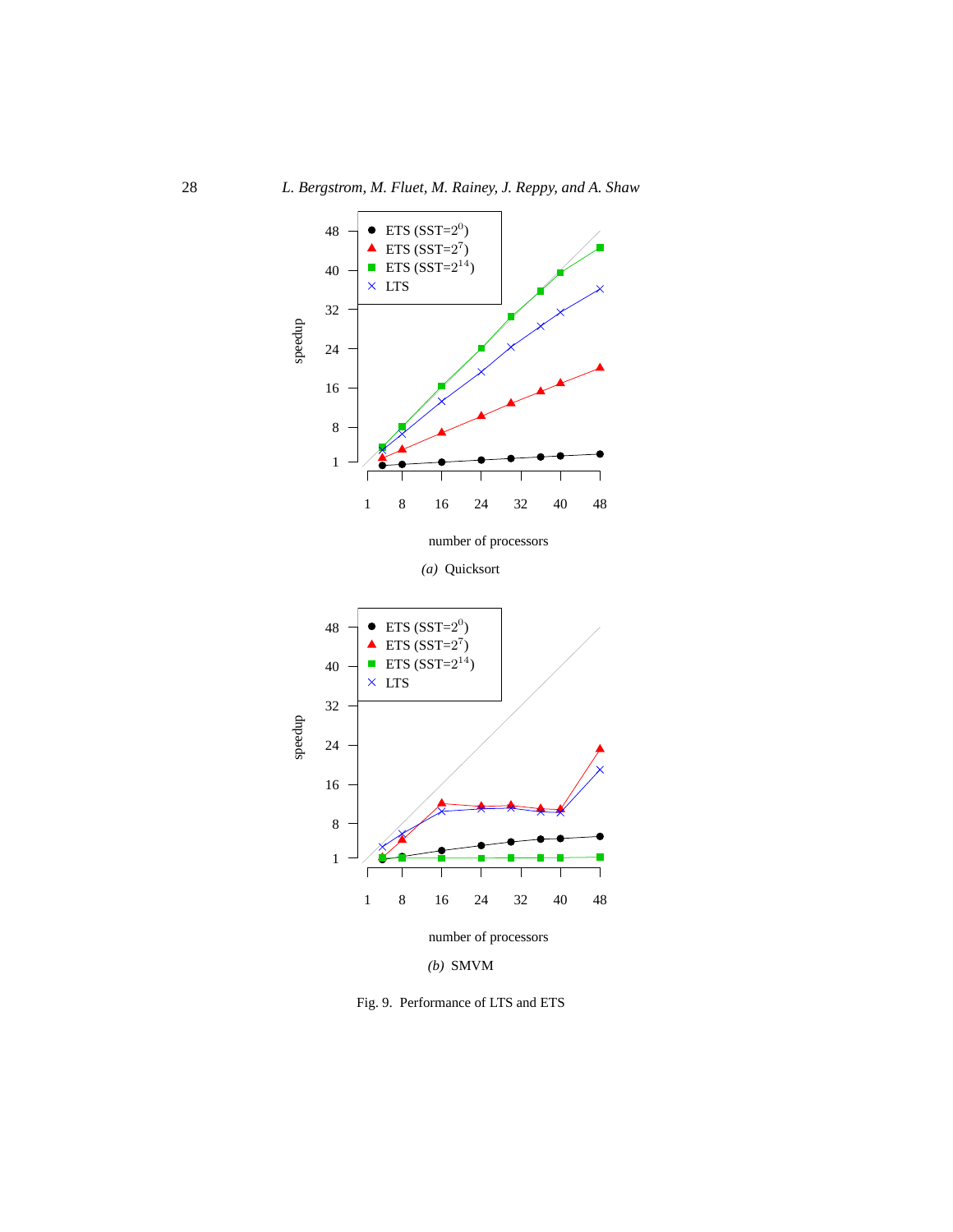



number of processors

*(a)* DMM



Fig. 10. Performance of LTS and ETS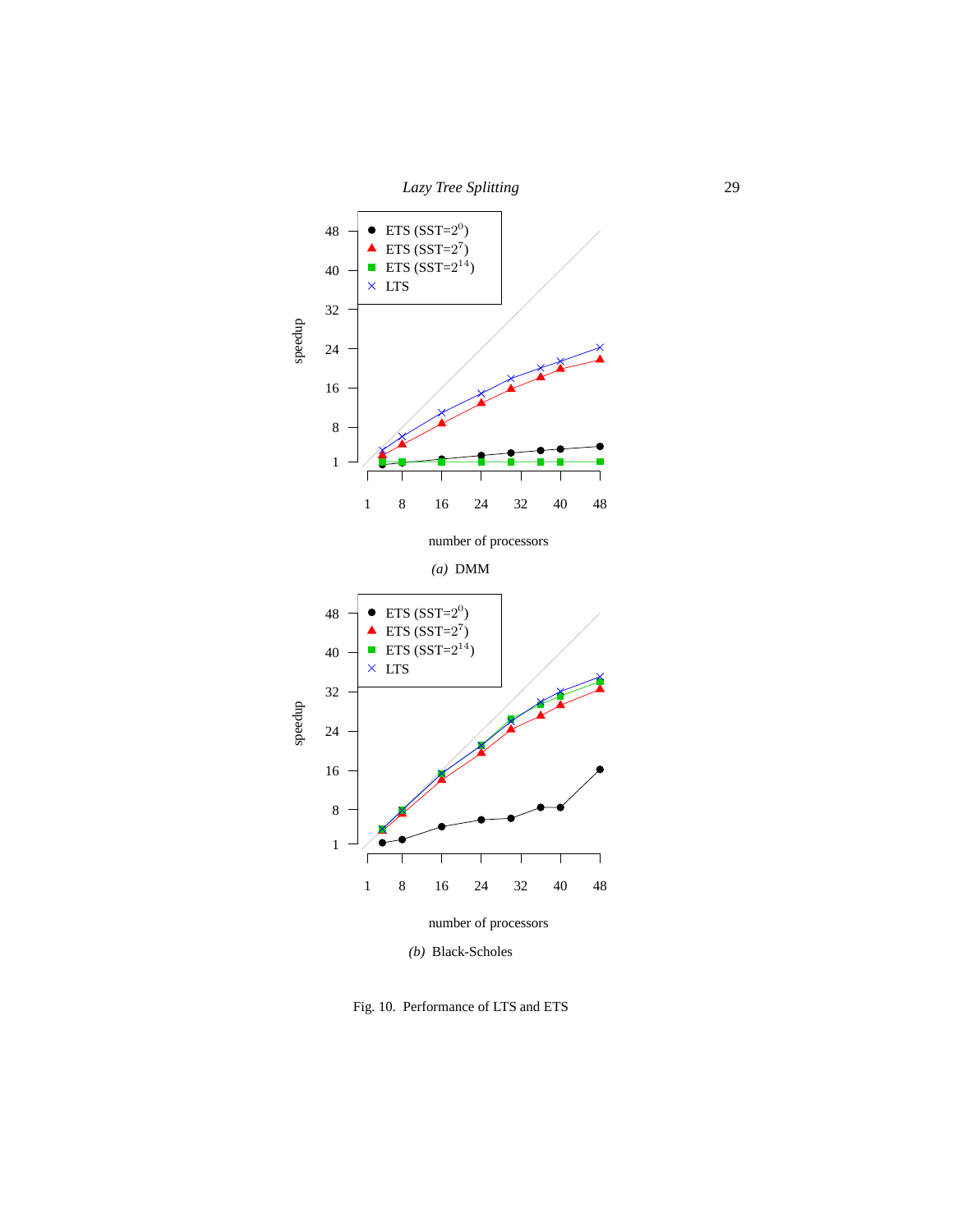

*(a)* Nested Sums

Fig. 11. Performance of LTS and ETS

of mass-point and velocity pairs and the quadtree by an algebraic data type where every node is annotated with a mass point. Our benchmark runs for 20 iterations over 3,000,000 particles generated from a random Plummer distribution (Plummer, 1911). The program is adapted from a Data-Parallel Haskell program (Peyton Jones *et al.*, 2008).

The Raytracer benchmark renders a  $2,000 \times 2,000$  image in parallel as a two-dimensional sequence, which is then written to a file. The original program was written in ID (Nikhil, 1991) and implements a simple ray tracer that does not use any acceleration data structures. The sequential version outputs each pixel to the image file as it is computed, whereas the parallel version first builds an intermediate rope of pixels and later flushes the rope to a file.

The Quicksort benchmark sorts a rope of 10 million integers in parallel. Our program is adapted from one that was originally written for NESL (Scandal Project, n.d.).

The SMVM benchmark is a sparse-matrix by dense-vector multiplication. The matrix contains 1,091,362 elements and the vector 16,614.

The DMM benchmark is a dense-matrix by dense-matrix multiplication in which each matrix is  $600 \times 600$ . We represent a matrix column as a rope of scalars and a matrix as a rope of columns.

The Black-Scholes benchmark computes the price of European options analytically using a partial differential equation. We store the options in a rope.

The Nested Sums benchmark is a synthetic benchmark that exhibits irregular parallelism. Its basic form is as follows:

```
let fun upTo i = range(0, i)in mapP sumP (mapP upTo (range (0, 5999)))
end
```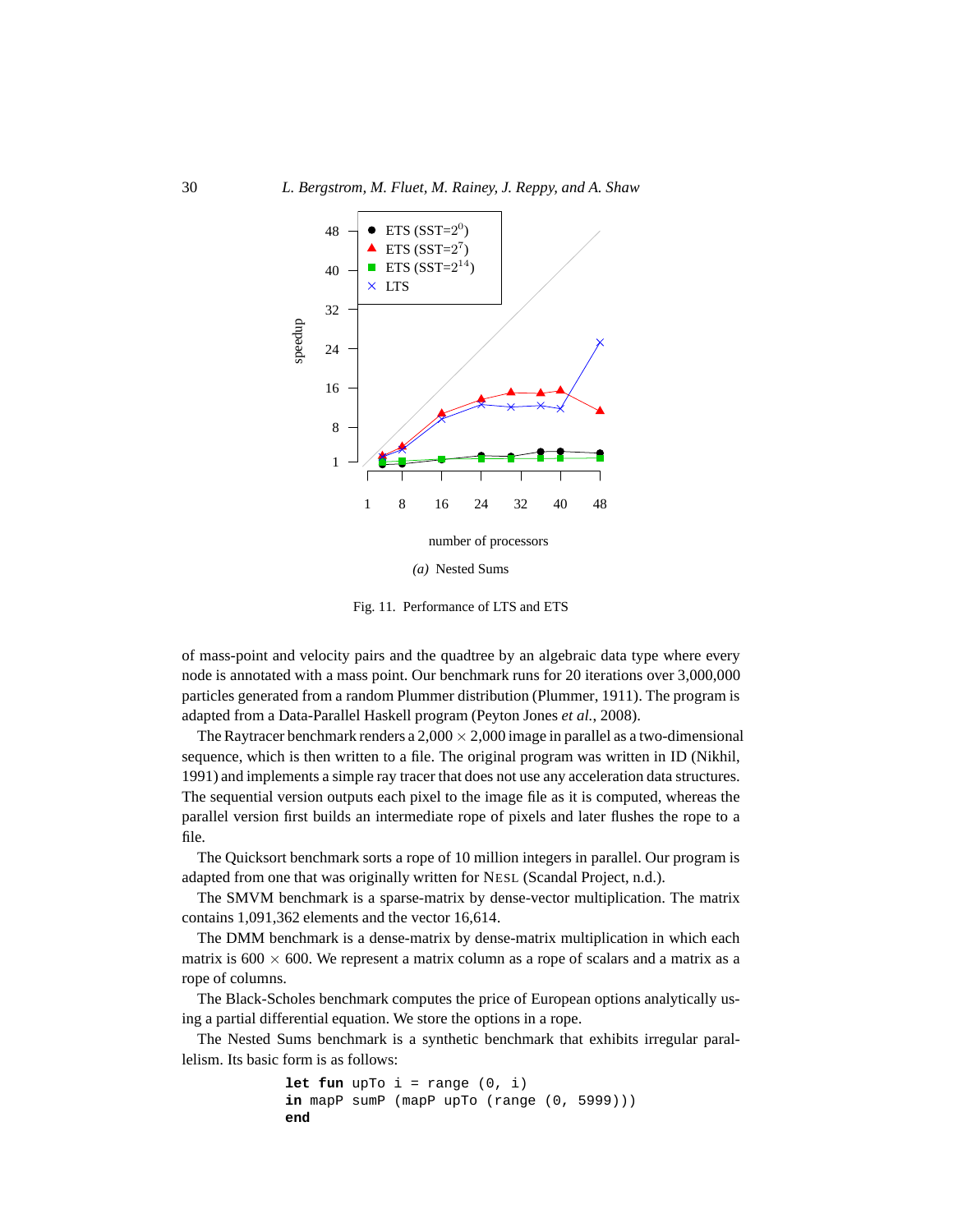| Lazy Tree Splitting |  |
|---------------------|--|
|                     |  |

|                      |        |        |            | <b>PML</b>  |                   |                |
|----------------------|--------|--------|------------|-------------|-------------------|----------------|
| Benchmark            | MLton  | Seq.   | <b>LTS</b> | Best ETS 48 | LTS <sub>48</sub> | LTS 48 Speedup |
| DMM I                | 6.79   | 21.86  | 20.59      | 1.01        | 0.91              | 24.05          |
| Raytracer            | 166.36 | 253.57 | 247.20     | 6.28        | 5.75              | 44.10          |
| <b>SMVM</b>          | 5.21   | 15.31  | 13.52      | 0.64        | 0.81              | 18.86          |
| <b>Ouicksort</b>     | 28.41  | 59.39  | 65.26      | 1.33        | 1.64              | 36.21          |
| Barnes Hut           | 165.84 | 502.17 | 521.63     | 24.27       | 29.57             | 16.98          |
| <b>Black Scholes</b> | 3.96   | 8.20   | 8.18       | 0.24        | 0.24              | 34.17          |
| Nested Sums          | 7.19   | 25.93  | 25.86      | 2.30        | 1.02              | 25.42          |

Table 1. *Summary of performance. Execution time in seconds.*

The program generates an 6,000-element array of 6,000-integer arrays and returns an array containing the sum of each subarray.

# *5.3 Lazy* **vs.** *eager tree splitting*

Figures 8, 9, 10, and 11 show the performance of LTS and ETS side by side. Each graph contains four speedup curves for a single benchmark, with one curve for LTS and three curves for ETS with small, medium, and large settings of SST. We chose these particular SST values because they cover various extremes of performance, as shown in Figure 3. Observe that, in each graph, the LTS speedup is close to the greatest ETS configuration and that the performance curves of most of the ETS configurations are flat.

In Table 1, we present performance measurements for each of our benchmarks run in several different sequential configurations, as well as on 48 processors. The first column of data presents timing results for MLton. MLton is a sequential whole-program optimizing compiler for Standard ML (MLton, n.d.; Weeks, 2006), which is the "gold standard" for ML performance. The second data column gives the baseline performance of the natural sequential PML versions of the benchmarks (*i.e.*, parallel operations are replaced with their natural sequential equivalents). We are about a factor of 1.5-3.0x slower than MLton for all of the benchmarks except Nested Sums. Considering MLton's suite of aggressive optimizations and maturity, the sequential performance of PML is encouraging. Our slower performance can be attributed to at least two factors. First, the MLton compiler monomorphizes the program and then aggressively flattens the resulting monomorphic data representations, whereas Manticore does no such monomorphization and the resulting code often involves boxed data representations. Second, our profiling shows higher GC overheads in our system. These issues can be addressed by improving the sequential performance of Manticore. The last two columns report the parallel execution time and speedup on 48 cores. Overall, the speedups are quite good. The Barnes-Hut benchmark, however, achieves a modest speedup, which we believe stems from a limit on the amount of parallelism in the program. This hypothesis is supported by the fact that increasing the input size improves the speedup results.

Observe that, in many cases, the 48-core LTS performance falls behind the best 48 core ETS performance. This gap may indicate that LTS involves some overhead costs that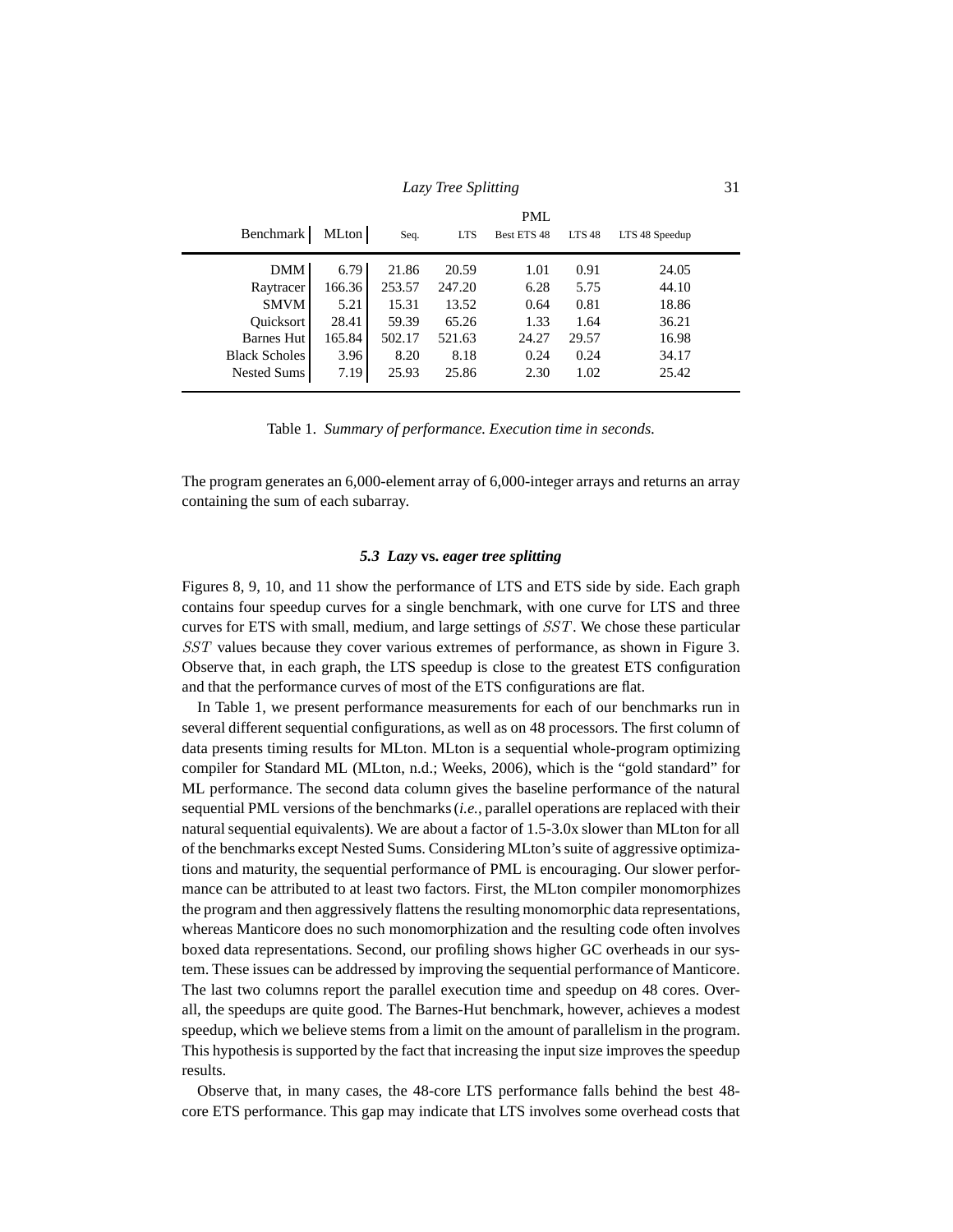

Fig. 12. The effect of varying the maximum leaf size on 48 processors

are heavier than those of ETS. To break down the sources of these overheads, first recall that LTS requires the program to make one or more zipper traversals and that each zipper traversal requires heap allocations. To estimate the zipper overhead, we can compare the execution times in the columns labeled Seq. and LTS in Table 1. The LTS column contains the execution time of the benchmarks using the LTS runtime mechanisms (*e.g.*, zippers), but without parallelism. We see that in the sequential case, the LTS version is about 24% slower, which is indeed a significant cost. By comparison, the ETS traversal uses a natural structural recursion in which the state is maintained via the run-time call stack. In many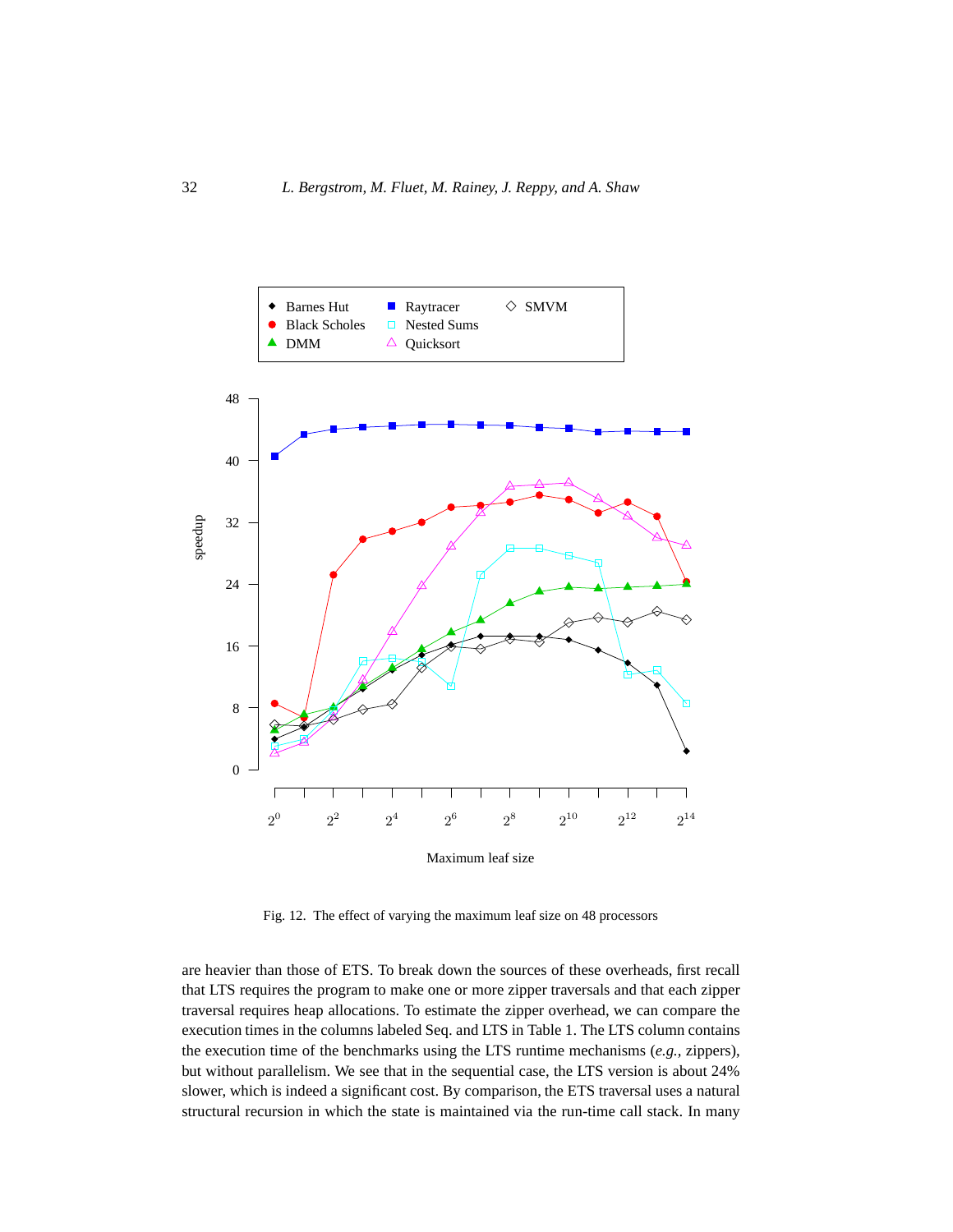compilers, including Manticore, the natural recursion is often more efficient than a zipper because compiler optimizations are more effective at optimizing natural-recursive code and because the natural-recursive code can benefit from stack as opposed to heap allocation.

We also ran an experiment to measure LTS overheads in MLton, because MLton offers better sequential performance and uses a more-conventional C-style call stack, whereas Manticore uses heap-allocated continuations to represent the call stack (Appel, 1992; Fluet *et al.*, 2007b). In this experiment we, ran SMVM sequentially using LTS and ETS versions and found that the LTS and ETS versions completed in 8.49 and 4.99 seconds, respectively, indicating a 70% advantage for the ETS version. A likely contributor to this gap is the difference in heap allocation: LTS and ETS versions allocated 6.4GB and 2.8GB, respectively. In spite of these costs, the extra heap allocations in LTS do not necessarily harm its scalability, because, in Manticore, the allocated zipper objects are almost always reclaimed by the same processor that performed the allocation.

Another possibility we considered is that LTS suffers because of communication costs from extra task migrations. Profiling data that we gathered suggests otherwise, however, because the data shows no significant difference in the number of steals between LTS and the best ETS configuration. Furthermore, our profiling data shows that the per-processor utilization for the best ETS configuration is never more than 3% greater than that of LTS, which is almost within our 2% error bar.

There is still a question of whether our technique trades one tuning parameter, SST, for another, the maximum leaf size. We address this concern in two ways. First, observe that even if performance is sensitive to the leaf size, this problem is specific to ropes, but neither ETS nor LTS. Second, we have measured the effect of the maximum leaf size on performance. Figure 12 shows the speedups for our benchmarks as a function of maximum leaf size on 48 processors. The results show that all of benchmarks perform well for maximum leaf sizes in the set {512, 1024, 2048}, so our choice of 1024 is justified. One concern is DMM, which is sensitive to  $M$  because it does many subscript operations on its two input ropes. One could reduce this sensitivity by using a flatter rope representation that provides a faster subscript operation.

#### **6 Related work**

*Adaptive parallel loop scheduling* The original work on lazy binary splitting presents a dynamic scheduling approach for parallel do-all loops (Tzannes *et al.*, 2010). Their work addresses splitting ranges of indices, whereas ours addresses splitting trees where tree nodes are represented as records allocated on the heap.

In the original LBS work, they use a *profitable parallelism threshold* (PPT) to reduce the number of hungry-processor checks. The PPT is an integer which determines how many iterations a given loop can process before doing a hungry-processor check. Our performance study has PPT = 1 (*i.e.*, one hungry-processor check per iteration) because we have not implemented the necessary compiler mechanisms to do otherwise.

Robison *et al.* propose a variant of EBS called auto partitioning (Robison *et al.*, 2008), which provides good performance for many programs and does not require tuning.<sup>10</sup> Auto

 $10$  Auto partitioning is currently the default chunking strategy of TBB (Intel, 2008).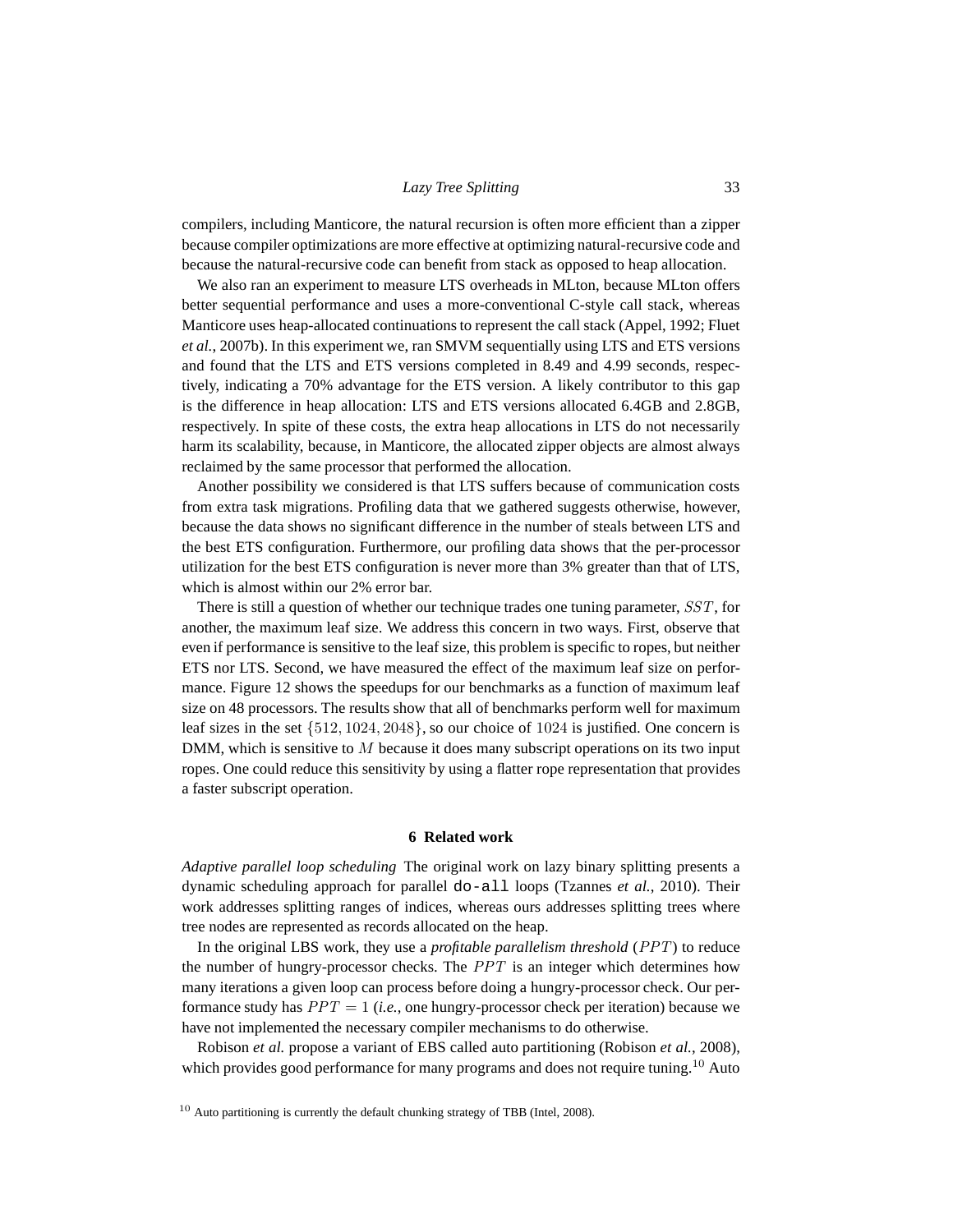# 34 *L. Bergstrom, M. Fluet, M. Rainey, J. Reppy, and A. Shaw*

partitioning derives some limited adaptivity by employing the heuristic that when a task detects it has been migrated it splits its chunk into at least some fixed number of subchunks. The assumption is that if a steal occurs, there are probably other processors that need work, and it is worthwhile to split a chunk further. As discussed by Tzannes, *et al.* (Tzannes *et al.*, 2010), auto partitioning has two limitations. First, for  $i$  levels of loop nesting,  $P$  processors, and a small, constant parameter K, it creates at least  $(K \times P)^i$  chunks, which is excessive if the number of processors is large. Second, although it has some limited adaptivity, auto partitioning lacks performance portability with respect to the context of the loop, which limits its effectiveness for scheduling programs written in the liberal loop-nesting style of an NDP language.

*Cutting off excess parallelism* One approach to the granularity problem is to try to limit the total number of tasks that get created, so as to guarantee that the total cost of scheduling can be well amortized. Variations of the cutoff-based approach have been studied by Loidl and Hammond (Loidl & Hammond, 1995) in the context of Haskell and Lopez *et al.* (Lopez *et al.*, 1996) and Tick and Zhong (Tick & Zhong, 1993) in the context of logic programming. Their key idea is that, if a given task is small, the scheduler executes the task as a sequential computation, that is, completely free of scheduling costs. A limitation of the cutoff-based approaches is that they rely on there being a reasonably-accurate way of predicting the task-execution time. Predicting execution time is difficult for many classes of programs, such as ray tracers, where execution time depends heavily on properties of the input data set, and is not feasible in general. In cases where prediction is not feasible, LTS can still be an effective approach, because LTS does not depend on prediction. LTS is concerned only with reducing the scheduling cost per task.

*Flattening and fusion* NESL is a nested data-parallel dialect of ML (Blelloch *et al.*, 1994). The NESL compiler uses a program transformation called *flattening*, which transforms nested parallelism into a form of data parallelism that maps well onto SIMD architectures. Note that SIMD operations typically require array elements to have a contiguous layout in memory. Flattened code maps well onto SIMD architectures because the elements of flattened arrays are readily stored in adjacent memory locations. In contrast, LTS is a dynamic technique that has the goal of scheduling nested parallelism effectively on MIMD architectures. A flattened program may still use LBS (or LTS) to schedule the execution of array operations on MIMD architectures, so in that sense, flattening and LTS are orthogonal.

There is, of yet, no direct comparison between an NDP implementation based on LTS and an implementation based on flattening. One major difference is that LTS uses a tree representation whereas flattening uses contiguous arrays. As such, the LTS representation has two disadvantages. First, tree random access is more expensive. For a rope it is  $O(\log n)$  time, where n is the length of a given rope. Second, there is a large constant factor overhead imposed by maintaining tree nodes. One way to reduce these costs is to use a "bushy" representation that is similar to ropes but where the branching factor is greater than two and child pointers are stored in contiguous arrays.

Data-parallel fusion is a program transformation that eliminates data-parallel operations under certain circumstances. It is implemented in the NESL (Chatterjee, 1993) and Data Parallel Haskell (Chakravarty *et al.*, 2008) compilers, but not in Manticore currently. Fu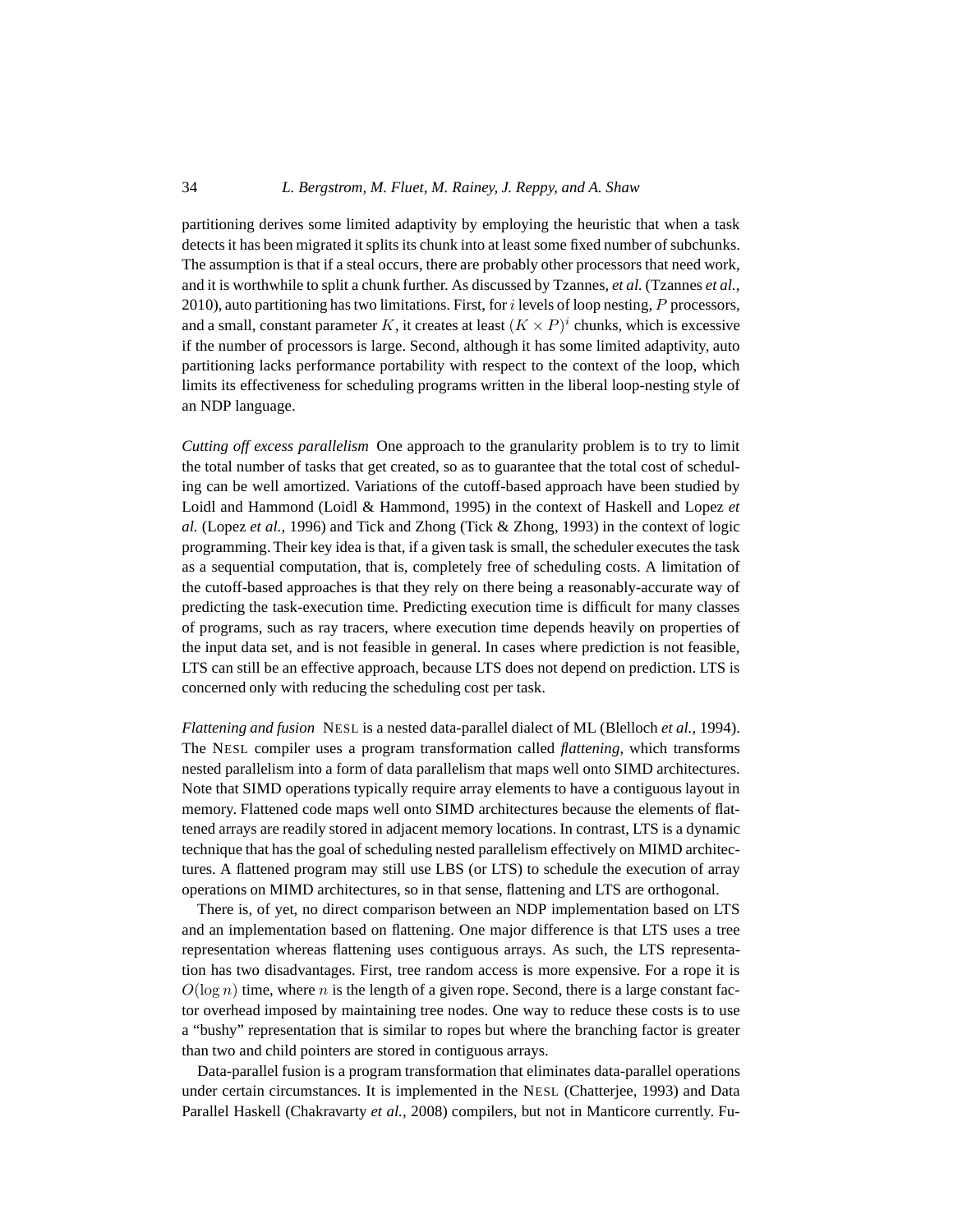sion typically improves task granularity thanks to increasing the work per task. To see why, consider the expression

mapP f (mapP g xs)

and its fused counterpart

mapP (f o g) xs

Combining the two mapPs yields a computation which both generates fewer logical tasks – only one per array element instead of two – and sacrifices no parallelism. Although it improves granularity, fusion is limited as a granularity-control mechanism, because the transformation applies only when there are pairs of operations that can be fused. As such, additional mechanisms, such as LTS, are crucial for addressing granularity control in general.

*Parallel depth-first scheduling* Work by Greiner and Blelloch proposes an implementation of NDP based on a scheduling policy, called Parallel Depth First (PDF), that is designed to minimize space usage (Blelloch & Greiner, 1996). The practicality of PDF on modern machines is severely limited because the policy relies on a centralized task queue. Narlikar and Blelloch address this issue by proposing a scheduling policy called DFDeques, which is a hybrid of PDF and work stealing (Narlikar & Blelloch, 1999). Although DFDeques addresses the inefficiency of having a centralized queue, the scheduling costs involved in DFDeques are similar to those of plain work stealing, because the granularity-control mechanism of DFDeques involves switching from PDF to work stealing every time a fixed amount of memory has been allocated. LBS and LTS further improve on plain work stealing by optimizing for the special cases of loops and NDP operations.

*Ct* Ct is an NDP extension to C++ (Ghuloum *et al.*, 2007). So *et al.* describe a fusion technique for Ct that is similar to the fusion technique of DPH (So *et al.*, 2006). The fusion technique used by Ct is orthogonal to LTS for the same reasons as for the fusion technique of DPH. The work on Ct does not directly address the issue of building an automatic chunking strategy, which is the main contribution of LTS.

*GpH* GpH introduced the notion of an *evaluation strategy*, (Trinder *et al.*, 1998) which is a part of a program that is dedicated to controlling some aspects of parallel execution. Strategies have been used to implement eager-splitting-like chunking for parallel computations. We believe that a mechanism like an evaluation strategy could be used to build a clean implementation of lazy tree splitting in a lazy functional language.

*Cilk* Cilk is a parallel dialect of the C language extended with linguistic constructs for expressing fork-join parallelism (Frigo *et al.*, 1998). Cilk is designed for parallel function calls but not loops, whereas our approach addresses both.

# **7 Conclusion**

We have described the implementation of NDP features in the Manticore system. We have also presented a new technique for parallel decomposition, lazy tree splitting, inspired by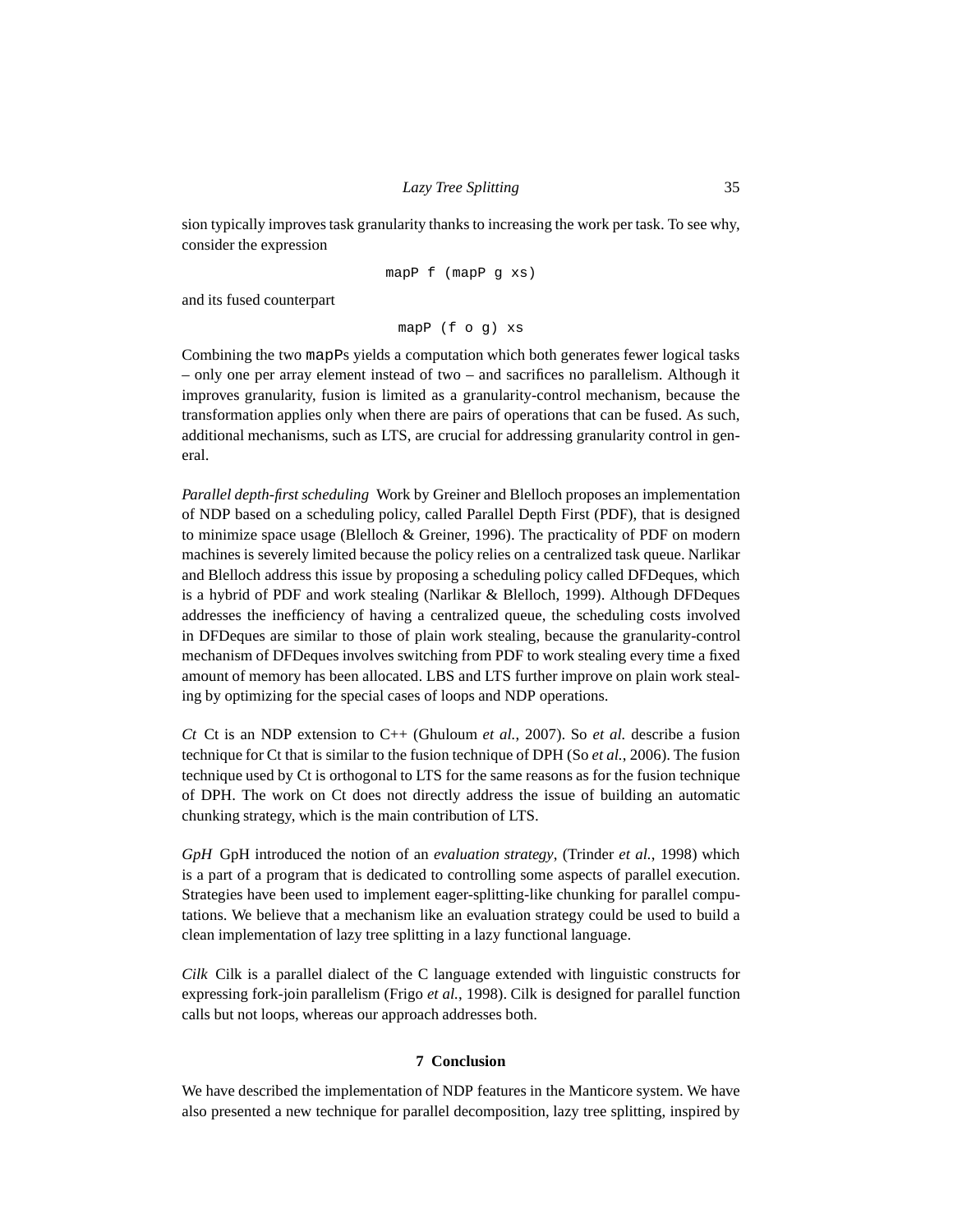#### 36 *L. Bergstrom, M. Fluet, M. Rainey, J. Reppy, and A. Shaw*

the lazy binary splitting technique for parallel loops. We presented an efficient implementation of LTS over ropes, making novel use of the zipper technique to enable the necessary traversals. Our techniques can be readily adapted to tree data structures other than ropes and are not limited to functional languages. A work-stealing thread scheduler is the only special requirement of our technique.

LTS compares favorably to ETS, requiring no application-specific or machine-specific tuning. For any of our benchmarks, LTS outperforms most or all configurations of ETS, and is, at worst, only 27% slower than the optimally tuned ETS configuration. As argued here by us and elsewhere by others (Tzannes *et al.*, 2010), the ETS approach is not feasible in general because, in order to achieve acceptable performance, the programmer has to tune each instance of a given parallel tree operation to the given context in which the operation appears and for each machine on which it is to be run. LTS achieves good performance without the need for tuning.

# *Acknowledgments*

We would like to thank the anonymous referees and editor for their helpful comments and suggestions. This work was performed in part while John Reppy was serving at the National Science Foundation. It was also supported in part by National Science Foundation Grants CCF-0811389, CCF-0811419, and CCF-1010568. The views and conclusions contained herein are those of the authors and should not be interpreted as necessarily representing the official policies or endorsements, either expressed or implied, of the National Science Foundation or the U.S. Government.

#### **References**

- Appel, Andrew W. (1989). Simple generational garbage collection and fast allocation. *Software – practice and experience*, **19**(2), 171–183.
- Appel, Andrew W. (1992). *Compiling with continuations*. Cambridge, England: Cambridge University Press.
- Barnes, Josh, & Hut, Piet. (1986). A hierarchical O(N log N) force calculation algorithm. *Nature*, **324**(Dec.), 446–449.
- Blelloch, Guy E. 1990a (Nov.). *Prefix sums and their applications*. Tech. rept. CMU-CS-90-190. School of Computer Science, Carnegie Mellon University.
- Blelloch, Guy E. (1990b). *Vector models for data-parallel computing*. Cambridge, MA, USA: MIT Press.
- Blelloch, Guy E. (1996). Programming parallel algorithms. *Communications of the ACM*, **39**(3), 85–97.
- Blelloch, Guy E., & Greiner, John. (1996). A provable time and space efficient implementation of NESL. *Pages 213–225 of: Proceedings of the 1996 ACM SIGPLAN international conference on functional programming*. New York, NY: ACM.
- Blelloch, Guy E., Chatterjee, Siddhartha, Hardwick, Jonathan C., Sipelstein, Jay, & Zagha, Marco. (1994). Implementation of a portable nested data-parallel language. *Journal of parallel and distributed computing*, **21**(1), 4–14.
- Blumofe, Robert D., & Leiserson, Charles E. (1999). Scheduling multithreaded computations by work stealing. *Journal of the ACM*, **46**(5), 720–748.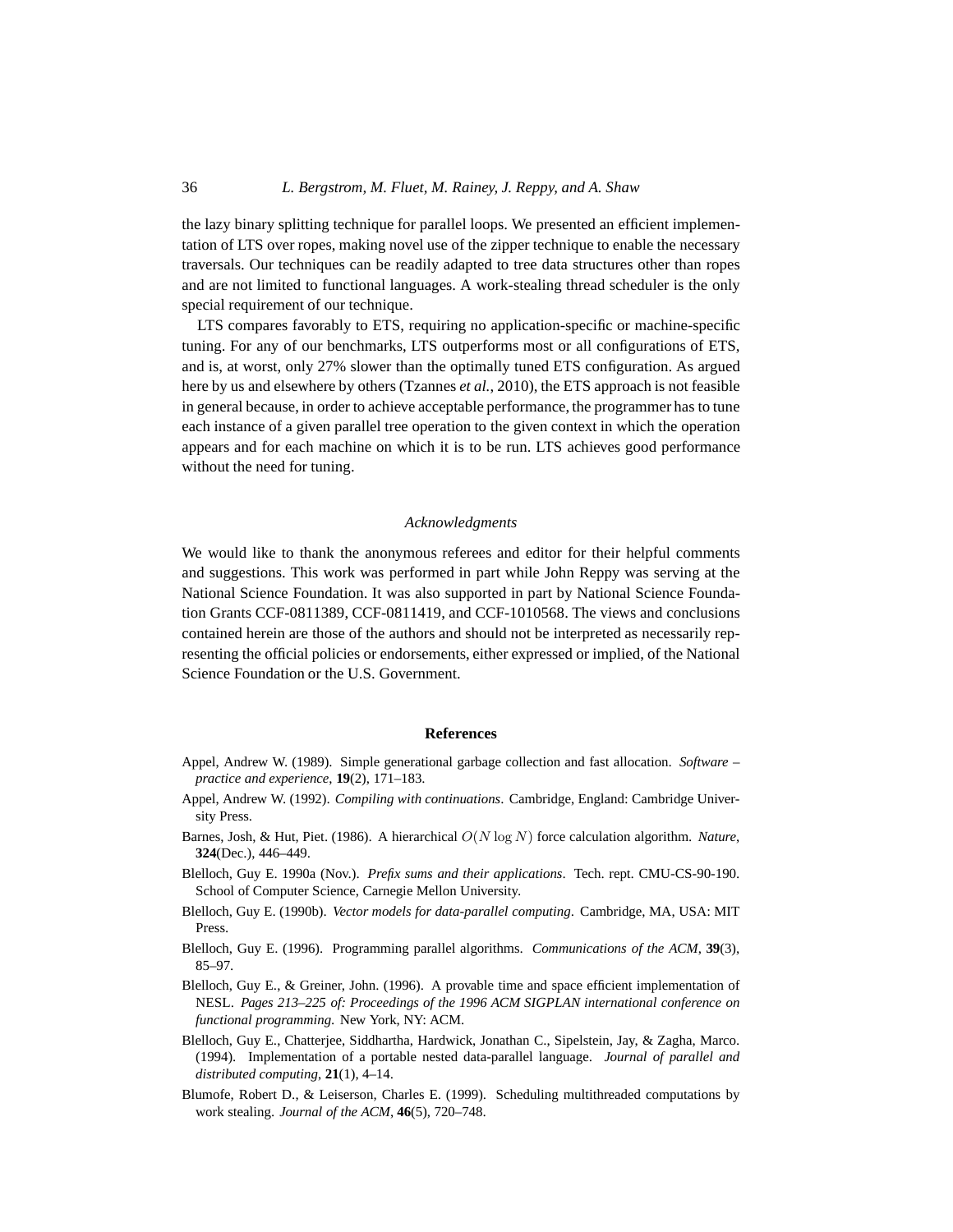- Boehm, Hans-J., Atkinson, Russ, & Plass, Michael. (1995). Ropes: an alternative to strings. *Software – practice and experience*, **25**(12), 1315–1330.
- Burton, F. Warren, & Sleep, M. Ronan. (1981). Executing functional programs on a virtual tree of processors. *Pages 187–194 of: Functional programming languages and computer architecture (fpca '81)*. New York, NY: ACM.
- Carver, Tracy. 2010 (Mar.). *Magny-cours and direct connect architecture 2.0*. Available from http://developer.amd.com/documentation/articles/pages/ Magny-Cours-Direct-Connect-\-Architecture-2.0.aspx.
- Chakravarty, Manuel M. T., Leshchinskiy, Roman, Peyton Jones, Simon, Keller, Gabriele, & Marlow, Simon. (2007). Data Parallel Haskell: A status report. *Pages 10–18 of: Proceedings of the ACM SIGPLAN workshop on declarative aspects of multicore programming*. New York, NY: ACM.
- Chakravarty, Manuel M. T., Leshchinskiy, Roman, Peyton Jones, Simon, & Keller, Gabriele. (2008). Partial Vectorisation of Haskell Programs. *Proceedings of the ACM SIGPLAN workshop on declarative aspects of multicore programming*. New York, NY: ACM.
- Chatterjee, Siddhartha. (1993). Compiling nested data-parallel programs for shared-memory multiprocessors. *ACM transactions on programming languages and systems*, **15**(3), 400–462.
- Conway, Pat, Kalyanasundharam, Nathan, Donley, Gregg, Lepak, Kevin, & Hughes, Bill. (2010). Cache hierarchy and memory subsystem of the AMD Opteron processor. *IEEE micro*, **30**, 16–29.
- Fluet, Matthew, Rainey, Mike, Reppy, John, Shaw, Adam, & Xiao, Yingqi. (2007a). Manticore: A heterogeneous parallel language. *Pages 37–44 of: Proceedings of the ACM SIGPLAN workshop on declarative aspects of multicore programming*. New York, NY: ACM.
- Fluet, Matthew, Ford, Nic, Rainey, Mike, Reppy, John, Shaw, Adam, & Xiao, Yingqi. (2007b). Status Report: The Manticore Project. *Pages 15–24 of: Proceedings of the 2007 ACM SIGPLAN workshop on ML*. New York, NY: ACM.
- Fluet, Matthew, Rainey, Mike, Reppy, John, & Shaw, Adam. (2008a). Implicitly-threaded parallelism in Manticore. *Pages 119–130 of: Proceedings of the 13th ACM SIGPLAN international conference on functional programming*. New York, NY: ACM.
- Fluet, Matthew, Rainey, Mike, & Reppy, John. (2008b). A scheduling framework for general-purpose parallel languages. *Pages 241–252 of: Proceedings of the 13th ACM SIGPLAN international conference on functional programming*. New York, NY: ACM.
- Frigo, Matteo, Leiserson, Charles E., & Randall, Keith H. 1998 (June). The implementation of the Cilk-5 multithreaded language. *Pages 212–223 of: Proceedings of the SIGPLAN conference on programming language design and implementation (PLDI '98)*.
- Ghuloum, Anwar, Sprangle, Eric, Fang, Jesse, Wu, Gansha, & Zhou, Xin. 2007 (Oct.). *Ct: A flexible parallel programming model for tera-scale architectures*. Tech. rept. Intel. Available at http://techresearch.intel.com/UserFiles/en-us/File/ terascale/Whitepaper-Ct.pdf.
- Halstead Jr., Robert H. (1984). Implementation of multilisp: Lisp on a multiprocessor. *Pages 9–17 of: Conference record of the 1984 ACM symposium on Lisp and functional programming*. New York, NY: ACM.
- Hinze, Ralf, & Paterson, Ross. (2006). Finger trees: a simple general-purpose data structure. *Journal of functional programming*, **16**(2), 197–217.
- Huet, Gérard. (1997). The zipper. *Journal of functional programming*,  $7(5)$ , 549–554.
- Intel. (2008). *Intel threading building blocks reference manual*. Intel Corporation. Available from http://www.threadingbuildingblocks.org/.
- Keller, Gabriele. (1999). *Transformation-based implementation of nested data parallelism for distributed memory machines*. Ph.D. thesis, Technische Universität Berlin, Berlin, Germany.
- Leiserson, Charles E. (2009). The Cilk++ concurrency platform. *Pages 522–527 of: Proceedings of the 46th annual design automation conference*. New York, NY: ACM.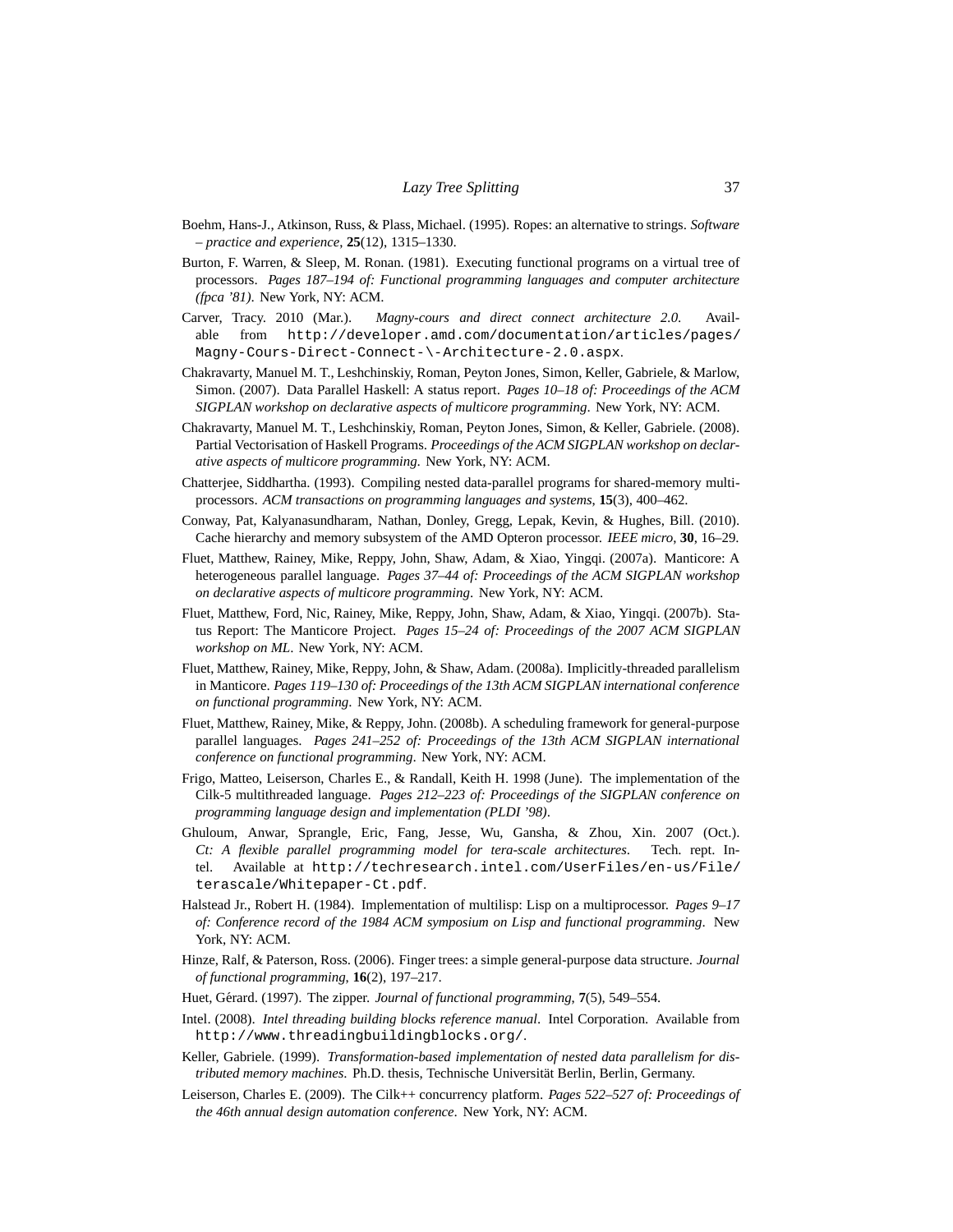- Leshchinskiy, Roman. (2005). *Higher-order nested data parallelism: Semantics and implementation*. Ph.D. thesis, Technische Universität Berlin, Berlin, Germany.
- Loidl, Hans Wolfgang, & Hammond, Kevin. (1995). On the Granularity of Divide-and-Conquer Parallelism. *Pages 8–10 of: Proceedings of the glasgow workshop on functional programming*. Springer-Verlag.
- Lopez, P., Hermenegildo, M., & Debray, S. (1996). A methodology for granularity-based control of parallelism in logic programs. *Journal of symbolic computation*, **21**(June), 715–734.
- McBride, Conor. (2008). Clowns to the left of me, jokers to the right (pearl): dissecting data structures. *Pages 287–295 of: Conference record of the 35th annual ACM symposium on principles of programming languages (popl '08)*. New York, NY: ACM.
- Milner, Robin, Tofte, Mads, Harper, Robert, & MacQueen, David. (1997). *The Definition of Standard ML (revised)*. Cambridge, MA: The MIT Press.
- MLton. *The MLton Standard ML compiler*. Available at http://mlton.org.
- Narlikar, Girija J., & Blelloch, Guy E. (1999). Space-efficient scheduling of nested parallelism. *ACM transactions on programming languages and systems*, **21**(1), 138–173.
- Nikhil, Rishiyur S. 1991 (July). *ID language reference manual*. Laboratory for Computer Science, MIT, Cambridge, MA.
- Peyton Jones, Simon, Leshchinskiy, Roman, Keller, Gabriele, & Chakravarty, Manuel M. T. (2008). Harnessing the multicores: Nested data parallelism in haskell. *Pages 138–138 of: Proceedings of the 6th asian symposium on programming languages and systems*. New York, NY: Springer-Verlag.
- Plummer, H. C. (1911). On the problem of distribution in globular star clusters. *Monthly notices of the royal astronomical society*, **71**(Mar.), 460–470.
- Rainey, Mike. 2007 (Jan.). *The Manticore runtime model*. M.Phil. thesis, University of Chicago. Available from http://manticore.cs.uchicago.edu.
- Rainey, Mike. (2009). Prototyping nested schedulers. Felleisen, Matthias, Findler, Robby, & Flatt, Matthew (eds), *Semantics engineering with plt redex*. Cambridge, MA, USA: MIT Press.
- Robison, Arch, Voss, Michael, & Kukanov, Alexay. (2008). Optimization via Reflection on Work Stealing in TBB. *Ieee international symposium on parallel and distributed processing*. Los Alamitos, CA: IEEE Computer Society Press.
- Scandal Project. *A library of parallel algorithms written NESL.* Available from http://www.cs. cmu.edu/˜scandal/nesl/algorithms.html.
- So, Byoungro, Ghuloum, Anwar, & Wu, Youfeng. (2006). Optimizing data parallel operations on many-core platforms. *First workshop on software tools for multi-core systems*.
- Tick, Evan, & Zhong, Xiaoxiong. (1993). A compile-time granularity analysis algorithm and its performance evaluation. *Pages 271–295 of: Selected papers of the international conference on fifth generation computer systems (fgcs '92)*. New York, NY: Springer-Verlag.
- Trinder, Philip W., Hammond, Kevin, Loidl, Hans-Wolfgang, & Peyton Jones, Simon L. (1998). Algorithm + strategy = parallelism. *Journal of functional programming*, **8**(1), 23–60.
- Tzannes, Alexandros, Caragea, George C., Barua, Rajeev, & Vishkin, Uzi. (2010). Lazy binarysplitting: a run-time adaptive work-stealing scheduler. *Pages 179–190 of: Proceedings of the 2010 ACM SIGPLAN symposium on principles & practice of parallel programming*. New York, NY: ACM.
- Weeks, Stephen. 2006 (Sept.). *Whole program compilation in MLton*. Invited talk at ML '06 Workshop. Invited talk; slides available at http://mlton.org/pages/References/ attachments/060916-mlton.pdf.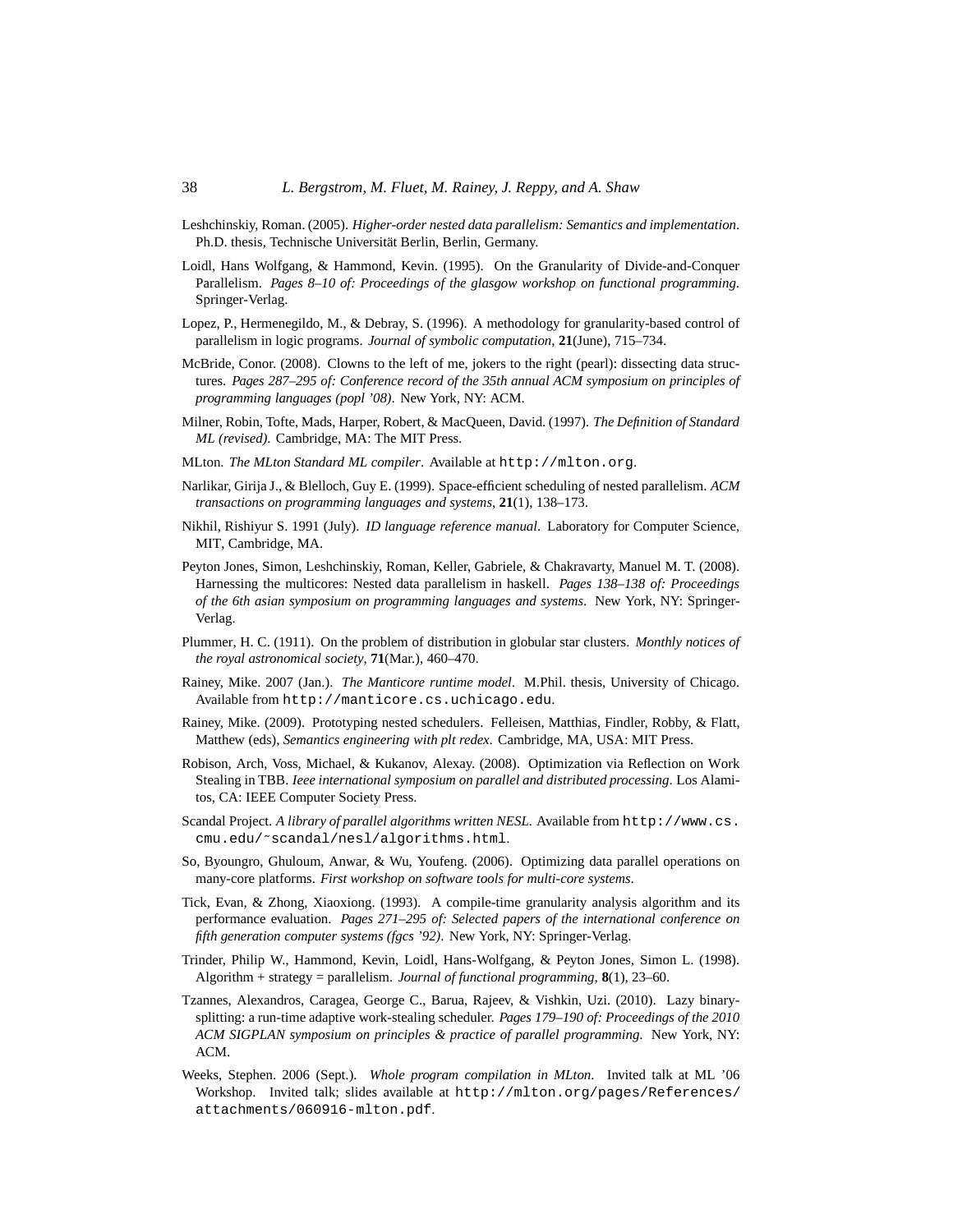```
type 'a seq = 'a list
fun joinSeq (seq1, seq2) = List.append (seq1, seq2)
fun revSeq seq = List.rev seq
fun mapSeq f seq = List.map f seq
fun mapUntilSeq cond f seq = let
  fun lp (seq, acc) =
    (case seq
      of [] => Done (revSeq acc)
       | x::seq' =>
           if cond () then
              More (seq, revSeq acc)
           else
              lp (seq', (f x) :: acc))
  in
    lp (seq, [])
  end
```
Fig. A 1. The mapUntilSeq operation for lists

# **A Proofs**

#### *A.1* **mapSeqUntil** *is shape preserving*

Figure A 1 gives an implementation of mapUntilSeq for sequences implemented as lists. Although our actual implementation uses contiguous arrays for sequences, the implementation here demonstrates the essential behavior, in which the function maintains an implicit context with processed elements to the left and unprocessed elements to the right.

With the following lemma and theorem, we can conclude that our implementation of mapSeqUntil can be used safely by mapLTS.

# *Lemma 1*

For any sequence seq, any sequence acc, any predicate cond, with  $f = fin \, x \implies x$ , if lp (seq, acc) returns Done pseq', then

pseq' = joinSeq (seq, revSeq acc)

and if it returns More (useq', pseq'), then

joinSeq (useq', pseq') = joinSeq (seq, revSeq acc)

*Proof*

By structural induction on seq.  $\square$ 

*Theorem 2* (mapUntilSeq *is shape preserving*) Property 3 holds for the implementation of mapSeqUntil.

For any sequence seq and any predicate cond, if mapUntilSeq cond (**fn** x **=>** x) seq returns Done seq', then

$$
\mathtt{seq'} \ \ = \ \ \mathtt{seq}
$$

and if it returns More (useq',pseq'), then

joinSeq (pseq', useq') = seq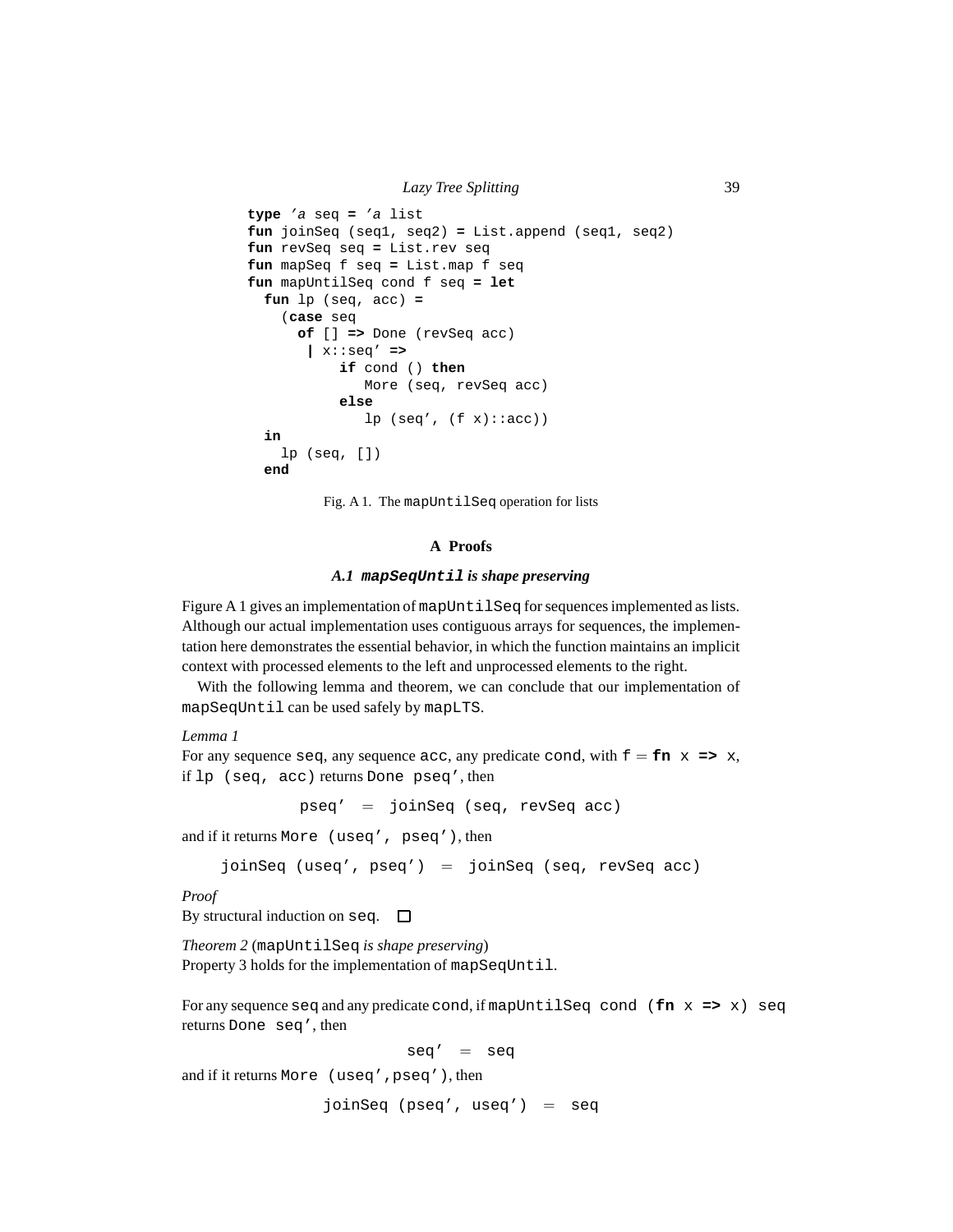*Proof* By Lemma 1.

# *A.2* **mapLTSUntil** *is well-behaved*

The well-behavedness of our mapLTSUntil operation, namely, that it satisfies Property 2, will depend upon a number of properties about the context and cursor operations. For instance, the leftmost operation preserves the represented rope as well as its length and size:

*Lemma 2*

```
For any rope rp and any context ctx, if leftmost (rp, ctx) returns (seq', ctx'),
then
```
plug (Leaf seq', ctx') = plug (rp, ctx)

and

```
(ctxLength ctx') ++ (0, lengthSeq seq')
  = (ctxLength ctx) ++ (0, length rp)
```
and

 $(\text{ctxSize ctx'})$  ++  $(0, 1)$  =  $(\text{ctxSize ctx})$  ++  $(0, \text{size rp})$ 

*Proof*

By assumption,

$$
leftmost (rp, ctx) = (seq', ctx') \qquad (1)
$$

The proof is by structural induction on  $rp$ .

• Suppose that

$$
rp = \text{Leaf seq} \tag{2}
$$

Therefore,

| (seq', ctx')                 |                     |
|------------------------------|---------------------|
| $=$ leftmost (rp, ctx)       | by $(1)$            |
| $=$ leftmost (Leaf seq, ctx) | by $(2)$            |
| $=$ (seq, ctx)               | by defn of leftmost |
|                              |                     |

and

$$
seq' = seq \qquad (3)
$$

and

$$
ctx' = ctx \t\t(4)
$$

Hence,

```
plug (Leaf seq', ctx')
  = plug (Leaf seq, ctx) by (3) and (4)
  = plug (rp, ctx) by (2)
```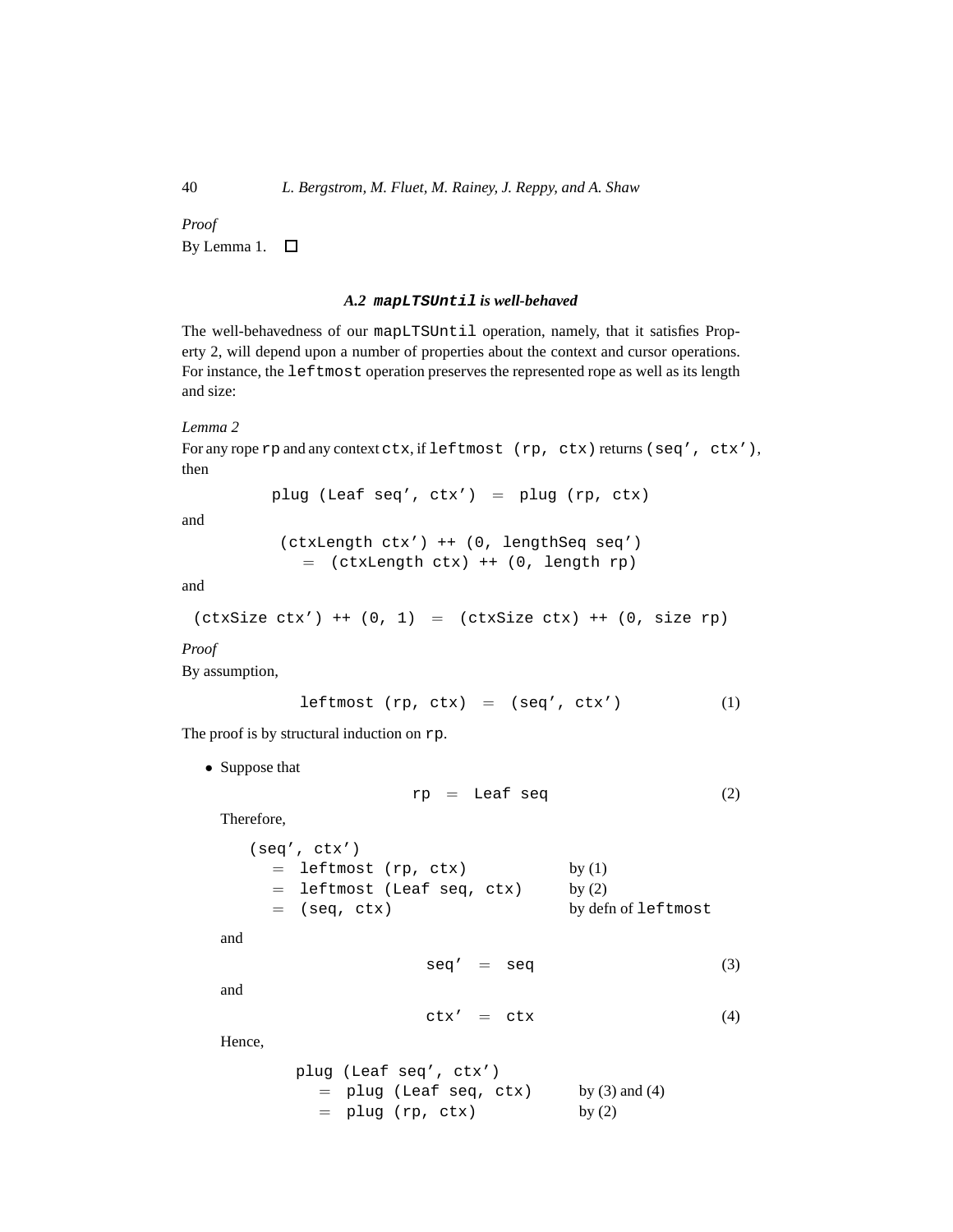```
(ctxLength ctx') ++ (0, lengthSeq seq')
  = (ctxLength ctx) ++ (0, lengthSeq seq) by (3) and (4)
  = (ctxLength ctx) ++ (0, length (Leaf seq)) by defn of length
  = (ctxLength ctx) ++ (0, length rp) by (2)
```

```
and
```
and

```
(ctxSize ctx') ++ (0, 1)
 = (ctxSize ctx) ++ (0, 1) by (4)
 = (ctxSize ctx) ++ (0, size (Leaf seq)) by defn of size
 = (ctxSize ctx) ++ (0, size rp) by (2)
```
• Suppose that

$$
rp = Cat (lrp, rrp) \qquad (5)
$$

Therefore,

```
(seq', ctx')
 = leftmost (rp, ctx) by (1)
 = leftmost (Cat (lrp, rrp), ctx) by (5)
 = leftmost (lrp, MCLeft (ctx, rrp)) by defn of leftmost
```
and

 $(\text{seq}'$ ,  $\text{ctx}'$ ) = leftmost (lrp, MCLeft ( $\text{ctx}$ , rrp)) (6)

By the induction hypothesis with lrp, MCLeft (ctx, rrp), and (6),

```
plug (Leaf seq', ctx')
  = plug (lrp, MCLeft (ctx, rrp))
                                            (7)
```
and

```
(ctxLength ctx') ++ (0, lengthSeq seq')
  = (ctxLength (MCLeft ctx, rpp)) ++ (0, length lrp)
                                                     (8)
```
and

```
(\text{ctxSize } \text{ctx}') ++ (0, 1)= (ctxSize (MCLeft ctx, rpp)) ++ (0, size lrp)
                                                              (9)
```
Hence,

```
plug (Leaf seq', ctx')
  = plug (lrp, MCLeft (ctx, rpp)) by (7)
  = plug (Cat (lrp, rrp), ctx) by defn of plug
  = plug (rp, ctx) by (5)
```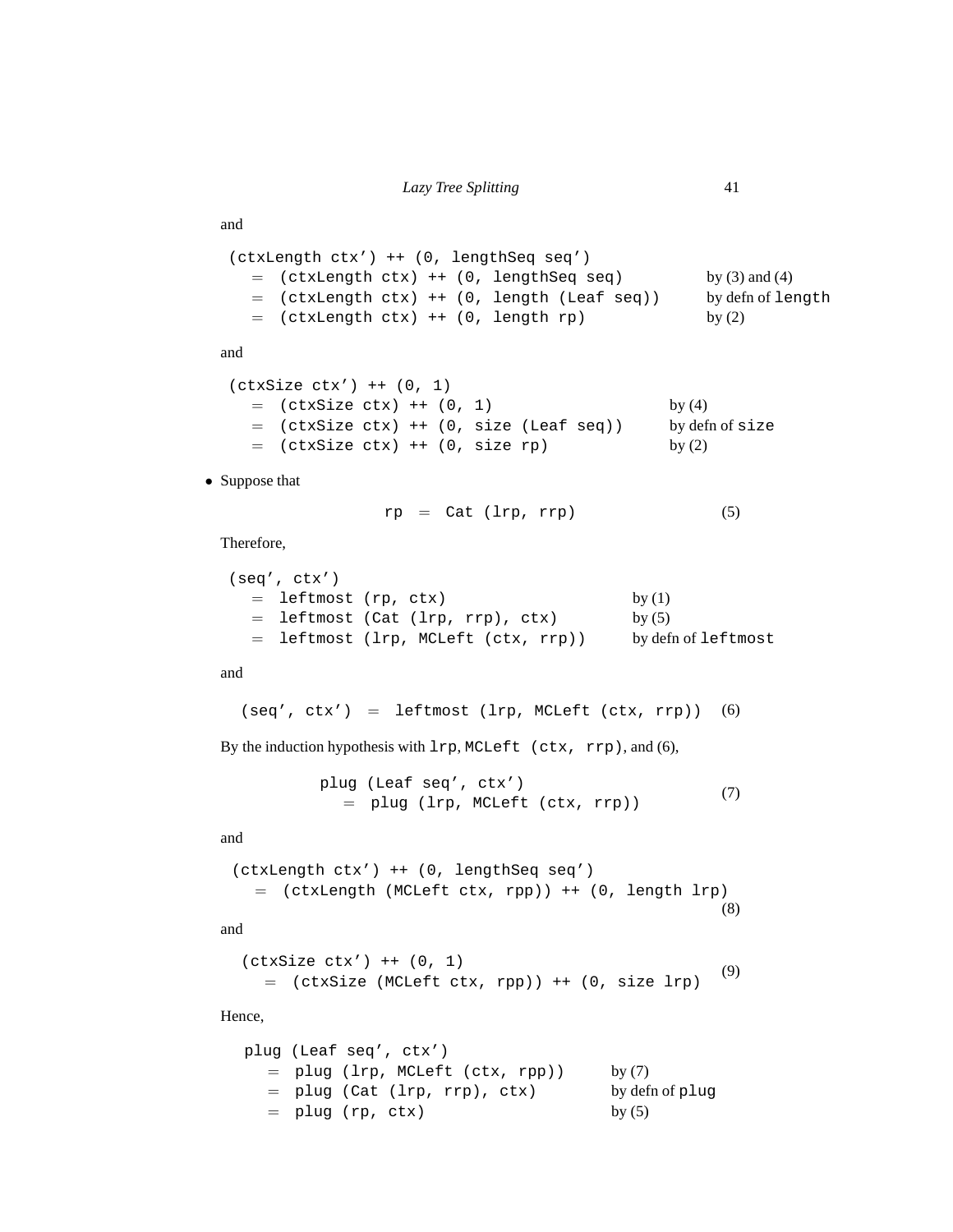```
and
 (ctxLength ctx') ++ (0, lengthSeq seq')
   = (ctxLength (MCLeft ctx, rpp)) ++ (0, length lrp)
                                               by (8)
   = (ctxLength ctx) ++ (0, length rrp) ++ (0, length lrp)
                                              by defn of ctxLength
   = (ctxLength ctx) ++ (0, (length rrp) + (length lrp))
                                               by defn of ++
   = (ctxLength ctx) ++ (0, (length lrp) + (length rrp))
                                               by defn of +
   = (ctxLength ctx) ++ (0, length (Cat (lrp, rrp)))
                                               by defn of length
   = (ctxLength ctx) ++ (0, length rp) by (5)
and
 (\texttt{ctxSize ctx'}) ++ (0, 1)= (ctxSize (MCLeft ctx, rpp)) ++ (0, size lrp)
                                           by (9)
   = (ctxSize ctx) ++ (0, size rrp) ++ (0, size lrp)
                                          by defn of ctxSize
   = (ctxSize ctx) ++ (0, (size rrp) + (size lrp))
```

```
by defn of ++
= (ctxSize ctx) ++ (0, (size lrp) + (size rrp))
                                       by defn of +
= (ctxSize ctx) ++ (0, size (Cat (lrp, rrp)))
                                       by defn of size
= (ctxSize ctx) ++ (0, size rp) by (5)
```
# $\Box$

Similarly, the next operation preserves the represented rope as well as its length and size:

#### *Lemma 3*

```
For any rope rp and any context \text{ctx}, \text{if next } (rp, \text{ctx}) \text{ returns Done } rp', \text{then}rp' = plug (rp, ctx)and if it returns More (seq', ctx'), then
           plug (Leaf seq', ctx') = plug (rp, ctx)
and
            (ctxLength ctx') ++ (0, lengthSeq seq')
               = (ctxLength ctx) ++ (length rp, 0)
and
 (ctxSize ctx') ++ (0, 1) = (ctxSize ctx) ++ (size rp, 0)Proof
```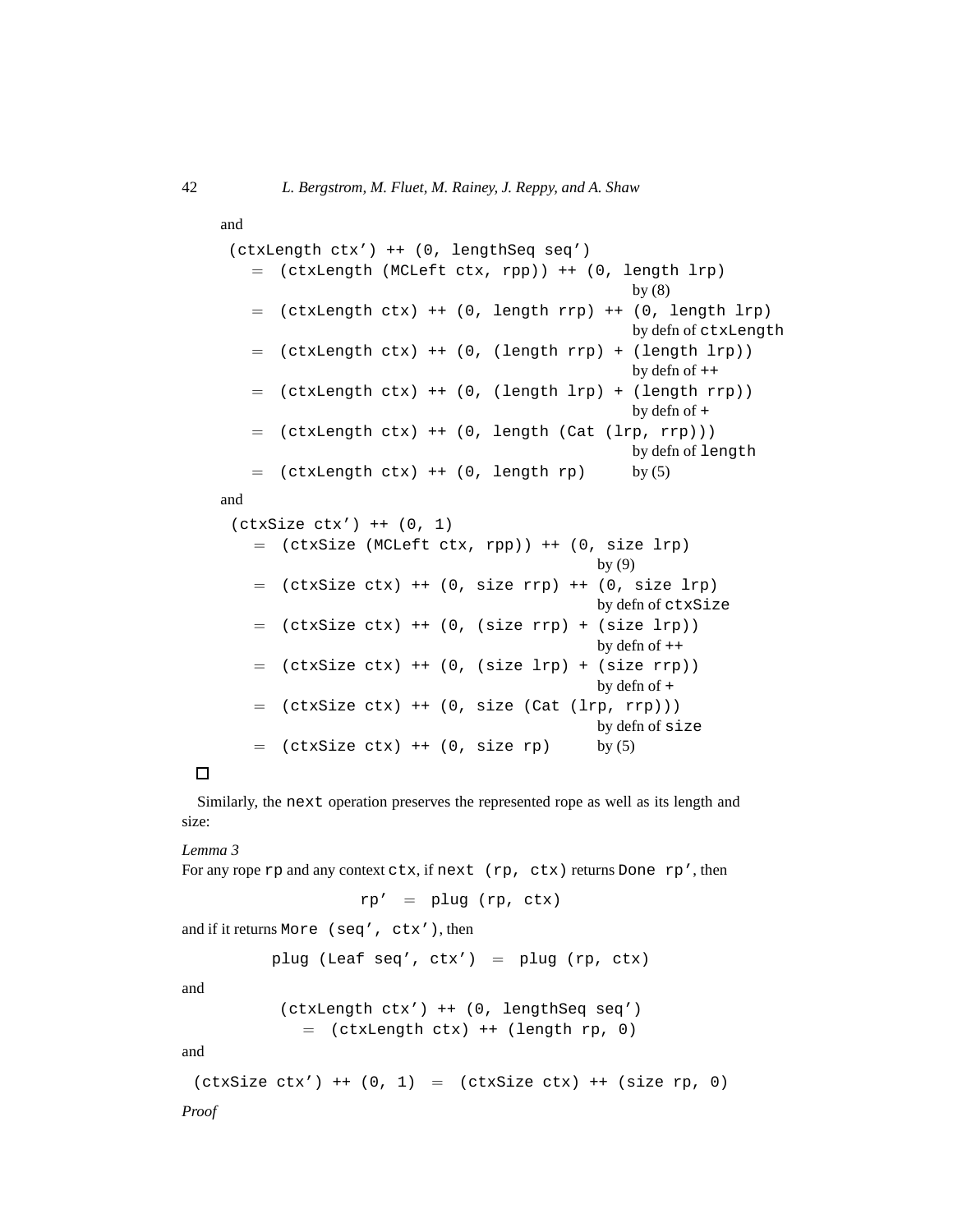The proof is by structural induction on ctx.

• Suppose that

```
ctx = MCTop (1)
 Hence,
          next (rp, ctx)
            = next (rp, MCTop) by (1)
            = Done rp by defn of next
 and, furthermore,
          rp
            = plug (rp, MCTop) by defn of plug
            = plug (rp, ctx) by (1)
 as required when next (rp, ctx) returns Done rp.
• Suppose that
               ctx = MCLeff (ctx', rrp) (2)
 Hence,
   next (rp, ctx)
      = next (rp, MCLeft (ctx', rrp)) by (2)= More (seq'', ctx'') by defn of next
 where
   (seq'', ctx'') = leftmost (rrp, MCRight (rp, ctx'))(3)
 By Lemma 2 with rrp, MCRight (rp, ctx'), and (3),
           plug (Leaf seq'', ctx'')
             = plug (rrp, MCRight (rp, ctx'))
                                                     (4)
 and
  (ctxLength ctx'') ++ (0, lengthSeq seq'')
    = (ctxLength (MCRight (rp, ctx'))) ++ (0, length rrp)
                                                     (5)
```
and

(ctxSize ctx'') ++ (0, 1)  $=$  (ctxSize (MCRight (rp, ctx'))) ++ (0, size rrp) (6)

# Furthermore,

```
plug (Leaf seq'', ctx'')
  = plug (rrp, MCRight (rp, ctx')) by (4)
  = plug (Cat (rp, rrp), ctx') by defn of plug
  = plug (rp, MCLeft (ctx', rrp)) by defn of plug
```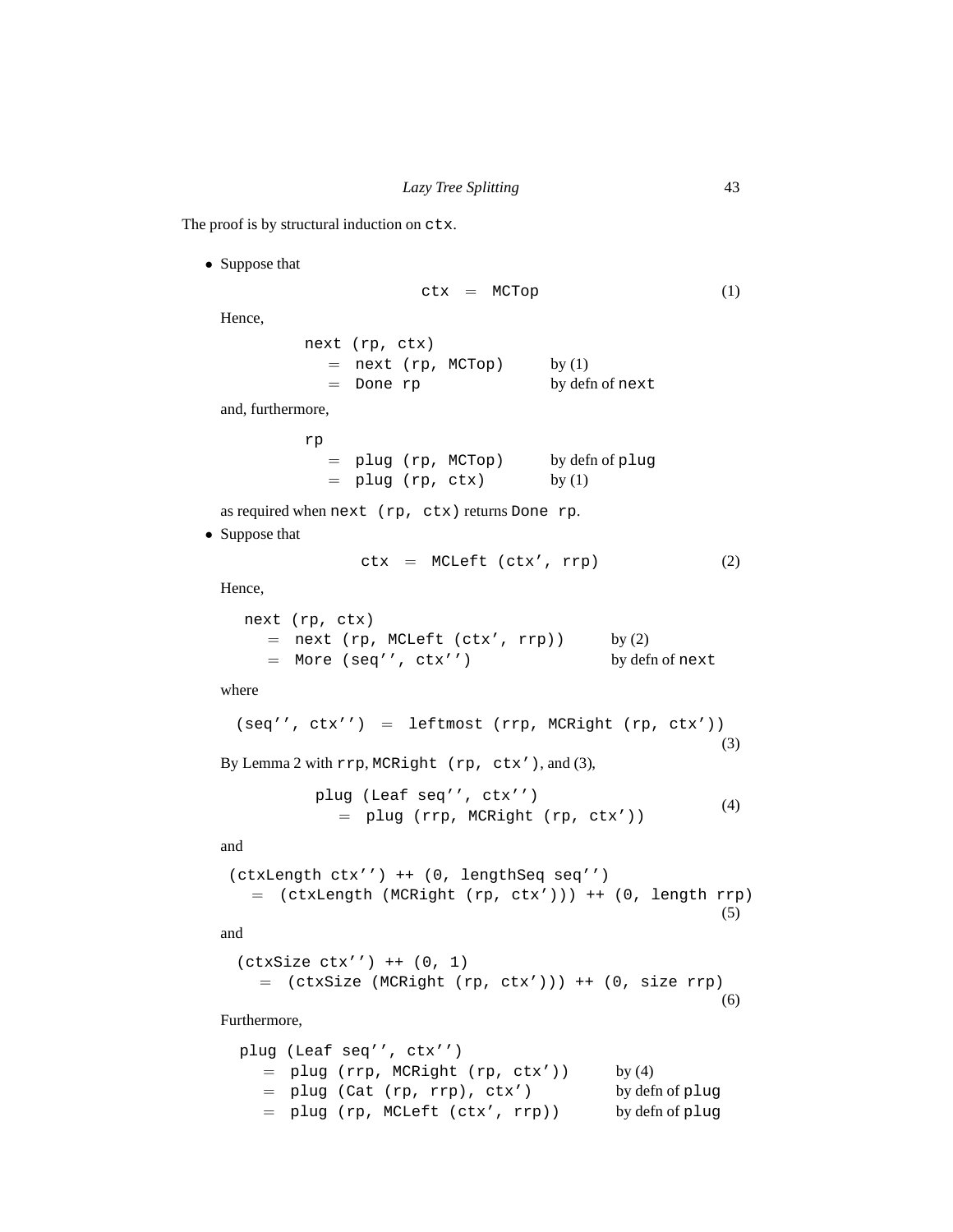```
and
```

```
(ctxLength ctx'') ++ (0, lengthSeq seq'')
  = (ctxLength (MCRight (rp, ctx'))) ++ (0, length rrp)
                                            by (5)= (ctxLength ctx') ++ (length rp, 0) ++ (0, length rrp)
                                            by defn of ctxLength
  = (ctxLength ctx') ++ (0, length rrp) ++ (length rp, 0)
                                            by defn of ++
  = (ctxLength (MCLeft (ctx', rrp))) ++ (length rp, 0)
                                            by defn of ctxLength
  = (ctxLength ctx) ++ (length rp, 0) by (2)
```
and

```
(ctxSize ctx'') ++ (0, 1)
  = (ctxSize (MCRight (rp, ctx'))) ++ (0, size rrp)
                                        by (6)= (ctxSize ctx') ++ (size rp, 0) ++ (0, size rrp)
                                        by defn of ctxSize
  = (ctxSize ctx') ++ (0, size rrp) ++ (size rp, 0)
                                        by defn of ++
  = (ctxsize (MCLeft (ctx', rrp))) ++ (size rp, 0)
                                        by defn of ctxSize
  = (ctxSize ctx) ++ (size rp, 0) by (2)
```
as required when next (rp, ctx) returns More (seq'', ctx'').

• Suppose that

$$
ctx = MCRight (lrp, ctx') \t(7)
$$

Hence,

```
next (rp, ctx)
  = next (rp, MCRight (lrp, ctx')) by (7)
  = next (Cat (lrp, rp), ctx') by defn of next
```
and

next  $(rp, ctx)$  = next  $(Cat (lrp, rp), ctx')$  (8)

Proceed by cases on the result of next (Cat (lrp, rp), ctx').

**—** Suppose that the result is Done rp''. Therefore,

next (Cat  $(lrp, rp)$ , ctx') = Done rp'' (9)

By the induction hypothesis with Cat (lrp, rp), ctx', and (9),

$$
rp''
$$
 = plug (Cat (lrp, rp), ctx') (10)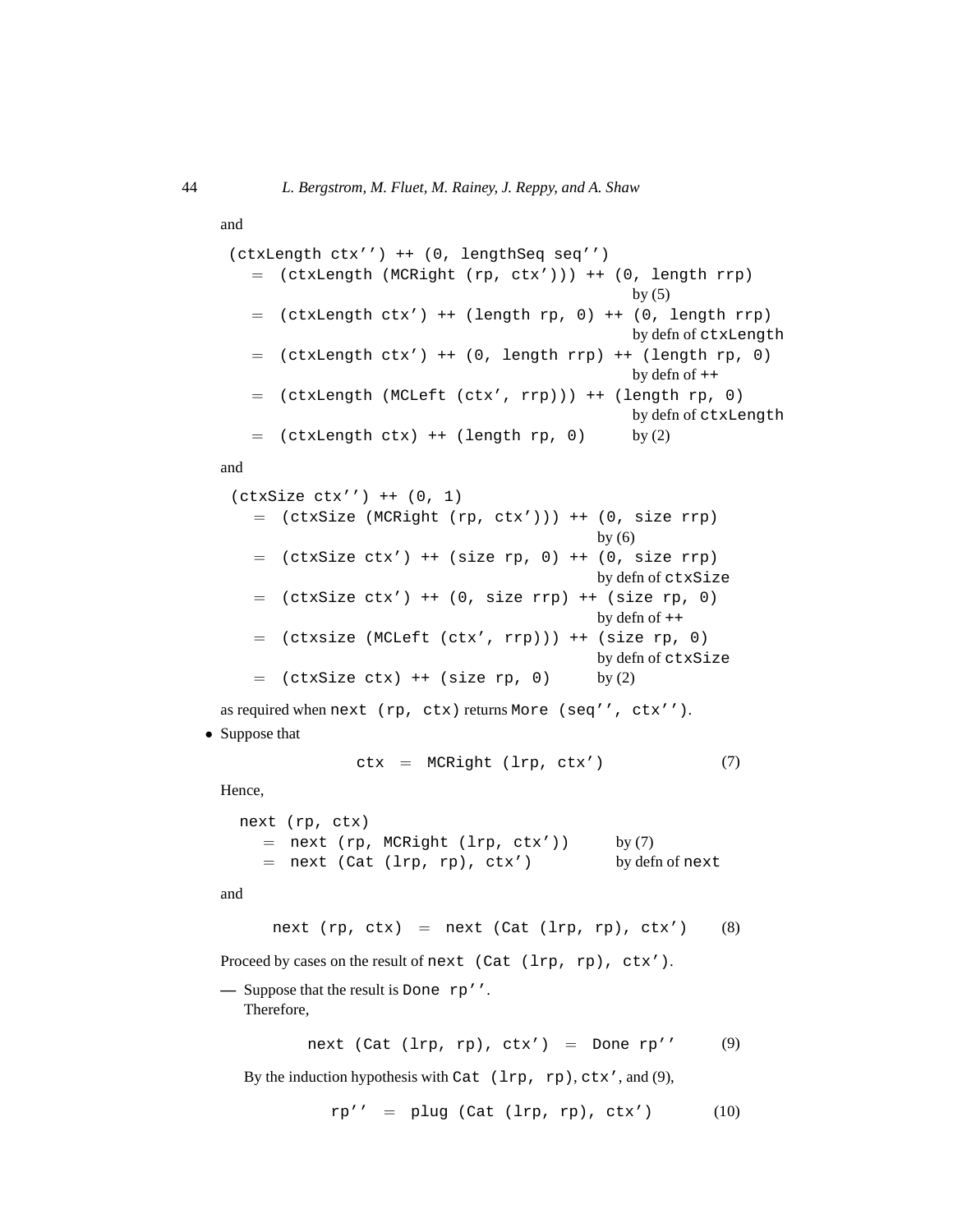Hence,

| next (rp, ctx) |                                |  |          |
|----------------|--------------------------------|--|----------|
|                | $=$ next (Cat (lrp, rp), ctx') |  | by $(8)$ |
| $=$ Done rp''  |                                |  | by $(9)$ |

and, furthermore,

```
rp''
  = plug (Cat (lrp, rp), ctx') by (10)= plug (rp, MCRight (lrp, ctx')) by defn of plug
  = plug (rp, ctx) by (7)
```

```
as required when next (rp, ctx) returns Done rp''.
— Suppose that the result is More (seq'', ctx'').
   Therefore,
```

```
next (Cat (lrp, rp), ctx') = More (seq'', ctx'')
                                                          (11)
By the induction hypothesis with Cat (lrp, rp), ctx', and (11),
```

```
plug (Leaf seq'', ctx') = plug (Cat (lrp, rp), ctx')
                                                 (12)
```
and

```
(ctxLength ctx'') ++ (0, lengthSeq seq'')
  = (ctxLength ctx') ++ (length (Cat (lrp, rp)), 0)
                                                  (13)
```
and

```
(ctxSize ctx'') ++ (0, 1)
  = (ctxSize ctx') ++ (size (Cat (lrp, rp)), 0)
                                                 (14)
```
Hence,

```
next (rp, ctx)
  = next (Cat (lrp, rp), ctx') by (8)= More (seq'', ctx'') by (11)
```
and, furthermore,

```
plug (Leaf seq'', ctx'')
  = plug (Cat (lrp, rp), ctx') by (12)= plug (rp, MCRight (lrp, ctx')) by defn of plug
  = plug (rp, ctx) by (7)
```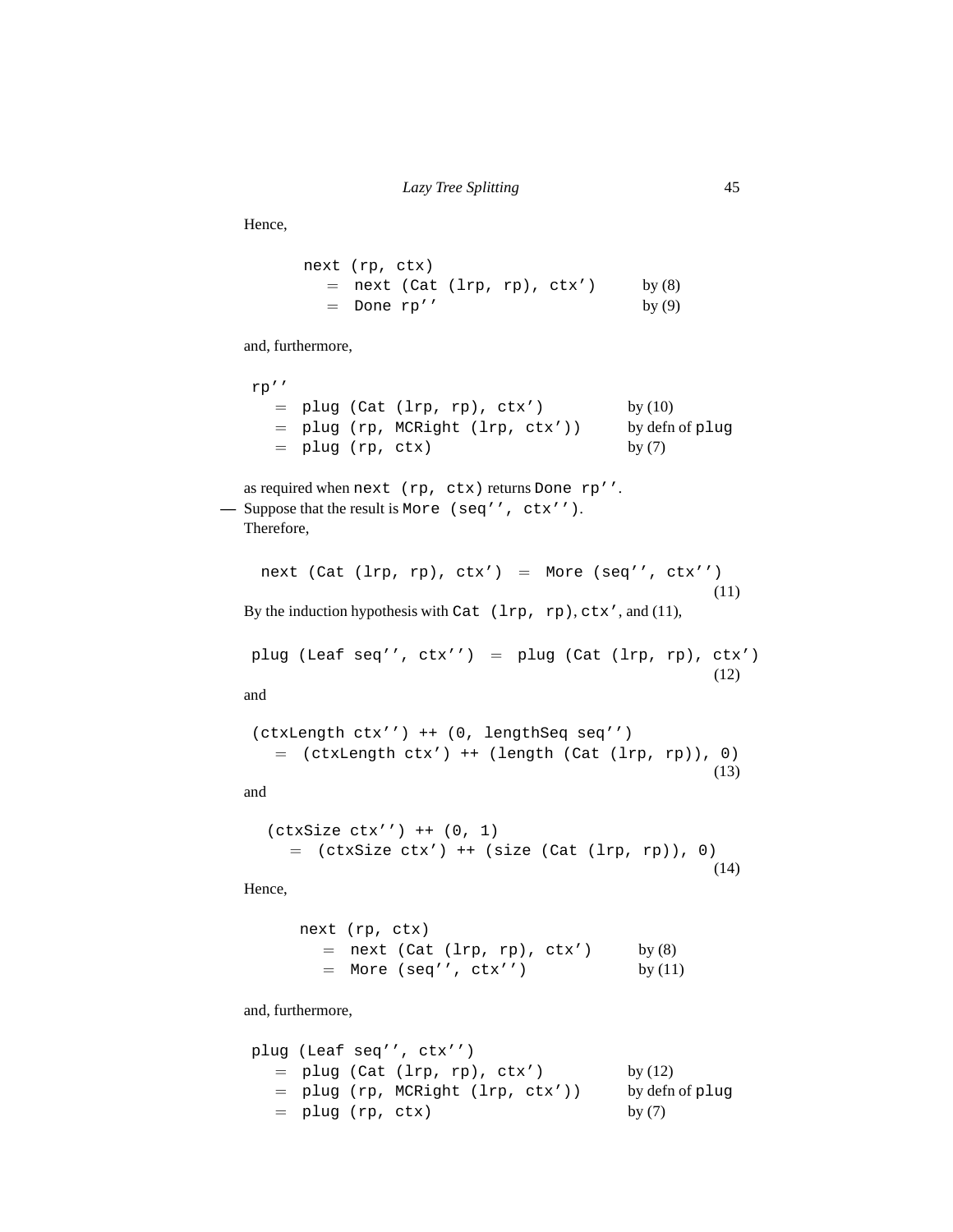```
(ctxLength ctx'') ++ (0, lengthSeq seq'')
   = (ctxLength ctx') ++ (length (Cat (lrp, rp)), 0)
                                                   by (13)
       (\text{ctxLength} ctx') ++ (\text{length} lp + \text{length} rp, 0)by defn of length
       (\text{ctxLength} ctx') ++ (\text{length} lrp, 0) ++ (\text{length} rp, 0)by defn of ++
   = (ctxLength (MCRight (lrp, ctx'))) ++ (length rp, 0)
                                                   by defn of ctxLength
   = (ctxLength ctx) ++ (length rp, 0) by (7)
and
 (ctxSize ctx'') ++ (0, 1)
```
and

```
= (ctxSize ctx') ++ (size (Cat (lrp, rp)), 0)
                                           by (14)
   = (ctxSize ctx') ++ (size lrp + size rp, 0)
                                           by defn of size
   = (ctxSize ctx') ++ (size lrp, 0) ++ (size rp, 0)
                                           by defn of ++
   = (ctxsize (MCRight (lrp, ctx'))) ++ (size rp, 0)
                                           by defn of ctxSize
   = (ctxSize ctx) ++ (size rp, 0) by (7)
as required when next (rp, ctx) returns More (seq'', ctx'').
```
# $\Box$

The following lemmas and theorem enable us to use this implementation of mapLTSUntil in our mapLTS.

#### *Lemma 4*

For any sequence seq and any context ctx, with  $f = fn \times => x$ ,

 $mSeq (seq, ctx) = plug (Leaf seq, ctx)$ 

*Proof*

The proof is by strong induction on snd (ctxSize ctx).

The induction hypothesis is:

for any seq' and ctx' such that snd (ctxSize ctx')  $\langle$  snd (ctxSize ctx), mSeq (seq',  $ctx') =$  plug (Leaf seq',  $ctx')$ 

Proceed by cases on the result of next (Leaf seq, ctx).

• Suppose that the result is Done rp'. Therefore,

next (Leaf seq,  $ctx) =$  Done  $rp'$  (1)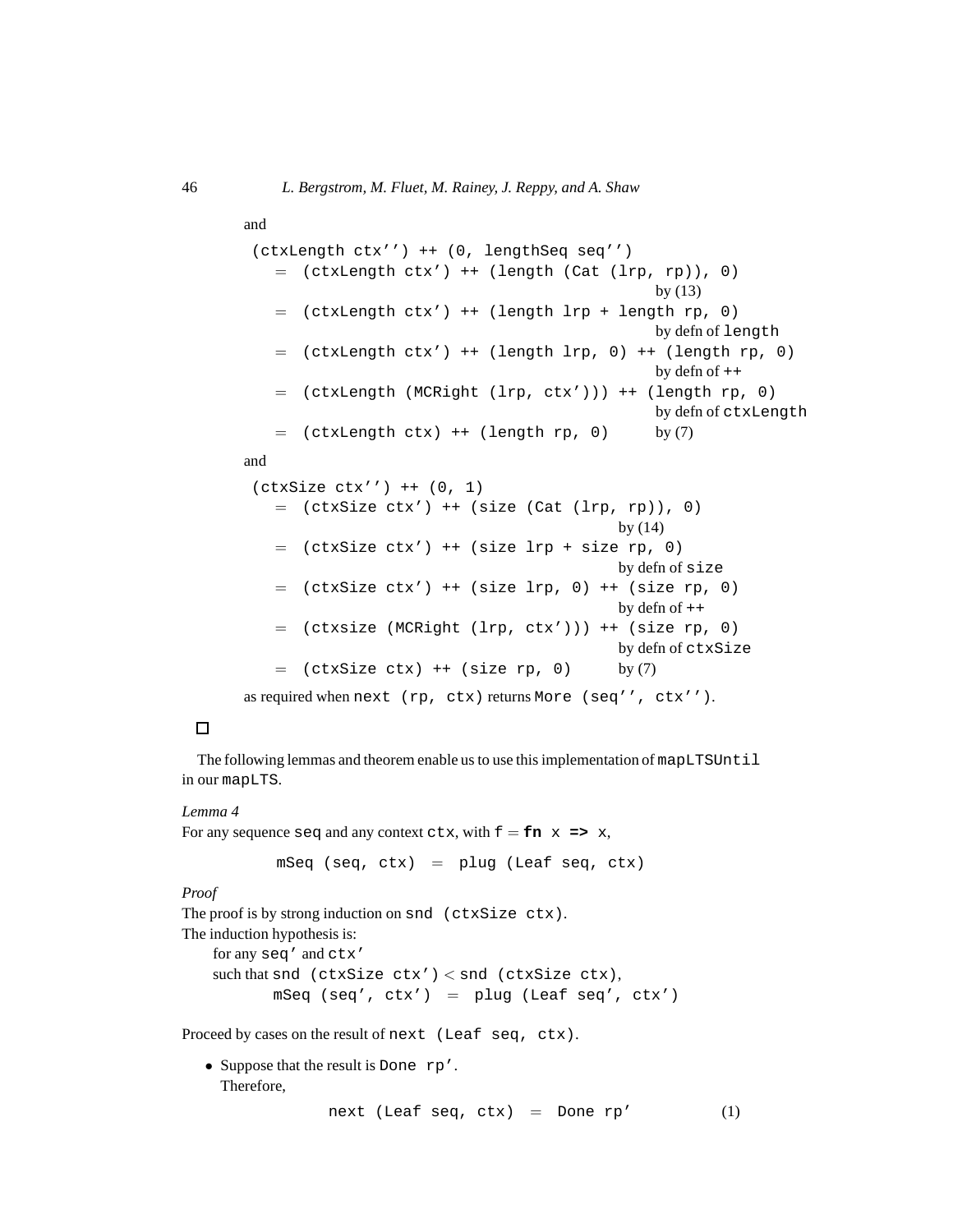```
By Lemma 3 with Leaf seq, ctx, and (1)
```

$$
rp' = plug (Leaf seq, ctx)
$$
 (2)

Hence,

mSeq (seq, ctx) = rp' by defn of mSeq and (1)  $=$  plug (Leaf seq, ctx) by  $(2)$ 

• Suppose that the result is More (seq', ctx'). Therefore,

next (Leaf seq, 
$$
ctx)
$$
 = More (seq',  $ctx')$  (3)

Note that

$$
mapSeq (fn x => x) seq' = seq'
$$
 (4)

is assumed to hold of an implementation of mapSeq. By Lemma 3 with Leaf seq, ctx, and (3)

```
plug (Leaf seq', ctx') = plug (Leaf seq, ctx) (5)
```
and

```
(ctxLength ctx') ++ (0, lengthSeq seq')
  = (ctxLength ctx) ++ (length (Leaf seq), 0)
                                                   (6)
```
and

```
(\texttt{ctxSize ctx'}) ++ (0, 1)= (ctxSize ctx) ++ (size (Leaf seq), 0)
                                                      (7)
```
Note that

```
snd (ctxSize ctx)
  = snd ((ctxSize ctx) ++ (size (Leaf seq), 0))
                                       by defn of snd and ++
  = snd ((ctxSize ctx') ++ (0, 1)) by (7)
  = snd (ctxSize ctx') + 1 by defn of snd and ++
```
Hence,

snd (ctxSize ctx')  $\langle$  snd (ctxSize ctx)  $(8)$ 

By the induction hypothesis with seq', ctx', and (8),

mSeq (seq',  $ctx'$ ) = plug (Leaf seq',  $ctx'$ ) (9)

Hence,

```
mSeq (seq, ctx)
  = mSeq (mapSeq (fn x => x) seq', ctx')
                              by defn of mSeq and (3)
  = mSeq (seq', ctx') by (4)
  = plug (Leaf seq', ctx') by (9)= plug (Leaf seq, ctx) by (5)
```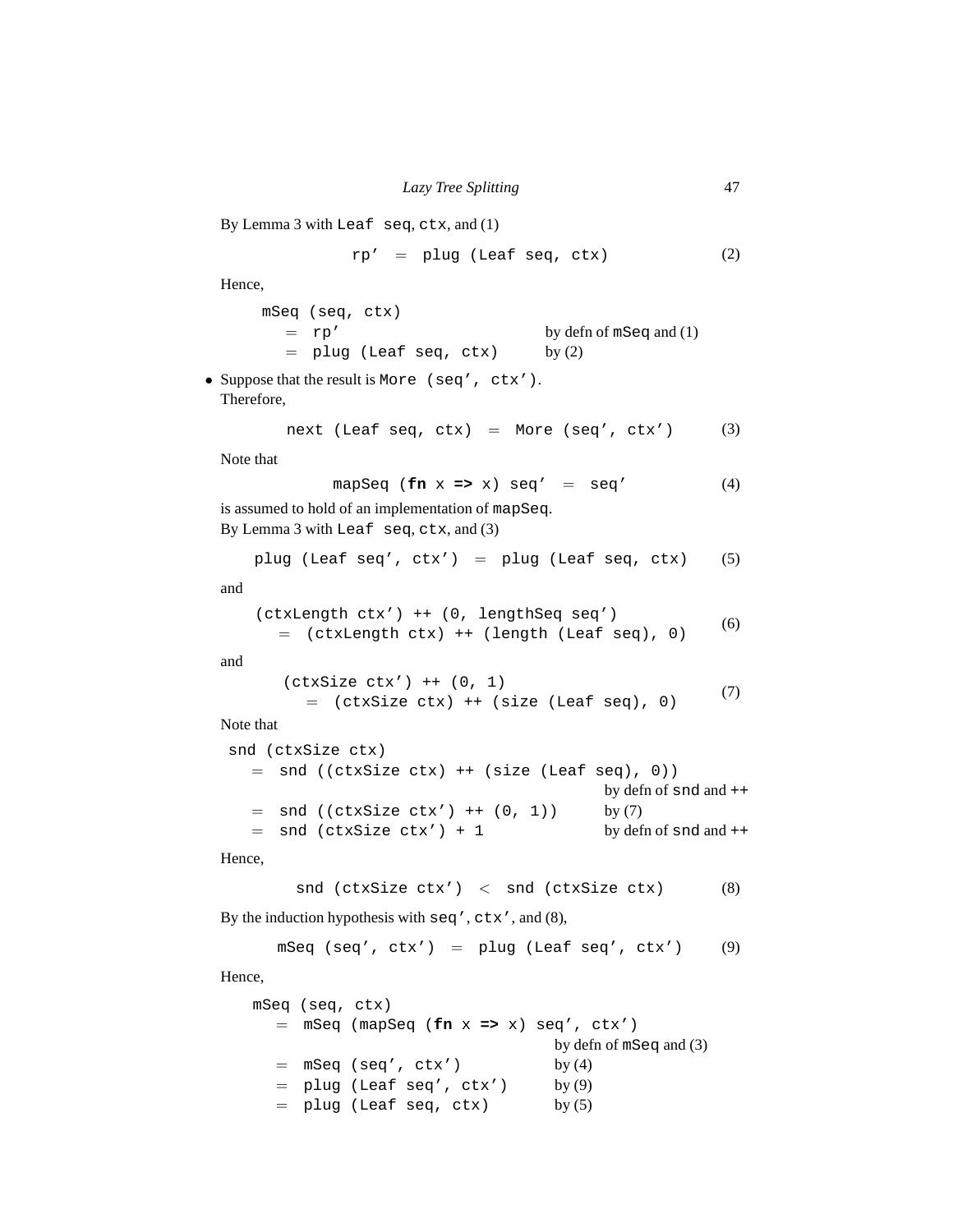# $\Box$

*Lemma 5*

For any sequence seq, any context ctx, any predicate cond, with  $f = fin x \implies x$ , if m (seq, ctx) returns Done rp', then

rp' = plug (Leaf seq, ctx)

and if it returns More cur', then

root cur' =  $plug$  (Leaf seq, ctx)

and

```
snd (ctxLength ctx) + (lengthSeq seq)
  \geq snd (curLength cur')
```
and

snd (curLength cur')  $\geq 2$ 

*Proof*

The proof is by strong induction on snd (ctxSize ctx). The induction hypothesis is:

```
for any seq' and ctx'
such that snd (ctxSize ctx') < snd (ctxSize ctx),
if m (seq', ctx') returns Done rp'',
then
              rp'' = plug (Leaf seq', ctx')
and if it returns More cur'',
then
           root cur'' = plug (Leaf seq', ctx')
and
          snd (ctxLength ctx') + (lengthSeq seq')
            \geq snd (curLength cur'')
```
and

snd (curLength cur'')  $\geq 2$ 

Proceed by cases on the result of mapUntilSeq cond (**fn** x **=>** x) seq.

• Suppose that the result is Done pseq'. Therefore,

mapUntilSeq cond (fn  $x \Rightarrow x$ ) seq = Done pseq' (1)

By Property 3 with seq, cond and (1),

$$
pseq' = seq \qquad (2)
$$

Proceed by cases on the result of next (Leaf pseq', ctx).

**—** Suppose that the result is Done rp'. Therefore,

```
next (Leaf pseq', ctx) = Done rp' (3)
```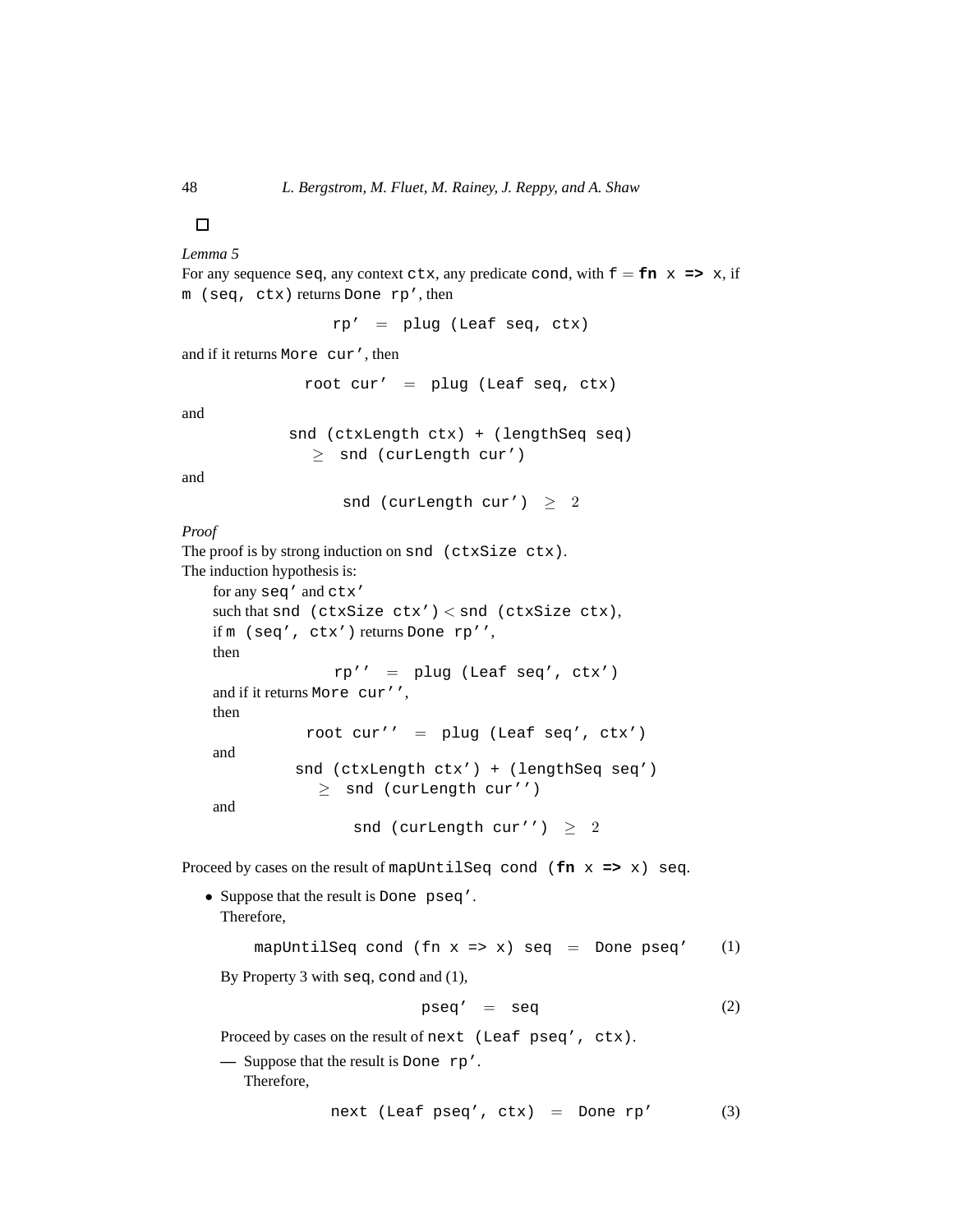```
By Lemma 3 with Leaf pseq', ctx, and (3),
               rp' = plug (Leaf pseq', ctx) (4)
  Hence,
            m (seq, ctx)
              = Done rp' by defn of m, (1), and (3)
  and, furthermore,
           rp'
              = plug (Leaf pseq', ctx) by (4)= plug (Leaf seq, ctx) by (2)as required when m (seq, ctx) returns Done rp'.
— Suppose that the result is More (seq', ctx').
  Therefore,
       next (Leaf pseq', ctx) = More (seq', ctx') (5)
  By Lemma 3 with Leaf pseq', ctx, and (5),
     plug (Leaf seq', ctx') = plug (Leaf pseq', ctx)(6)
  and
     (ctxLength ctx') ++ (0, lengthSeq seq')
       = (ctxLength ctx) ++ (length (Leaf pseq'), 0)
                                                         (7)
  and
      (ctxSize ctx') ++ (0, 1)
         = (ctxSize ctx) ++ (size (Leaf pseq'), 0)
                                                         (8)
   snd (ctxSize ctx)
      = snd ((ctxSize ctx) ++ (size (Leaf pseq'), 0))
                                              by defn of snd and ++
      = snd ((ctxSize ctx') ++ (0, 1)) by (8)= snd (ctxSize ctx') + 1 by defn of snd and ++
  Hence,
          snd (ctxSize ctx') \langle snd (ctxSize ctx) (9)
  Proceed by cases on the result of m (seq', ctx').
   – Suppose that the result is Done rp''.
     Therefore,
                 m (seq', ctx') = Done rp' (10)
```
By the induction hypothesis with seq', ctx', and (9),

 $rp'$  = plug (Leaf seq', ctx') (11)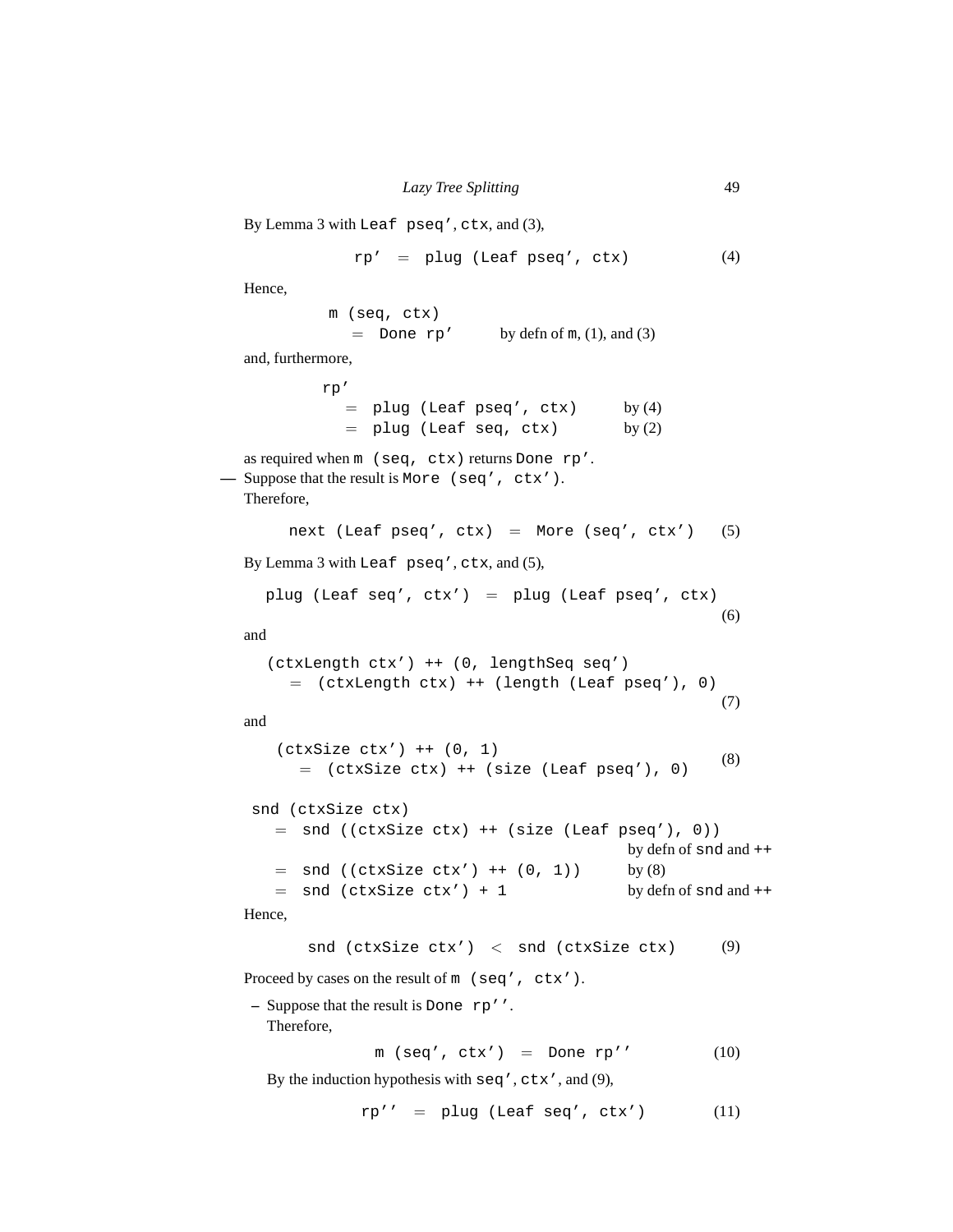Hence,

m (seq, ctx)  $=$  m (seq', ctx') by defn of m, (1), and (5)  $=$  Done rp'' by  $(10)$ 

and, furthermore,

| rp' |  |                              |           |
|-----|--|------------------------------|-----------|
|     |  | $=$ plug (Leaf seq', $ctx')$ | by $(11)$ |
|     |  | $=$ plug (Leaf pseq', ctx)   | by $(6)$  |
|     |  | $=$ plug (Leaf seq, ctx)     | by $(2)$  |

as required when m (seq, ctx) returns Done rp''.

**–** Suppose that the result is More cur''.

Therefore,

$$
m (seq', ctx') = More cur'
$$
 (12)

By the induction hypothesis with seq', ctx', and (9),

$$
root cur'
$$
 = plug (Leaf seq',  $ctx')$  (13)

and

snd (ctxLength ctx') + (lengthSeq seq')  $\geq$  snd (curLength cur'') (14)

and

$$
\text{snd (curLength cur'') } \geq 2 \tag{15}
$$

Hence,

m (seq, ctx)  $=$  m (seq', ctx') by defn of m, (1), and (5)  $=$  More cur'' by  $(12)$ 

and, furthermore,

root cur''  $=$  plug (Leaf seq', ctx') by  $(13)$  $=$  plug (Leaf pseq', ctx) by  $(6)$  $=$  plug (Leaf seq, ctx) by  $(2)$ 

and

```
snd (ctxLength ctx) + (lengthSeq seq)
  ≥ snd (ctxLength ctx)
  = snd ((ctxLength ctx) ++ (length (Leaf pseq'), 0))
                                 by defn of snd and ++
  = snd ((ctxLength ctx') ++ (0, lengthSeq'))
                                 by (7)
  = snd (ctxLength ctx') + (lengthSeq seq')
                                 by defn of snd and ++
  \geq snd (curLength cur'') by (14)
```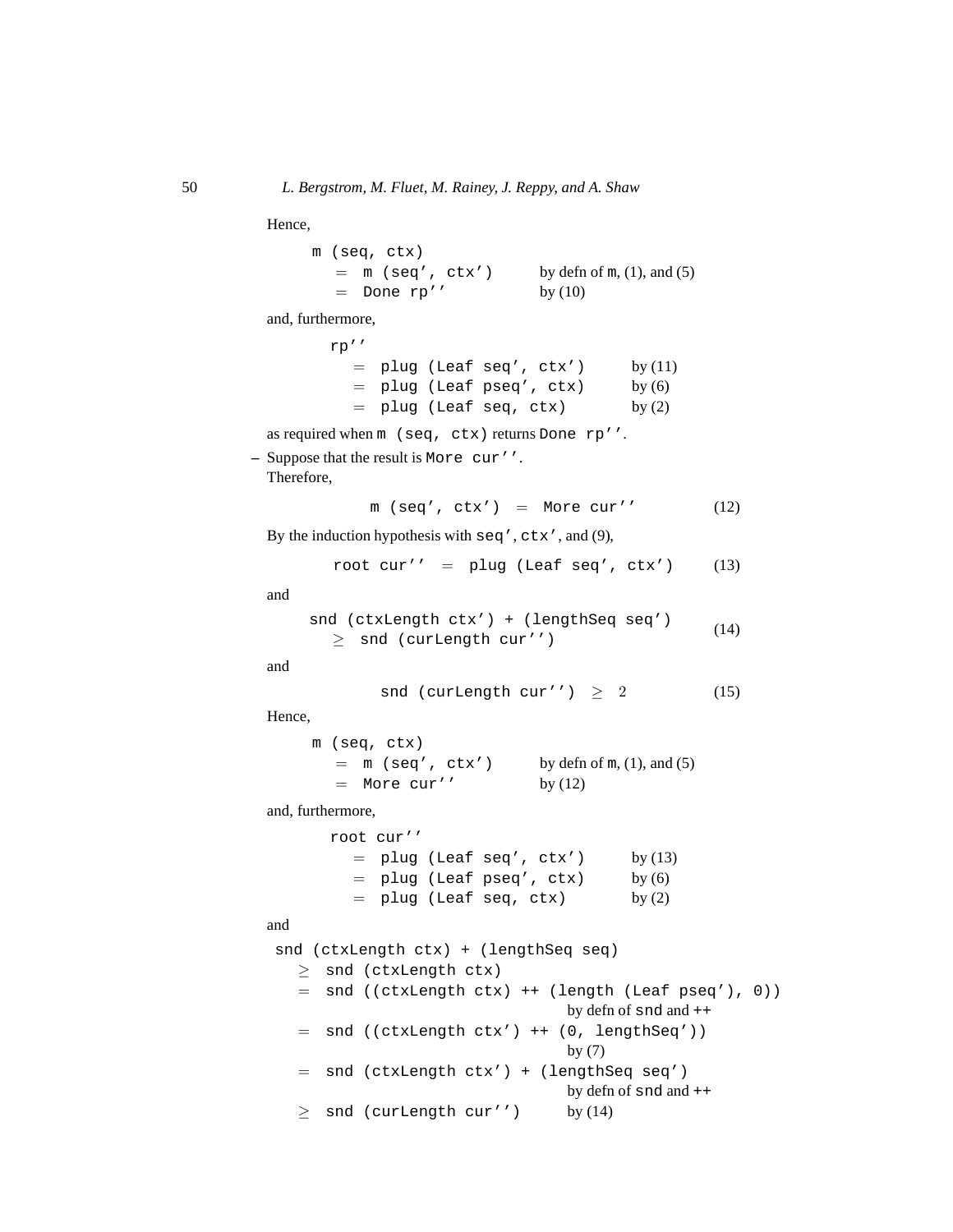and

snd (curLength cur'')  $> 2$  by (15)

as required when m (seq, ctx) returns More cur''.

• Suppose that the result is More (useq', pseq'). Therefore,

```
mapUntilSeq cond (fn x \Rightarrow x) seq = More (useq', pseq')
                                                            (16)
```
By Property 3 with seq, cond and (16),

joinSeq (pseq', useq') =  $seq$  (17)

Proceed by cases on the result of snd (curLength ((pseq',useq'),  $ctx$ )) >= 2.

```
— Suppose that the result is true.
```
Therefore,

snd (curLength ((pseq', useq'), ctx))  $\geq 2$  (18)

Hence,

m (seq, ctx)  $=$  More ((pseq', useq'),  $ctx)$ by defn of m, (16), and (18)

and

```
root ((pseq', useq'), ctx)
  = plug (Leaf (joinSeq (pseq', useq')), ctx) by defn of root
  = plug (Leaf seq, ctx) by (17)
```
and

```
snd (ctxLength ctx) + (lengthSeq seq)
   = snd (ctxLength ctx) + (lengthSeq (joinSeq (pseq', useq')))
                                                  by (17)
   = snd (ctxLength ctx) + (lengthSeq pseq') + (lengthSeq useq')
                                                  by defn of lengthSeq
                                                  and joinSeq
   \geq snd (ctxLength ctx) + (lengthSeq useq')
   = snd ((ctxLength ctx) ++ (lengthSeq pseq', lengthSeq useq'))
                                                  by defn of snd and ++
   = snd (curLength ((pseq', useq'), ctx)) by defn of curLength
and
        snd (curLength ((pseq', useq'), ctx))
          \geq 2 by (18)
as required when m (seq, ctx) returns
More ((pseq', useq'), ctx).
```
**—** Suppose that the result is false.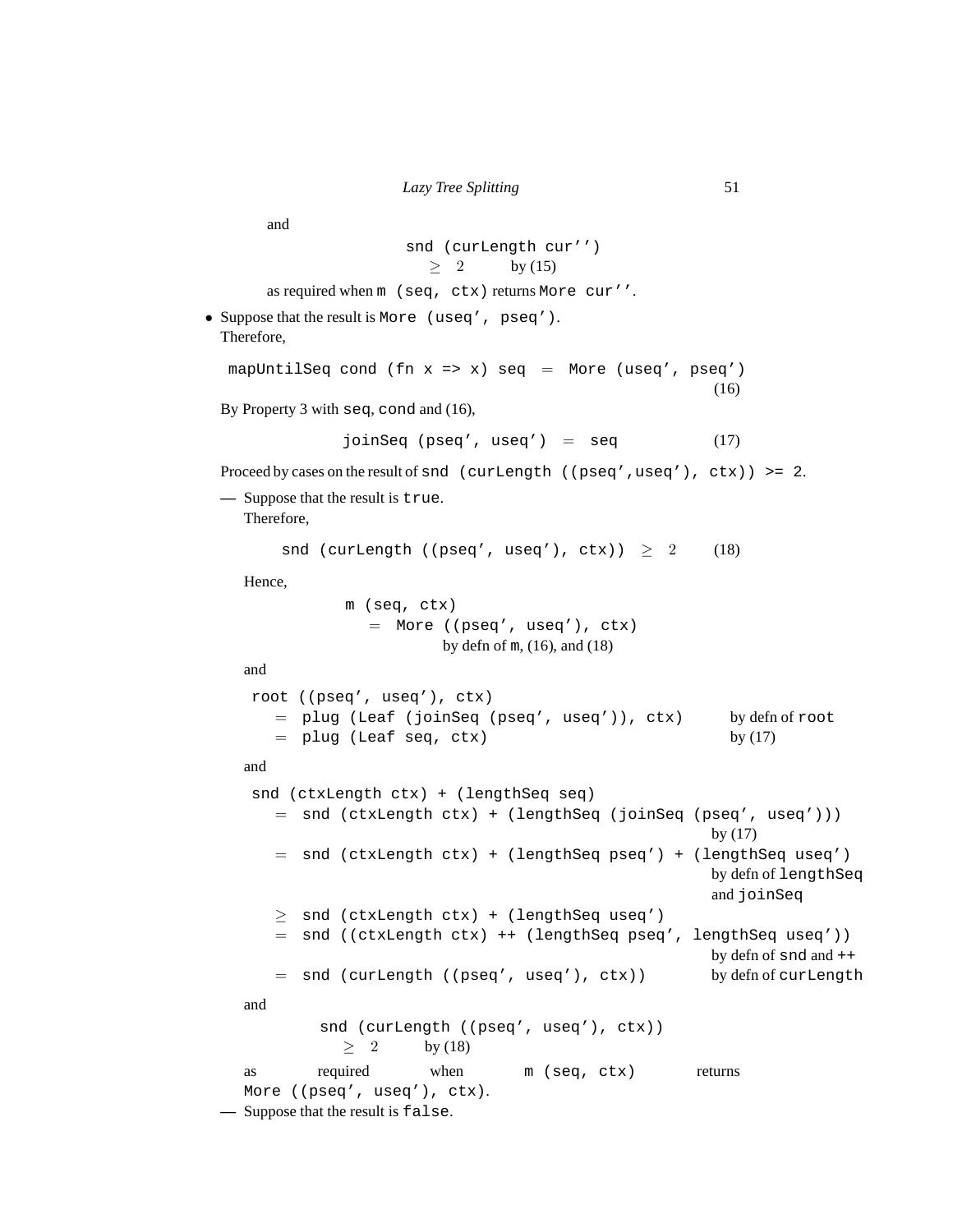Therefore,

snd (curLength ((pseq', useq'),  $ctx$ )) < 2 (19)

Note that

mapSeq ( $\textbf{fn} \times \textbf{=} \times \textbf{x}$ ) useq' = useq' (20)

is assumed to hold of an implementation of mapSeq. By Lemma 4 with seq, ctx,

```
mSeq (seq, ctx) = plug (Leaf seq, ctx) (21)
```
Hence,

```
m (seq, ctx)
  = Done (mSeq (joinSeq (pseq', mapSeq f useq'), ctx))
           by defn of m, (16), and (19)
```
and

|    | mSeq (joinSeq (pseq', mapSeq f useq'), ctx)         |      |              |           |
|----|-----------------------------------------------------|------|--------------|-----------|
|    | $=$ mSeq (joinSeq (pseq', useq'), $ctx)$            |      |              | by $(20)$ |
|    | $=$ mSeq (seq, ctx)                                 |      |              | by $(17)$ |
|    | $=$ plug (Leaf seq, ctx)                            |      |              | by $(21)$ |
| as | required                                            | when | m (seq, ctx) | returns   |
|    | Done (mSeq (joinSeq (pseq', mapSeq f useq'), ctx)). |      |              |           |

# $\Box$

*Theorem 3* (mapLTSUntil *is well-behaved*) Property 2 holds for the implementation of mapLTSUntil.

For any rope rp and any predicate cond, if mapLTSUntil cond (**fn** x **=>** x) rp returns Done rp', then

 $rp' = rp$ 

and if it returns More cur', then

root cur' =  $rp$ 

and

```
length rp \geq lengthRight cur'
```
and

lengthRight cur'  $\geq 2$ 

*Proof* Note that

mapLTSUntil cond (**fn** x **=>** x) rp

= m (seq, ctx) by defn of mapLTSUntil

where

 $(\text{seq}, \text{ctx}) = \text{leftmost} (\text{rp}, \text{MCTop})$  (1)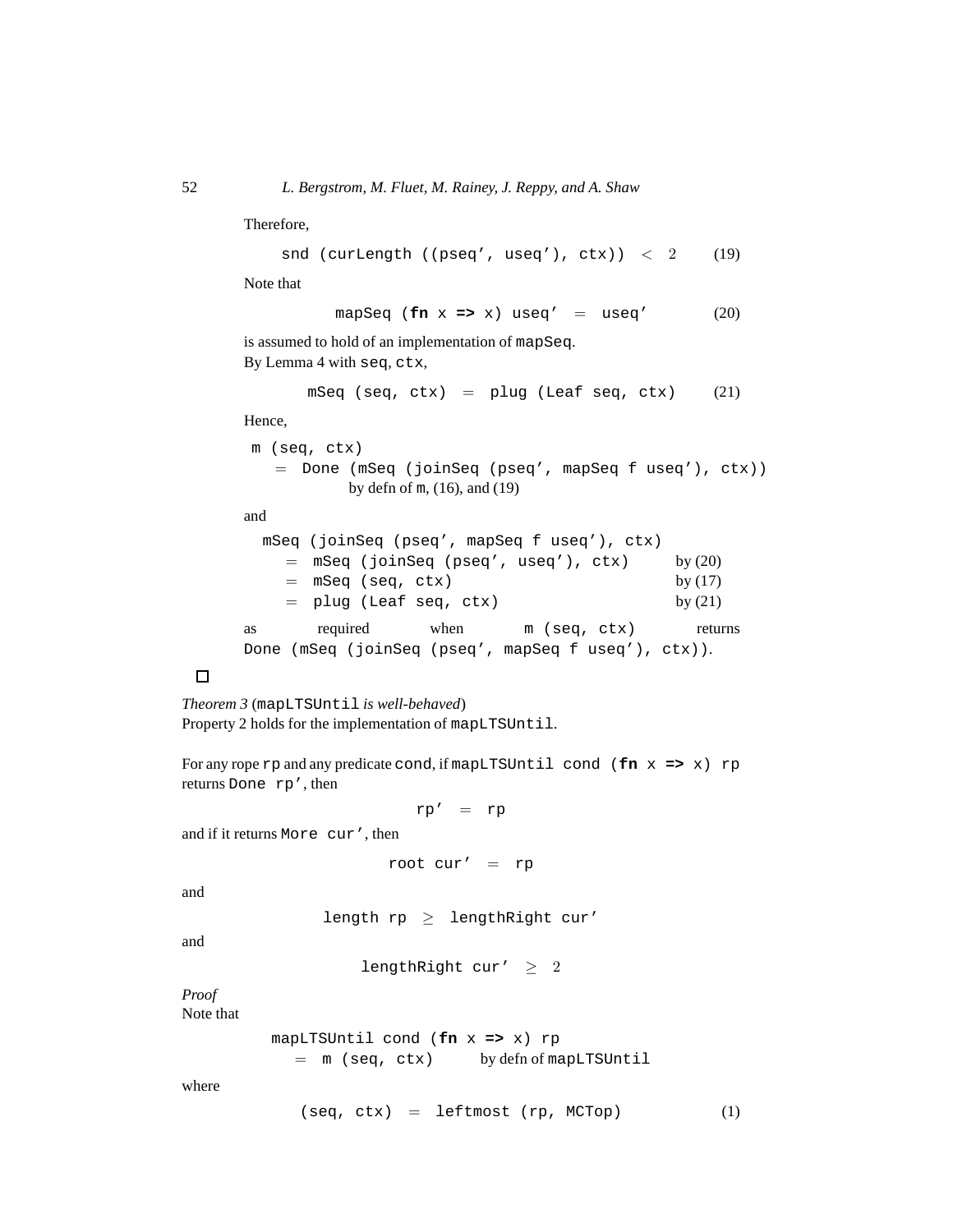By Lemma 2 with rp, MCTop, and (1), plug (Leaf seq,  $ctx) =$  plug (rp, MCTop)  $(2)$ and (ctxLength ctx) ++ (0, lengthSeq seq)  $=$  (ctxLength MCTop) ++ (0, length  $rp$ ) (3) and  $(\text{ctxSize ctx})$  ++  $(0, 1)$  =  $(\text{ctxSize MCTop})$  ++  $(0, \text{size rp})$ (4) Proceed by cases on the result of m (seq, ctx). • Suppose that the result is Done rp'. Therefore,  $m$  (seq, ctx) = Done rp'  $(5)$ By Lemma 5 with ctx, cond, and (5),  $rp' = plug (Leaf seq, ctx)$  (6) Hence, mapLTSUntil cond (**fn** x **=>** x) rp = m (seq, ctx) by defn of mapLTSUntil  $=$  Done rp' by  $(5)$ and rp'  $=$  plug (Leaf seq, ctx) by  $(6)$  $=$  plug (rp, MCTop) by  $(2)$ = rp by defn of plug as required when mapLTSUntil cond (**fn** x **=>** x) rp returns Done rp'. • Suppose that the result is More cur'. Therefore,  $m (seq, ctx) = More cur'$  (7) By Lemma 5 with ctx, cond, and (7), root cur' =  $\nu$ lug (Leaf seq, ctx) (8) and snd (ctxLength ctx) + (lengthSeq seq)  $\geq$  snd (curLength cur') (9) and snd (curLength cur')  $\geq 2$  (10)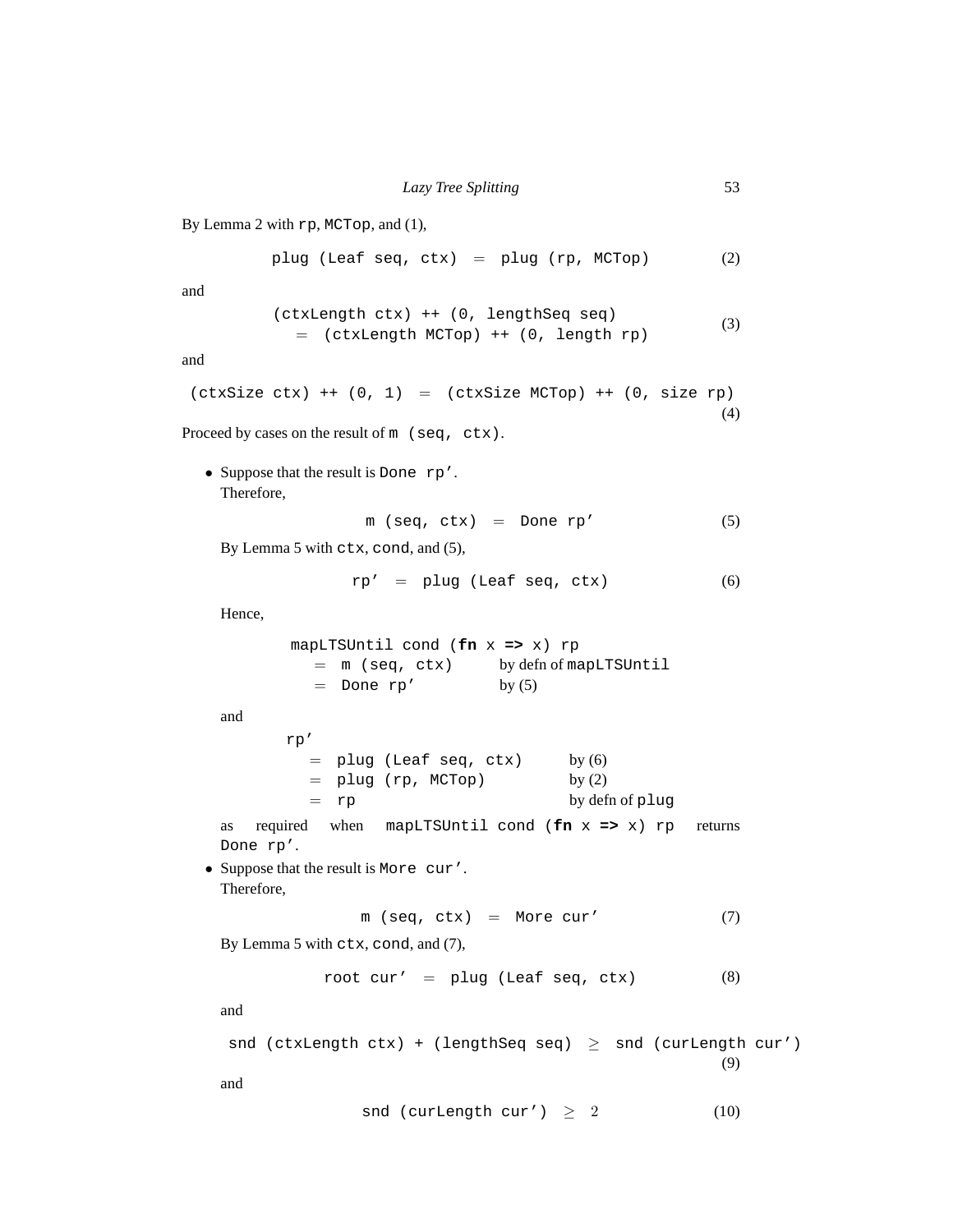Hence,

```
mapLTSUntil cond (fn x => x) rp
         = m (seq, ctx) by defn of mapLTSUntil
         = More cur' by (7)
and
      root cur'
         = plug (Leaf seq, ctx) by (8)= plug (rp, MCTop) by (2)= rp by defn of plug
and
    length rp
      = snd((0, 0) ++ (0, length rp))
                                  by defn of snd and ++
      = snd((ctxLength MCTop) ++ (0, length rp))
                                  by defn of ctxLength
      = snd((ctxLength ctx) ++ (0, lengthSeq seq))
                                  by (3)= snd(ctxLength ctx) + (lengthSeq seq)
                                  by defn of snd and ++
      \geq snd (curLength cur') by (9)
and
                 snd (curLength cur')
                    \geq 2 by (10)
as required when mapLTSUntil cond (fn x => x) rp returns
More cur'.
```
# $\Box$

# *A.3* **split** *and* **join** *are well-behaved*

The well-behavedness of our split and join operations will depend on the property that the zipCursor operation is a left-inverse of the unzipCursor operation.

*Lemma 6* For any (zipped) context ctx,

 $zipCtx$  (unzipCtx  $ctx) = ctx$ 

*Proof*

By structural induction on  $ctx$ .  $\square$ 

*Lemma 7*

For any (zipped) cursor cur,

zipCursor (unzipCursor cur) = cur

*Proof*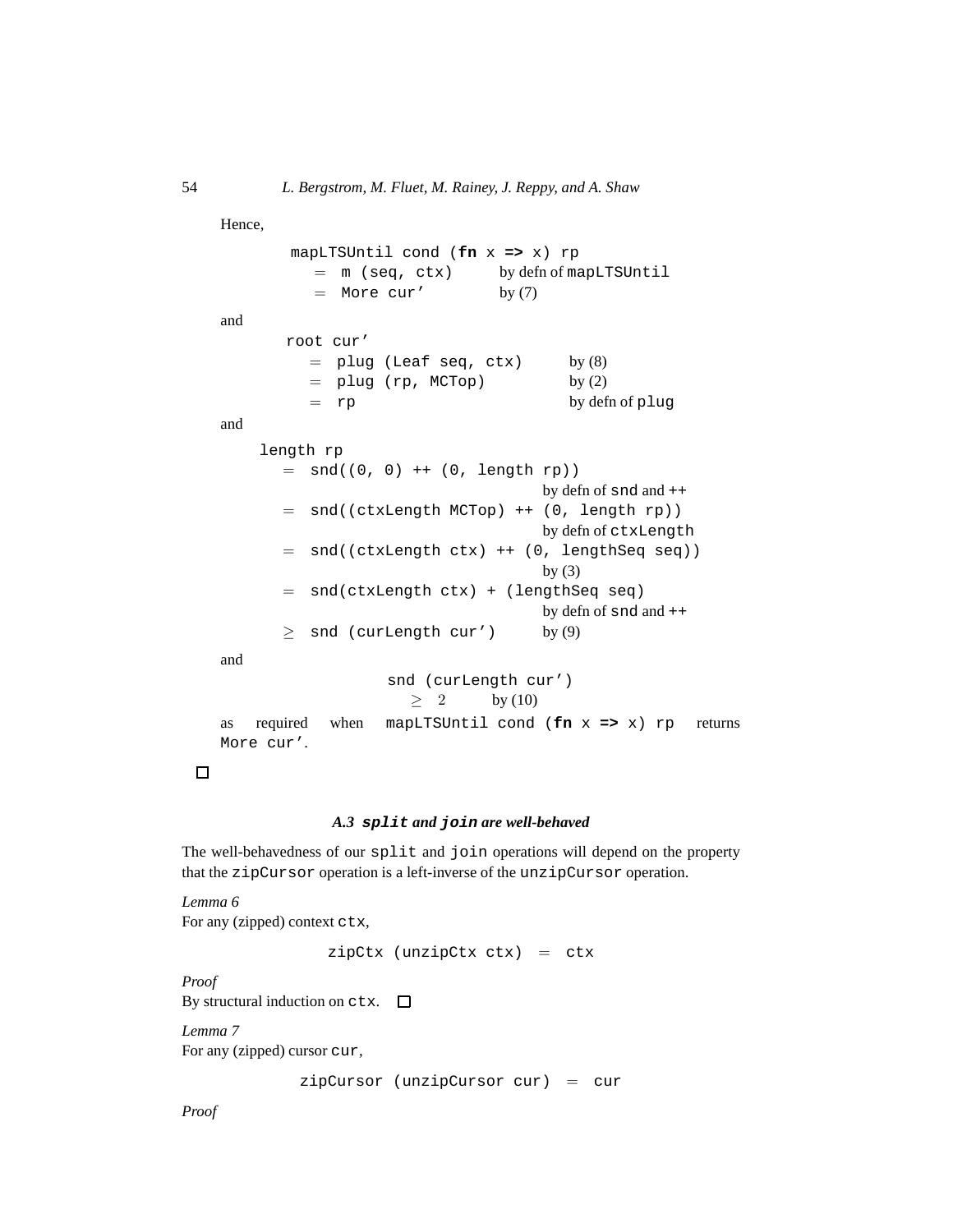By Lemma 6.  $\Box$ 

We have that divideRopes (rps, n) returns (rps1, rp, k, rps2) such that rps1  $@[rp] @ rps2$  is equal to rps and k is the index in rp at which the  $n^{th}$ element of rps is found.

#### *Lemma 8*

For any nonempty list of ropes rps and any integer n, such that  $0 \le n$ and  $n \le$  sumLengths rps, if divideRopes (rps, n) returns (rps1, rp, k, rps2), then

```
rps1 \ @ [rp] \ @ \ rps2 = rps
```
and

length  $rp \leq k$ 

and

 $k = n - (sumLengths rps1)$ 

*Proof*

By structural induction on rps.  $\Box$ 

We have that the root operation is a left-inverse of the splitAtAsCur operation and also that  $\texttt{splitAtASCur}$  returns a cursor in which the "hole" occurs between the  $\text{n}^{th}$  and  $n+1$ <sup>st</sup> elements of the rope rp.

*Lemma 9*

For any rope rp and any integer n, such that  $0 \le n$  and  $n \le \text{length}$  rp, if splitAtAsCur (rp, n) returns cur, then

root cur = rp

and

curLength cur =  $(n, (length rp) - n)$ 

*Proof*

By structural induction on  $rp.$   $\Box$ 

Finally, we have that the decodeRope operation is a left-inverse of the encodeRopes operation.

*Lemma 10*

For any nonempty list of ropes rps,

decodeRope (encodeRope rps) = rps

*Proof*

By structural induction on rps.  $\Box$ 

With the following theorem, we can conclude that our implementation of split and join can be used safely by mapLTS.

*Theorem 4* (split *and* join *are well-behaved*)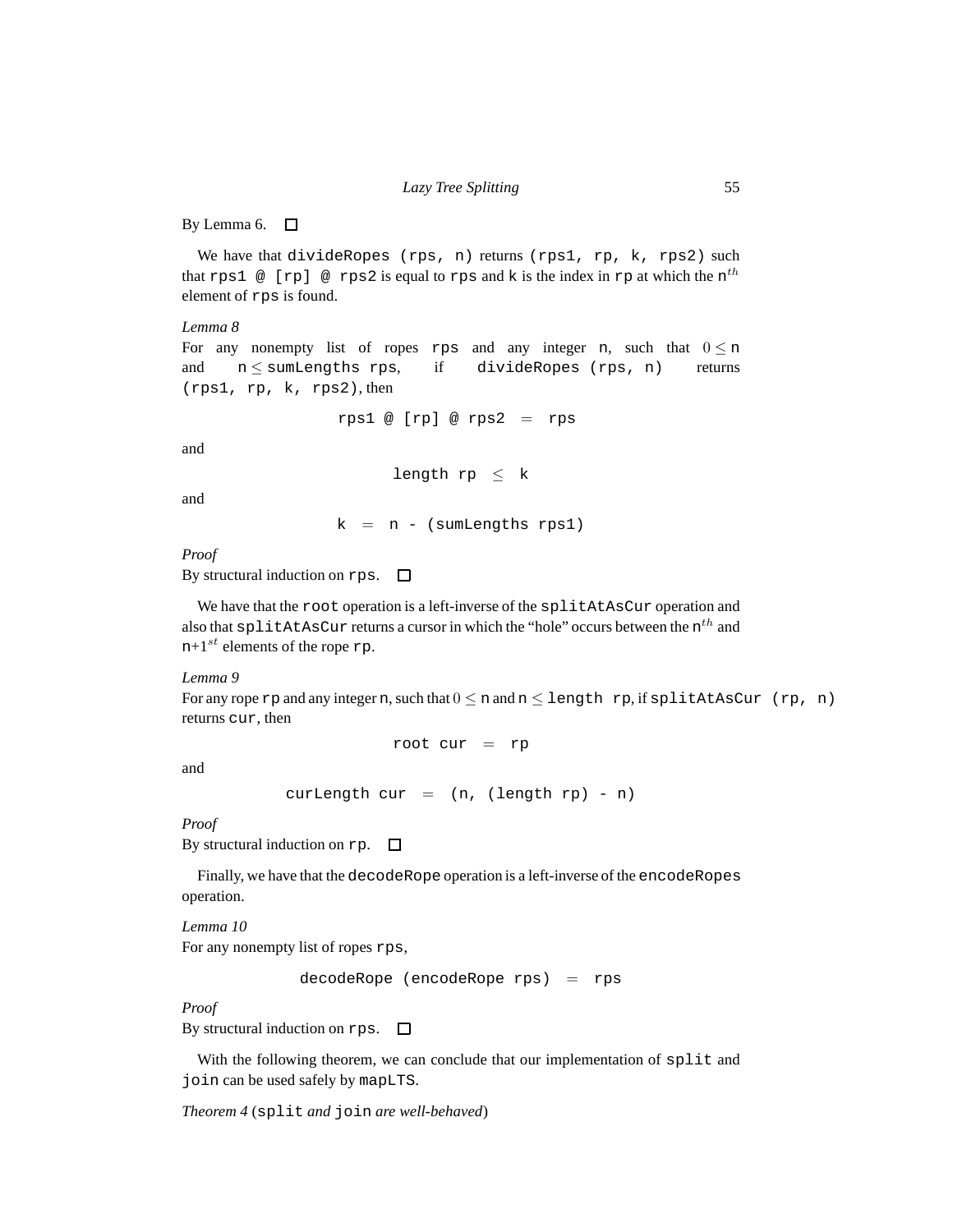Property 1 holds for the implementations of split and join.

```
For any cursor cur, if split cur returns (rp1, rp2, reb), then
```
join  $(rp1, rp2, reb) = cur$ 

and

```
length rp1 = (lengthRight curl) div 2
```
and

```
length rp2 = (lengthRight cur) - ((lengthRight cur) div 2)
```
*Proof*

By Lemmas 7, 8, 9 and 10.  $\Box$ 

# *A.4* **mapLTS** *is shape preserving*

*Theorem 1* (mapLTS *is shape preserving*) For any rope rp,

mapLTS ( $fn$   $x$   $\Rightarrow$   $x$ )  $rp$   $=$   $rp$ 

*Proof*

The proof is by strong induction on length rp. The induction hypothesis is:

```
for any rp'
such that length rp' < length rp,
                       mapLTS (\mathbf{fn} \times \mathbf{p} \times \mathbf{p}' = \mathbf{rp}'
```
Proceed by cases on the result of mapLTSUntil hungryProcs (**fn** x **=>** x) rp.

• Suppose that the result is Done rp'. Therefore,

> mapLTSUntil hungryProcs (**fn** x **=>** x) rp = Done rp' (1)

By Property 2 with rp and hungryProcs and (1),

$$
rp' = rp
$$
 (2)

Therefore,

mapLTS (**fn** x **=>** x) rp  $=$  rp' by defn of mapLTS and (1)  $=$  rp by (2)

• Suppose that the result is More cur'. Therefore,

> mapLTSUntil hungryProcs (**fn** x **=>** x) rp = More cur' (3)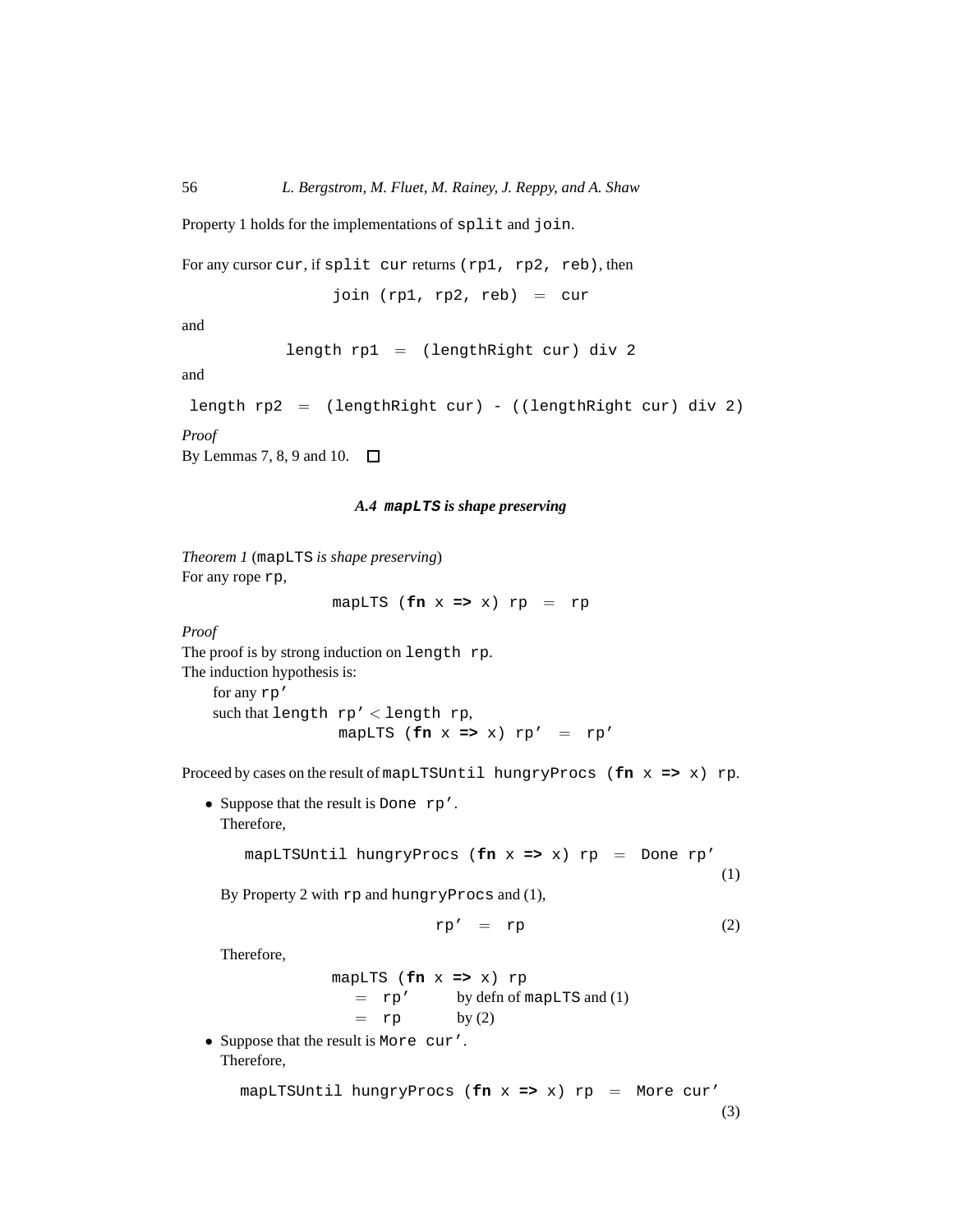By Property 2 with rp and hungryProcs and (3),

$$
\text{root cur'} = \text{rp} \tag{4}
$$

and

$$
length rp \ge lengthRight cur'
$$
 (5)

and

$$
lengthRight cur' \geq 2 \qquad (6)
$$

Note that lengthRight  $cur' \geq 2$  implies that

lengthRight cur' > (lengthRight cur') div 2 (7)

and

```
(lengthRight cur') div 2 \geq 1 (8)
```
By Property 1,

join  $(rp1, rp2, reb) = cur'$  (9)

and

$$
length rp1 = (lengthRight cur') div 2
$$
 (10)

and

```
length rp2
  = (lengthRight cur') - ((lengthRight cur') div 2)
                                                    (11)
```
Note that

| length rp1                   |           |
|------------------------------|-----------|
| $=$ (lengthRight cur') div 2 | by $(10)$ |
| $\langle$ lengthRight cur'   | by $(7)$  |
| $\le$ length rp              | by $(5)$  |

Hence,

$$
length rp1 < length rp
$$
\n
$$
(12)
$$

By the induction hypothesis with rp1 and (12),

$$
mapLTS (fn x => x) rp1 = rp1
$$
 (13)

Note that

| length rp2                                        |           |  |
|---------------------------------------------------|-----------|--|
| = (lengthRight cur') - ((lengthRight cur') div 2) |           |  |
|                                                   | by $(11)$ |  |
| $\langle$ (lengthRight cur') - 1                  | by $(8)$  |  |
| $\langle$ lengthRight cur'                        |           |  |
| $<$ length rp                                     | by $(5)$  |  |

Hence,

length  $rp2 <$  length  $rp$  (14)